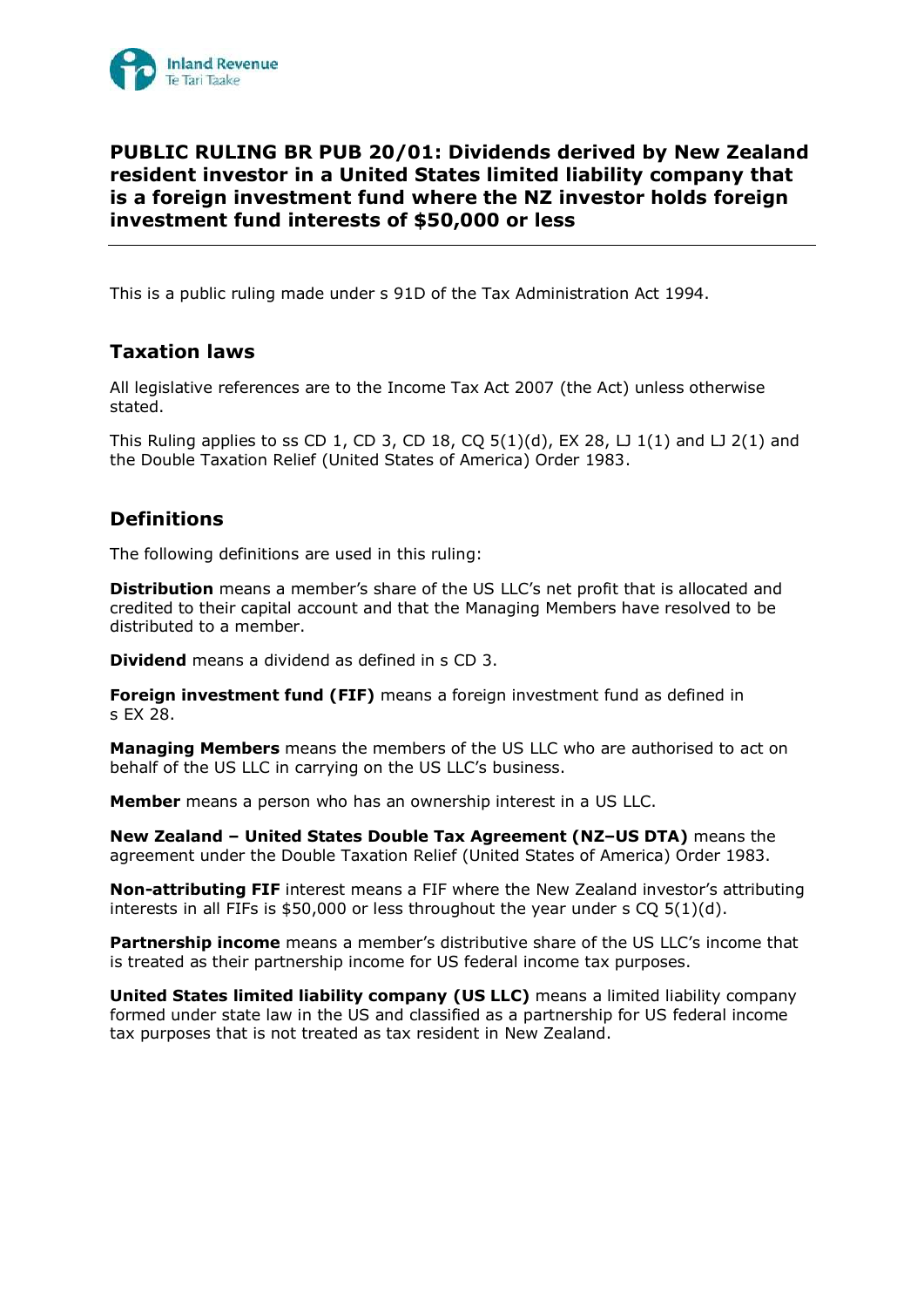

# **The arrangement to which this Ruling applies**

The Arrangement is as follows:

- A NZ investor is one of the members of a US LLC which has not made an election to be taxed as a corporation.
- The NZ investor is a natural person who is not a transitional resident and is not acting as a trustee other than as a trustee that meets the requirements of section  $CO 5(1)(e)$ .
- The US LLC investment is a non-attributing FIF interest for the NZ investor and is not an interest in a controlled foreign company.
- The circumstances in s CQ  $5(1)(d)(ii)$  and (iii) do not apply.
- The US LLC makes a distribution to the NZ investor.
- The US LLC withholds and pays US federal income tax on the NZ investor's partnership income.
- No US federal income tax is paid on the distribution from the US LLC to the NZ investor.
- The US LLC's operating agreement provides that the Managing Members have the power to make distributions to members of the US LLC in their sole discretion.

For the avoidance of doubt, the Arrangement does not include arrangements where subpart BG of the Act applies to void that arrangement.

# **How the taxation laws apply to the Arrangement**

The taxation laws apply to the Arrangement as follows:

- The distribution from the US LLC to the NZ investor will be a dividend under s CD 1.
- The NZ investor is not required to attribute income under  $s CO 5(1)(d)$ .
- The NZ investor may claim a deduction for US federal income tax on their US LLC income against any dividend derived from the US LLC under s CD 18.
- The NZ investor is required to take into account the total federal income tax paid on the US LLC interest since acquiring it, any refund and the amounts of such tax previously deducted, from dividends derived under the formula in s CD 18(2).
- The NZ investor cannot claim a New Zealand foreign tax credit (under ss  $LJ1(1)$ ) and  $LJ$  2(1) or the NZ-US DTA) for US federal income tax paid on partnership income against their New Zealand tax liability on dividends derived from the US LLC.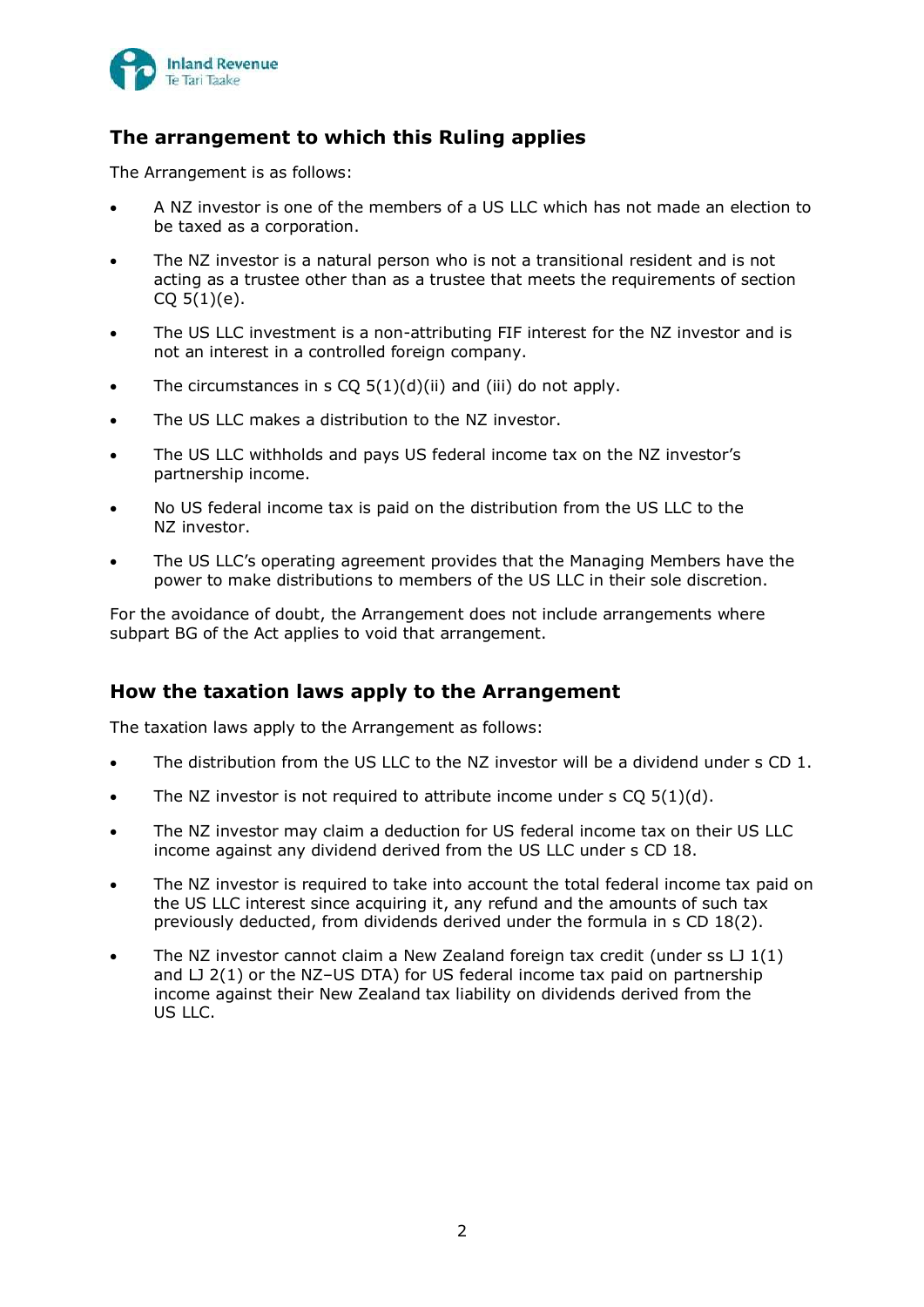

# **The period or tax year for which this Ruling applies**

This Ruling will apply for the period beginning from the date of issue of this Ruling and ending three years from that date.

This Ruling is signed by me on 26 June 2020.

**Susan Price** Group Leader, Tax Counsel Office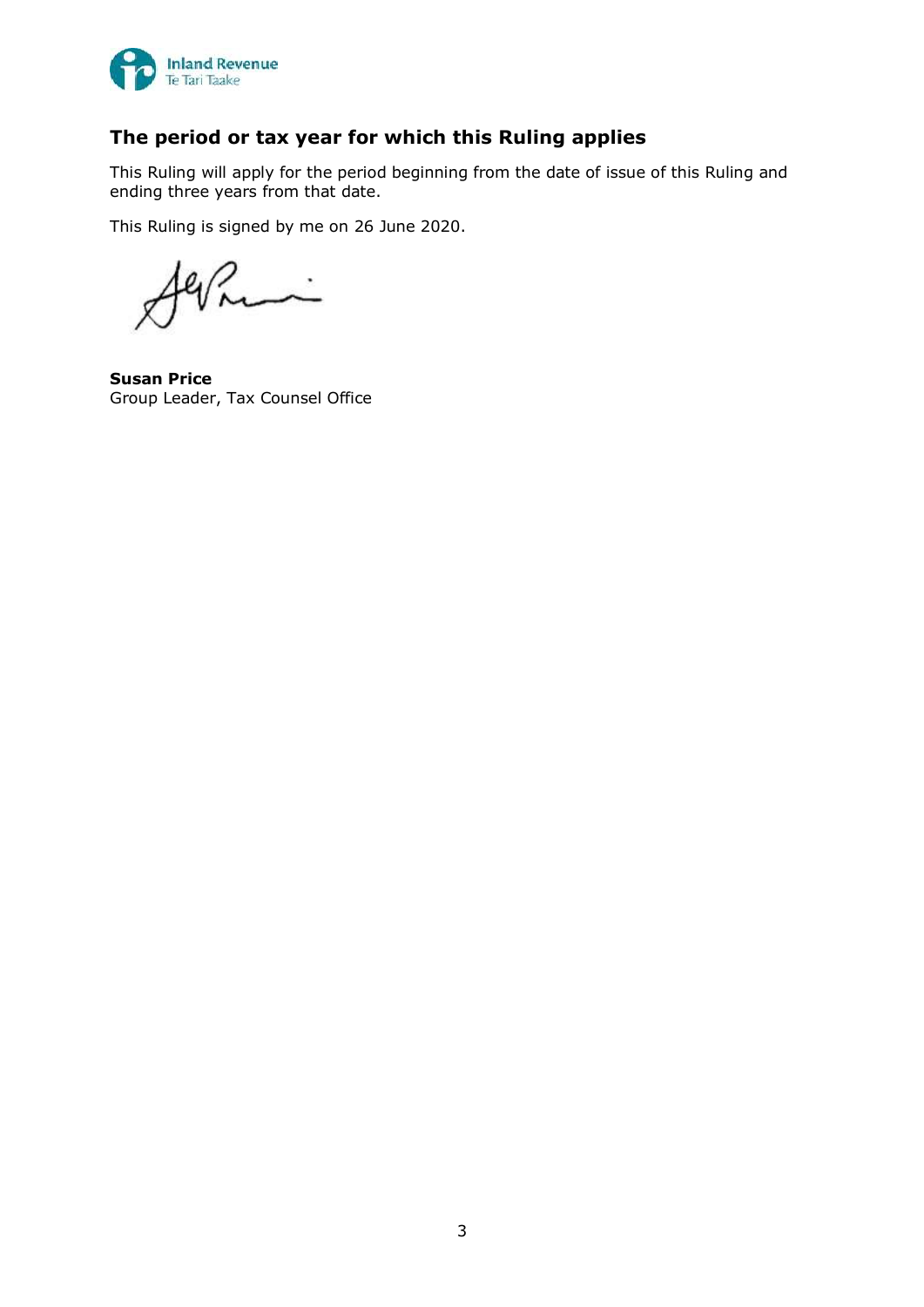

# **PUBLIC RULING BR PUB 20/02: Foreign investment fund income derived by a New Zealand resident investor in a United States limited liability company**

This is a public ruling made under s 91D of the Tax Administration Act 1994.

# **Taxation laws**

All legislative references are to the Income Tax Act 2007 (the Act) unless otherwise stated.

This Ruling applies to ss CD 1, CD 3, CD 18, CD 36, CQ 4, CQ 5, CX 57B, EX 44, EX 28, EX 51(1), EX 51(6)(b), EX 59(2),  $\Box$  1(1) and  $\Box$  2(1) and the Double Taxation Relief (United States of America) Order 1983.

# **Definitions**

The following definitions are used in this ruling:

**Distribution** means a member's share of the US LLC's net profit that is allocated and credited to their capital account and that the Managing Members have resolved to be distributed to a member.

**Dividend** means a dividend as defined in s CD 3.

**Foreign investment fund (FIF)** means a foreign investment fund as defined in s EX 28.

**Managing Members** means the members of the US LLC who are authorised to act on behalf of the US LLC in carrying on the US LLC's business.

**Member** means a person who has an ownership interest in a US LLC.

**New Zealand – United States Double Tax Agreement (NZ–US DTA)** means the agreement under the Double Taxation Relief (United States of America) Order 1983.

**Partnership income** means a member's distributive share of the US LLC's income that is treated as their partnership income for US federal income tax purposes.

**United States limited liability company (US LLC)** means a limited liability company formed under state law in the US and classified as a partnership for US federal income tax purposes that is not treated as tax resident in New Zealand.

## **The arrangement to which this Ruling applies**

The Arrangement is as follows:

- A NZ investor is one of the members of a US LLC that has not elected to be taxed as a corporation and is a FIF.
- Where the NZ investor is a natural person, the cost of their interest in the FIF is greater than \$50,000 in a year and they are not a transitional resident.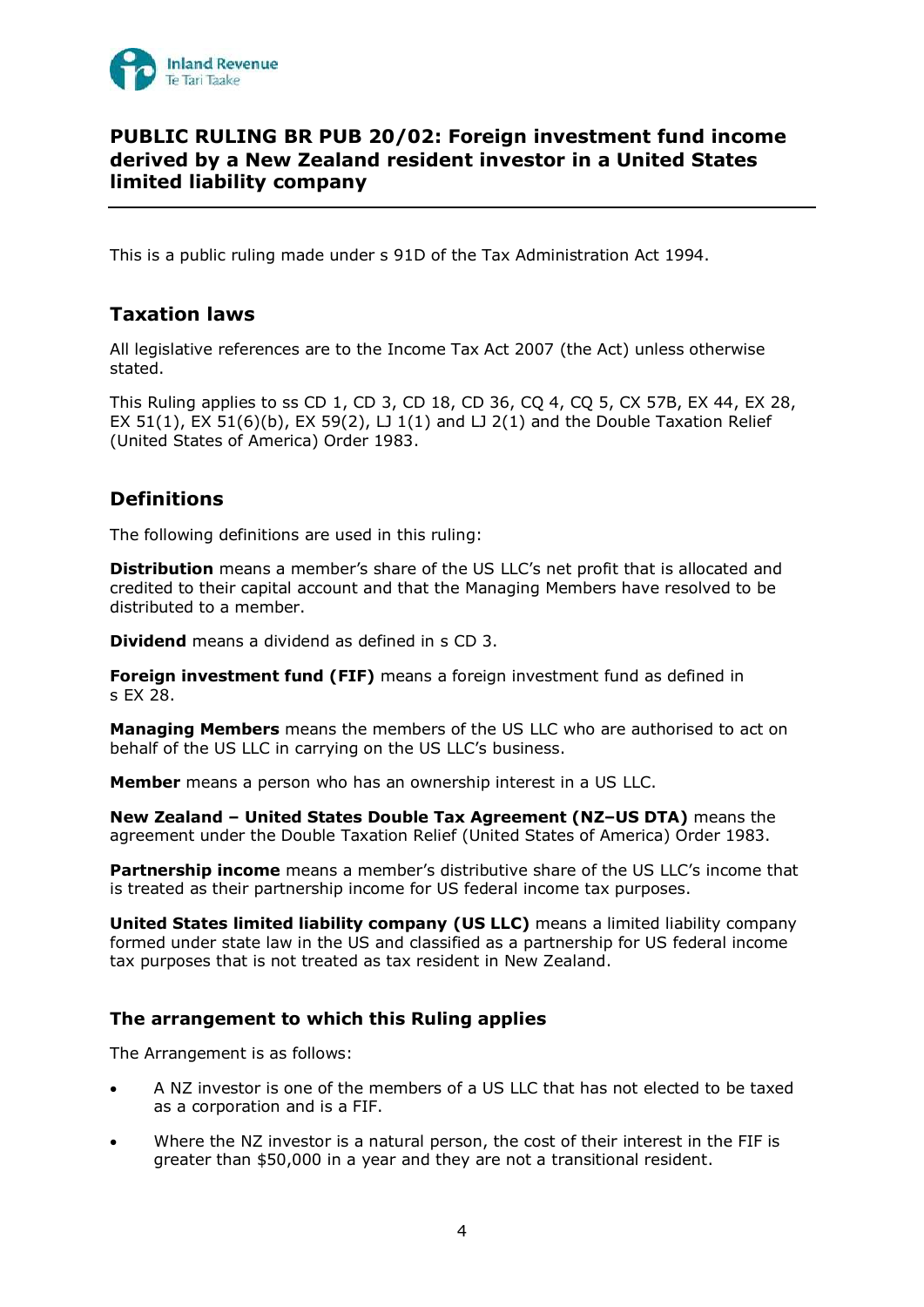

- The NZ investor adopts one of the following FIF income calculation methods: the fair dividend rate, comparative value, cost method or deemed rate of return.
- The exemptions from holding an attributing interest in a FIF set out in ss EX 31 to EX 43 do not apply.
- The US LLC makes a distribution to the NZ investor.
- The US LLC withholds and pays US federal income tax on the NZ investor's partnership income.
- No US federal income tax is payable on the distribution from the US LLC to the NZ investor.
- The US LLC's operating agreement provides that the Managing Members have the power to make distributions to members of the US LLC in their sole discretion.

For the avoidance of doubt, the Arrangement does not include arrangements where subpart BG of the Act applies to void that arrangement.

### **How the taxation laws apply to the Arrangement**

The taxation laws apply to the Arrangement as follows:

- The NZ investor will be subject to tax on their FIF income as calculated by applying one of the FIF calculation methods (the fair dividend rate, comparative value, cost method or deemed rate of return) under ss CQ 4, CQ 5 and EX 44.
- If the NZ investor uses the comparative value FIF method they may deduct US federal income tax paid in the income year on the partnership income as a cost under s EX 51(6)(b), when calculating their FIF income under the formula in s EX 51(1). It is also a gain in that formula, but this is offset by the US tax payment reducing the closing value in the formula.
- Any amount derived by the NZ investor from their interest in the FIF (other than FIF income) is excluded income under ss EX 59(2) and CX 57B.
- A distribution paid to the NZ investor by the US LLC is not treated as a dividend for New Zealand tax purposes under s CD 36.
- Section CD 18 does not apply because the distribution from the US LLC to the NZ investor is deemed not to be a dividend under s CD 36.

The NZ investor cannot claim a New Zealand foreign tax credit (under ss LJ 1(1) and  $LJ$  2(1) or the NZ-US DTA) for US federal income tax paid on partnership income against their New Zealand tax liability on FIF income.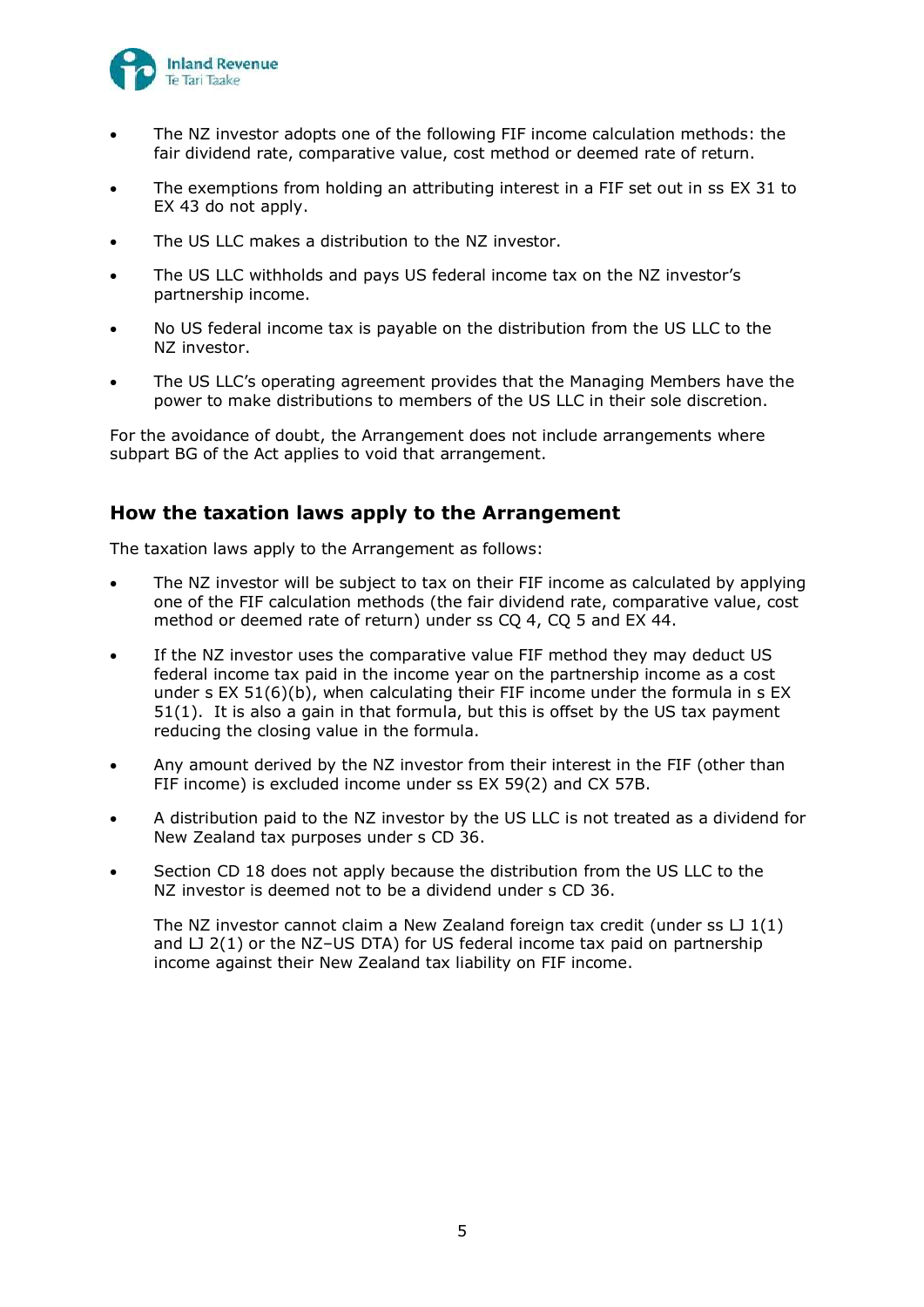

# **The period or tax year for which this Ruling applies**

This Ruling will apply for the period beginning from the date of issue of this Ruling and ending three years from that date.

This Ruling is signed by me on 26 June 2020.

k.<br>S

**Susan Price** Group Leader, Tax Counsel Office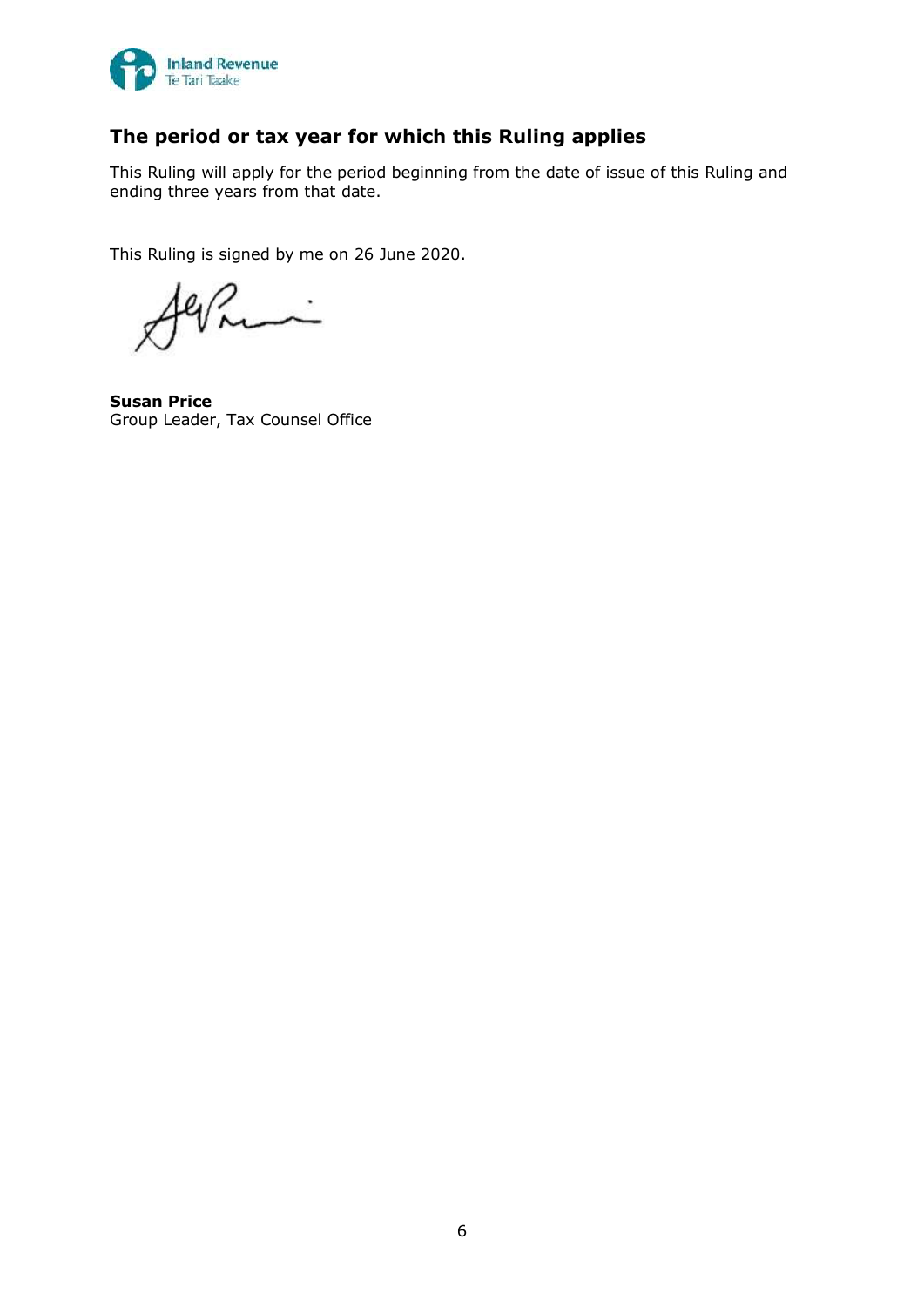

## **PUBLIC RULING BR PUB 20/03: Attributed foreign investment fund income derived by a New Zealand resident investor in a United States limited liability company**

This is a public ruling made under s 91D of the Tax Administration Act 1994.

# **Taxation laws**

All legislative references are to the Income Tax Act 2007 (the Act) unless otherwise stated.

This Ruling applies to ss CD 1, CD 3, CD 18, CQ 4, CQ 5, CW 9, EX 44(1)(b), EX 28, EX 50, LK 1(1)(d), OE 1(2) and OE 20 and the Double Taxation Relief (United States of America) Order 1983.

# **Definitions**

The following definitions are used in this ruling:

**Distribution** means a member's share of the US LLC's net profit that is allocated and credited to their capital account and that the Managing Members have resolved to be distributed to a member.

**Dividend** means a dividend as defined in s CD 3.

**Foreign investment fund (FIF)** means a foreign investment fund as defined in s EX 28.

**Managing Members** means the members of the US LLC who are authorised to act on behalf of the US LLC in carrying on the US LLC's business.

**Member** means a person who has an ownership interest in a US LLC.

**New Zealand – United States Double Tax Agreement (NZ–US DTA)** means the agreement under the Double Taxation Relief (United States of America) Order 1983.

**Partnership income** means a member's distributive share of the US LLC's income that is treated as their partnership income for US federal income tax purposes.

**United States limited liability company (US LLC)** means a limited liability company formed under state law in the US and classified as a partnership for US federal income tax purposes that is not treated as tax resident in New Zealand.

## **The arrangement to which this Ruling applies**

The Arrangement is as follows:

- A NZ investor is one of the members of a US LLC that has not made an election to be taxed as a corporation and is a FIF.
- Where the NZ investor is a natural person, they are not a transitional resident, and the cost of their interest in the FIF is greater than \$50,000 in a year.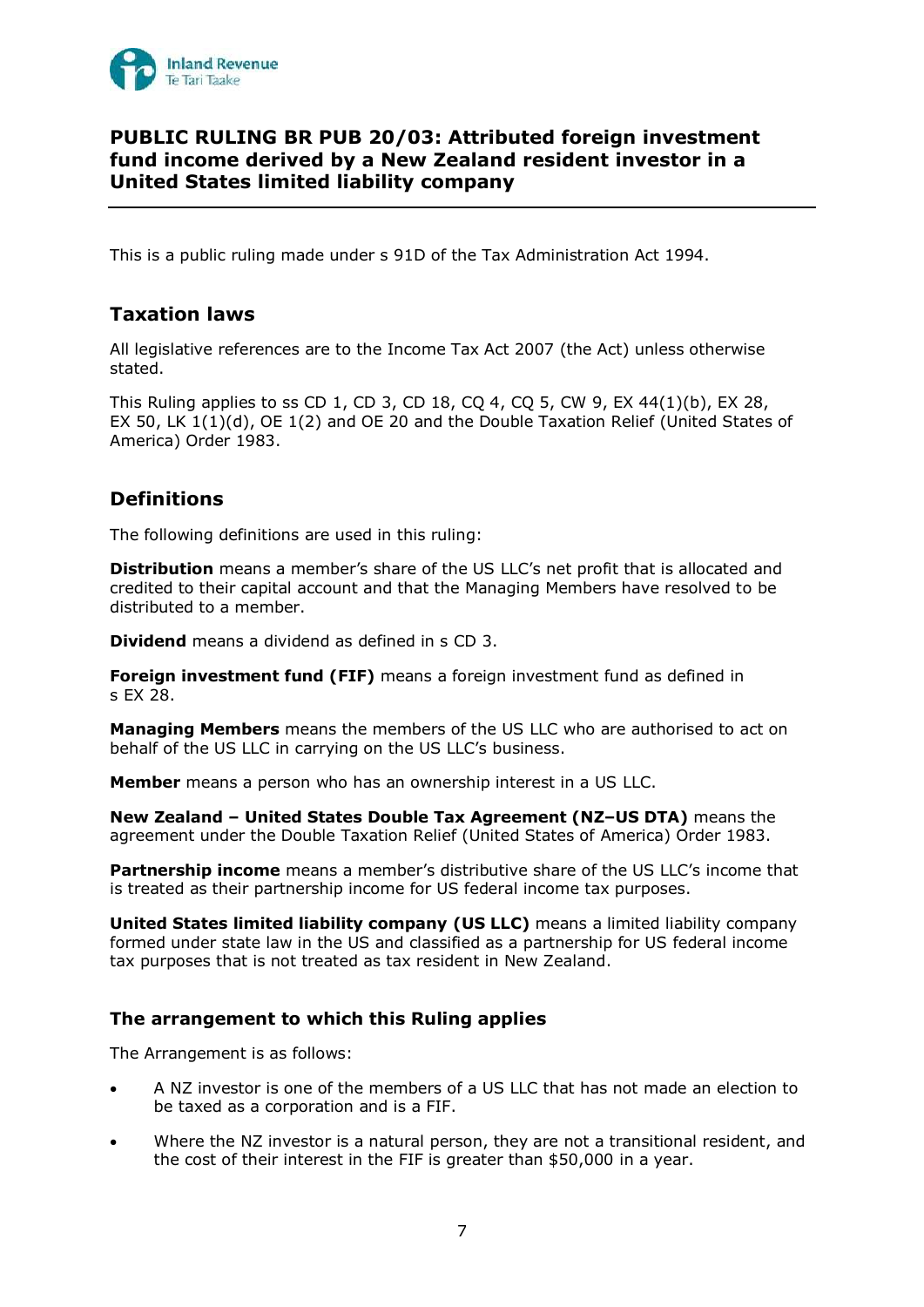

- The NZ investor adopts the attributed FIF income method for calculating FIF income.
- The exemptions from holding an attributing interest in a FIF set out in ss EX 31 to EX 43 do not apply.
- The US LLC makes a distribution to the NZ investor.
- The US LLC withholds and pays US federal income tax on the NZ investor's partnership income.
- No US federal income tax is payable on the distribution from the US LLC to the NZ investor.
- The US LLC's operating agreement provides that the Managing Members have the power to make distributions to members of the US LLC in their sole discretion.

For the avoidance of doubt, the Arrangement does not include arrangements where subpart BG of the Act applies to void that arrangement.

### **How the taxation laws apply to the Arrangement**

The taxation laws apply to the Arrangement as follows:

- The NZ investor will be subject to New Zealand tax on the attributed income from their interest in the FIF under ss  $CQ$  4,  $CQ$  5, EX 44(1)(b) and EX 50.
- US federal income tax paid for the NZ investor on their US partnership income is creditable against the NZ investor's FIF attributed income tax liability under s LK  $1(1)(d)$ . However, this is only to the extent it does not exceed the New Zealand tax payable on the FIF attributed income and the foreign tax credits do not relate to any foreign tax paid on any active income of the FIF.
- The distribution from the US LLC to the NZ investor will be a dividend under section CD 1.
- Where the NZ investor is a company, any dividends derived by the company from a foreign company are exempt income under s CW 9 unless ss CW 9(2) or (3) apply.
- Where the NZ investor is a natural person, they will be taxed on any dividend derived from the US LLC under s CD 1. This individual NZ investor may deduct any US federal income tax paid on their partnership income from any dividend derived from the US LLC under s CD 18.
- Under the formula in  $s$  CD 18(2), the NZ individual investor is required to take into account the total federal income tax paid on the US LLC interest since acquiring it as well as any refund of US tax received and the amounts of such tax previously deducted under the formula.
- An individual NZ investor may choose to be a branch equivalent tax account person under s OE 1(2). If the individual investor has a New Zealand tax liability on their attributed FIF income (after claiming a foreign tax credit), then the individual NZ investor may claim a branch equivalent tax account tax credit (for the New Zealand tax they have paid on their attributed FIF income) against the New Zealand tax liability on the net dividend (net of foreign tax paid through the application of s CD 18) under s OE 20.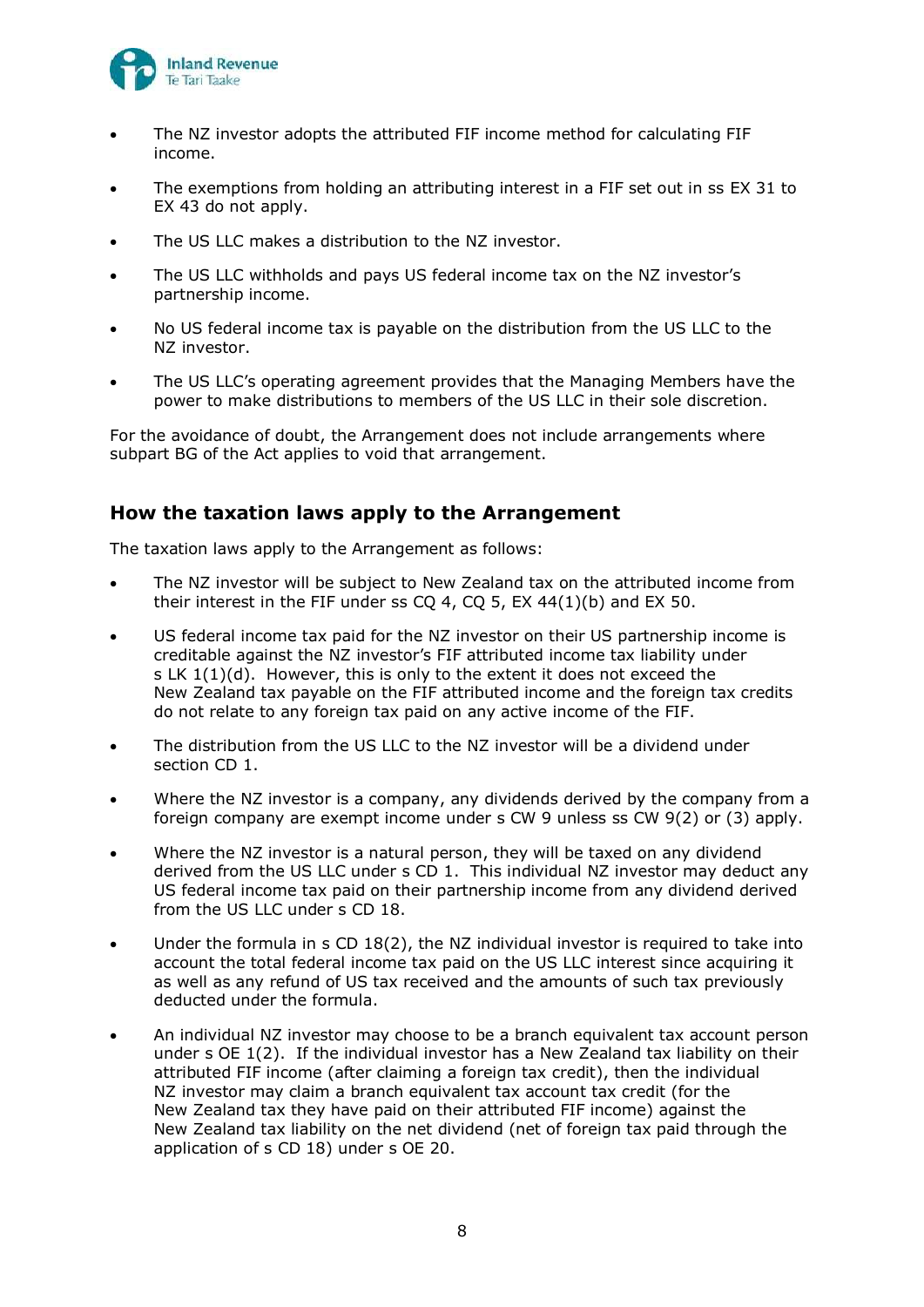

# **The period or tax year for which this Ruling applies**

This Ruling will apply for the period beginning from the date of issue of the Ruling and ending three years from that date.

This Ruling is signed by me on 26 June 2020.

**Susan Price** Group Leader, Tax Counsel Office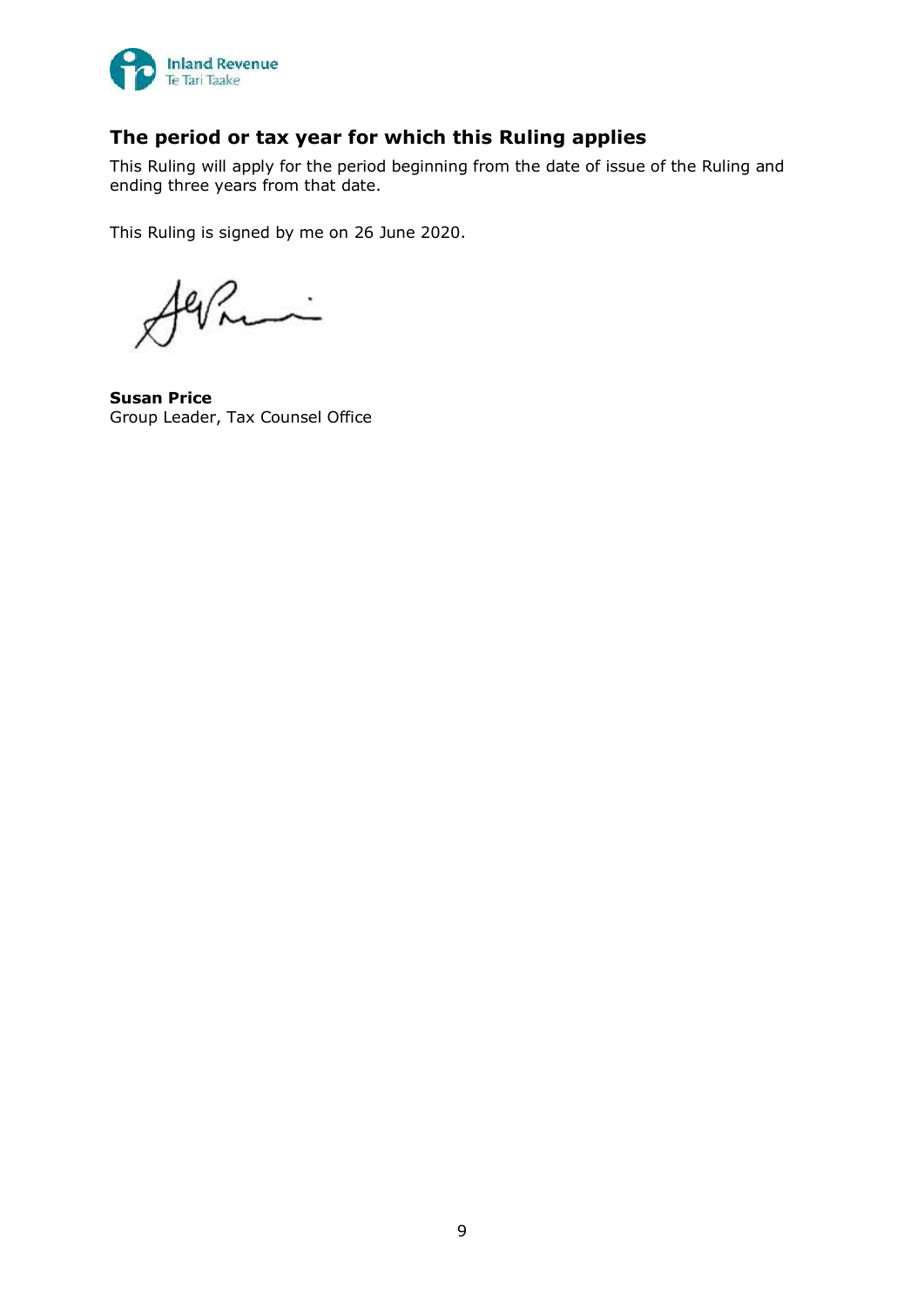

## **PUBLIC RULING BR PUB 20/04: Controlled foreign corporation income derived by a New Zealand resident investor in a United States limited liability company**

This is a public ruling made under s 91D of the Tax Administration Act 1994.

# **Taxation laws**

All legislative references are to the Income Tax Act 2007 (the Act) unless otherwise stated.

This Ruling applies to ss CD 1, CD 3, CD 18, CQ 1, CQ 2, CW 9, EX 1, LK 1(1)(d), OE 1(2) and OE 20 and the Double Taxation Relief (United States of America) Order 1983.

# **Definitions**

The following definitions are used in this ruling:

**Controlled foreign corporation (CFC)** means a controlled foreign corporation as defined in s EX 1.

**Distribution** means a member's share of the US LLC's net profit that is allocated and credited to their capital account and that the Managing Members have resolved to be distributed to a member.

**Dividend** means a dividend as defined in s CD 3.

**Managing Members** means the members of the US LLC who are authorised to act on behalf of the US LLC in carrying on the US LLC's business.

**Member** means a person who has an ownership interest in a US LLC.

**New Zealand – United States Double Tax Agreement (NZ–US DTA)** means the agreement under the Double Taxation Relief (United States of America) Order 1983.

**Partnership income** means a member's distributive share of the US LLC's income that is treated as their partnership income for US federal income tax purposes.

**United States limited liability company (US LLC)** means a limited liability company formed under state law in the US and classified as a partnership for US federal income tax purposes that is not treated as tax resident in New Zealand.

## **The arrangement to which this Ruling applies**

The Arrangement is as follows:

- A NZ investor is one of the members of a US LLC that has not elected to be taxed as a corporation and their interest is in a CFC.
- Where the NZ investor is a natural person, they are not a transitional resident.
- The US LLC makes a distribution to the NZ investor.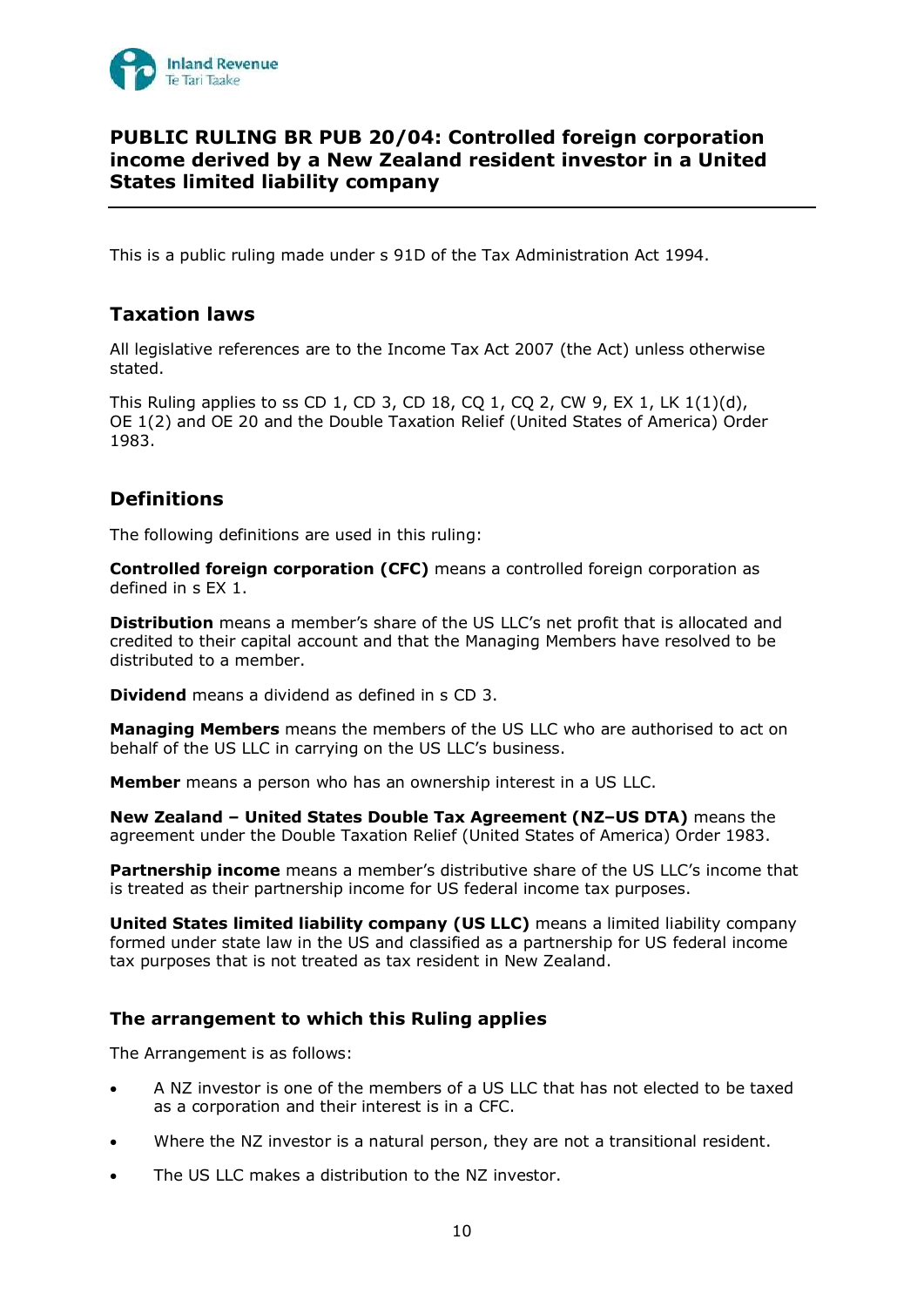

- The US LLC withholds and pays US federal income tax on the NZ investor's share of partnership income.
- No US federal income tax is payable on the distribution from the US LLC.
- The US LLC's operating agreement provides that the Managing Members have the power to make distributions to members of the US LLC in their sole discretion.

For the avoidance of doubt, the Arrangement does not include arrangements where subpart BG of the Act applies to void that arrangement.

## **How the taxation laws apply to the Arrangement**

The taxation laws apply to the Arrangement as follows:

- The NZ investor will be subject New Zealand tax on the attributed income from their interest in the CFC under ss CQ 1 and CQ 2.
- US federal income tax paid for the NZ investor on their US partnership income is creditable against the NZ investor's CFC attributed income tax liability in terms of section LK  $1(1)(d)$ . However, this is only to the extent that it does not exceed the New Zealand tax payable on the CFC attributed income and the foreign tax credits do not relate to any foreign tax paid on any active income of the CFC.
- The distribution from the US LLC to the NZ investor who is not a company will be a dividend under s CD 1.
- Where the NZ investor is a company, any dividends derived by the company from a foreign company are exempt under s CW 9 unless ss CW 9(2) or (3) apply.
- Where the NZ investor is a natural person, they will be taxed on any dividend derived from the US LLC under s CD 1. This individual NZ investor may deduct any US federal income tax paid on their partnership income from any dividend derived from the US LLC under s CD 18.
- Under the formula in  $s$  CD 18(2), the individual NZ investor is required to take into account the total federal income tax paid on the US LLC interest since acquiring it, as well as any refunds of US tax received and the amounts of such tax previously deducted under the formula.
- An individual NZ investor may choose to be a branch equivalent tax account person under s OE 1(2). If the individual investor has a New Zealand tax liability on their attributed CFC income (after claiming foreign tax credits), then the individual investor may claim a branch equivalent tax account tax credit (for the New Zealand tax they have paid on their attributed FIF income) against the New Zealand tax liability on the net dividend (net of foreign tax paid through the application of s CD 18) under s OE 20.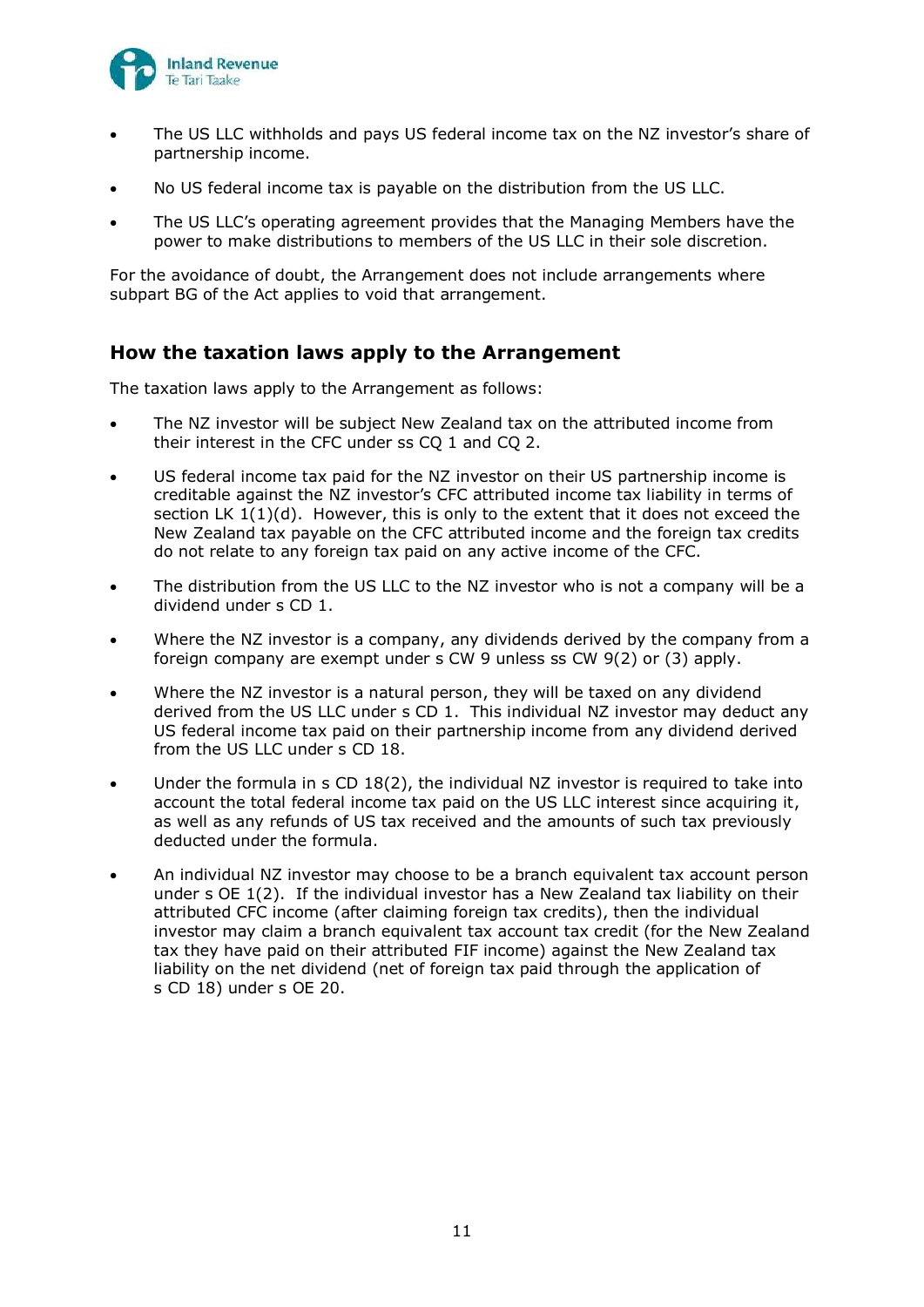

# **The period or tax year for which this Ruling applies**

This Ruling will apply for the period beginning from the date of issue of the Ruling and ending three years from that date.

This Ruling is signed by me on 26 June 2020.

 $\ddot{\phantom{0}}$ 

**Susan Price** Group Leader, Tax Counsel Office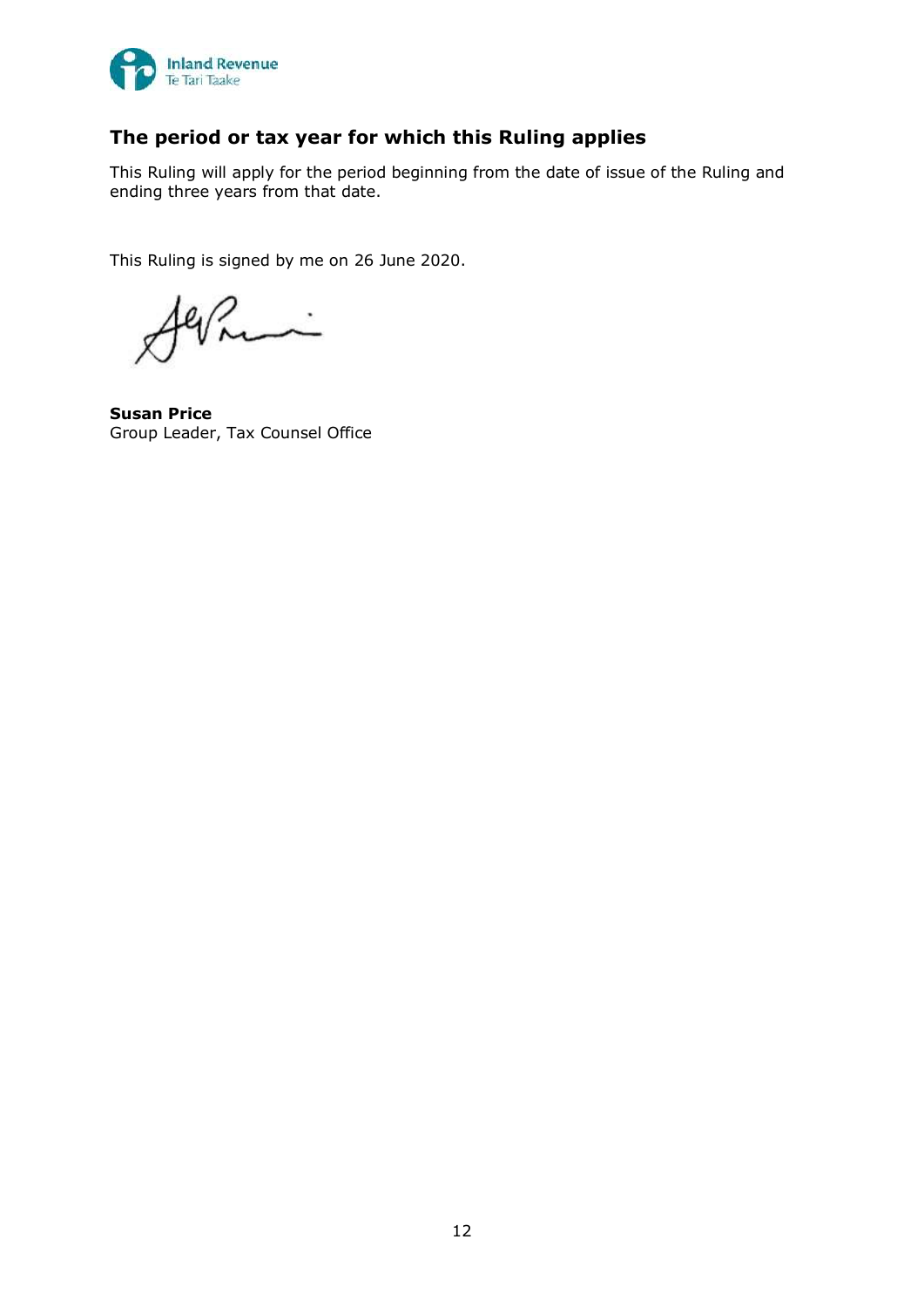

# **PUBLIC RULING BR PUB 20/05: Dividends derived by a New Zealand resident investor in a United States limited liability company that is either a non-attributing active foreign investment fund or a controlled foreign corporation**

This is a public ruling made under s 91D of the Tax Administration Act 1994.

# **Taxation laws**

All legislative references are to the Income Tax Act 2007 (the Act) unless otherwise stated.

This Ruling applies to ss CD 1, CD 3, CD 18, CW 9, CQ 2(1)(h), CQ 5(1)(c)(xv), EX 1, EX 28, LJ 1(1) and LJ 2(1) and the Double Taxation Relief (United States of America) Order 1983.

# **Definitions**

The following definitions are used in this ruling:

- **Controlled foreign corporation (CFC)** means a controlled foreign corporation as defined in s EX 1.
- **Distribution** means a member's share of the US LLC's net profit that is allocated and credited to their capital account and that the Managing Members have resolved to be distributed to a member.
- **Dividend** means a dividend as defined in s CD 3.
- **Foreign investment fund (FIF)** means a foreign investment fund as defined in s EX 28.
- **Managing Members** means the members of the US LLC who are authorised to act on behalf of the US LLC in carrying on the US LLC's business.
- **Member** means a person who has an ownership interest in a US LLC.
- **New Zealand – United States Double Tax Agreement (NZ–US DTA)** means the agreement under the Double Taxation Relief (United States of America) Order 1983.
- **Non-attributing active FIF or non-attributing active CFC** means a FIF (adopting the attributed foreign investment fund income method and where the NZ investor's interest in the FIF is an exempt non-attributing active FIF interest under s CQ  $5(1)(c)(xv)$  or a non-attributing active CFC under ss CQ  $2(1)(h)$  and EX 21B.
- **Partnership income** means a member's distributive share of the US LLC's income that is treated as their partnership income for US federal income tax purposes.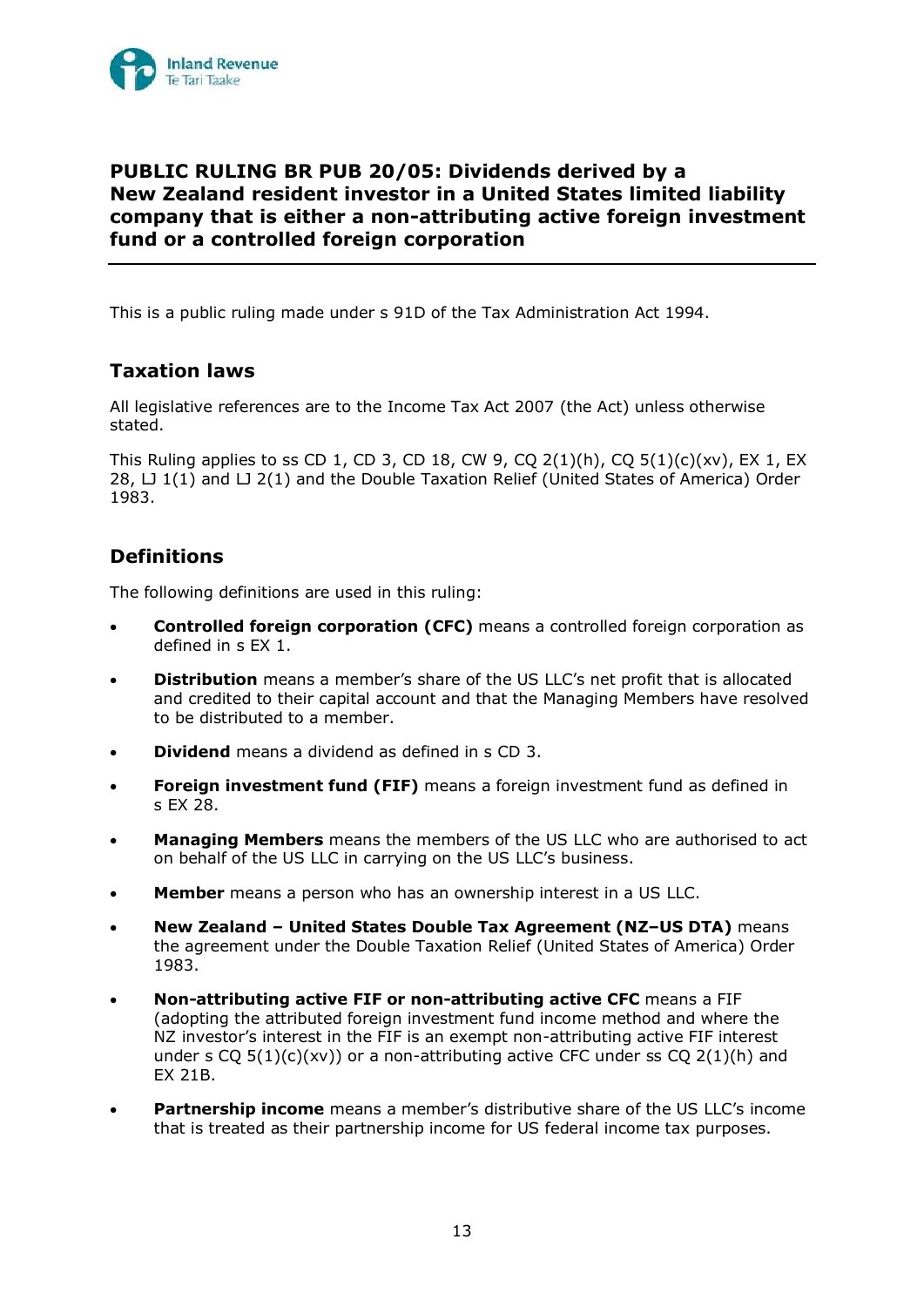

• **United States limited liability company (US LLC)** means a limited liability company formed under state law in the US and classified as a partnership for US federal income tax purposes.

### **The arrangement to which this Ruling applies**

The Arrangement is as follows:

- A NZ investor is one of the members of a US LLC that has not elected to be taxed as a corporation and their interest is in a non-attributing active FIF or a nonattributing active CFC.
- Where the NZ investor is a natural person, they are not a transitional resident and the exemptions set out in ss EX 31 to EX 43 do not apply.
- The US LLC makes a distribution to the NZ investor.
- The US LLC withholds and pays US federal income tax on the NZ investor's partnership income.
- No US federal income tax is payable on the distribution from the US LLC.
- The US LLC's operating agreement provides that the Managing Members have the power to make distributions to members of the US LLC in their sole discretion.

For the avoidance of doubt, the Arrangement does not include arrangements where subpart BG of the Act applies to void that arrangement.

## **How the taxation laws apply to the Arrangement**

The taxation laws apply to the Arrangement as follows:

- The NZ investor will not have attributed income for either FIF or CFC purposes under ss  $CQ 5(1)(c)(xv)$  or  $CQ 2(1)(h)$  respectively.
- The distribution from the US LLC to a NZ investor who is not a company will be a dividend under s CD 1.
- Where the NZ investor is a company, any dividends derived by the company from a foreign company are exempt income under s CW 9 unless ss CW 9(2) or (3) apply.
- Where the NZ investor is a natural person, they will be taxed on any dividend derived from the US LLC under s CD 1. This individual NZ investor can deduct any US federal income tax paid on their partnership income from any dividend derived from the US LLC under s CD 18.
- Under the formula in  $s$  CD 18(2), the individual NZ investor is required to take into account the total federal income tax paid on the US LLC interest since acquiring it, as well as any US tax refunds received and the amounts of such tax previously deducted under the formula.
- The NZ investor cannot claim a New Zealand foreign tax credit (under ss  $LJ1(1)$ ) and  $LJ$  2(1) or the NZ-US DTA) for US federal income tax on partnership income against their New Zealand tax liability on dividend income derived from the US LLC.
- As no FIF or CFC income is attributed for the income year, no branch equivalent tax account credit is available for that year.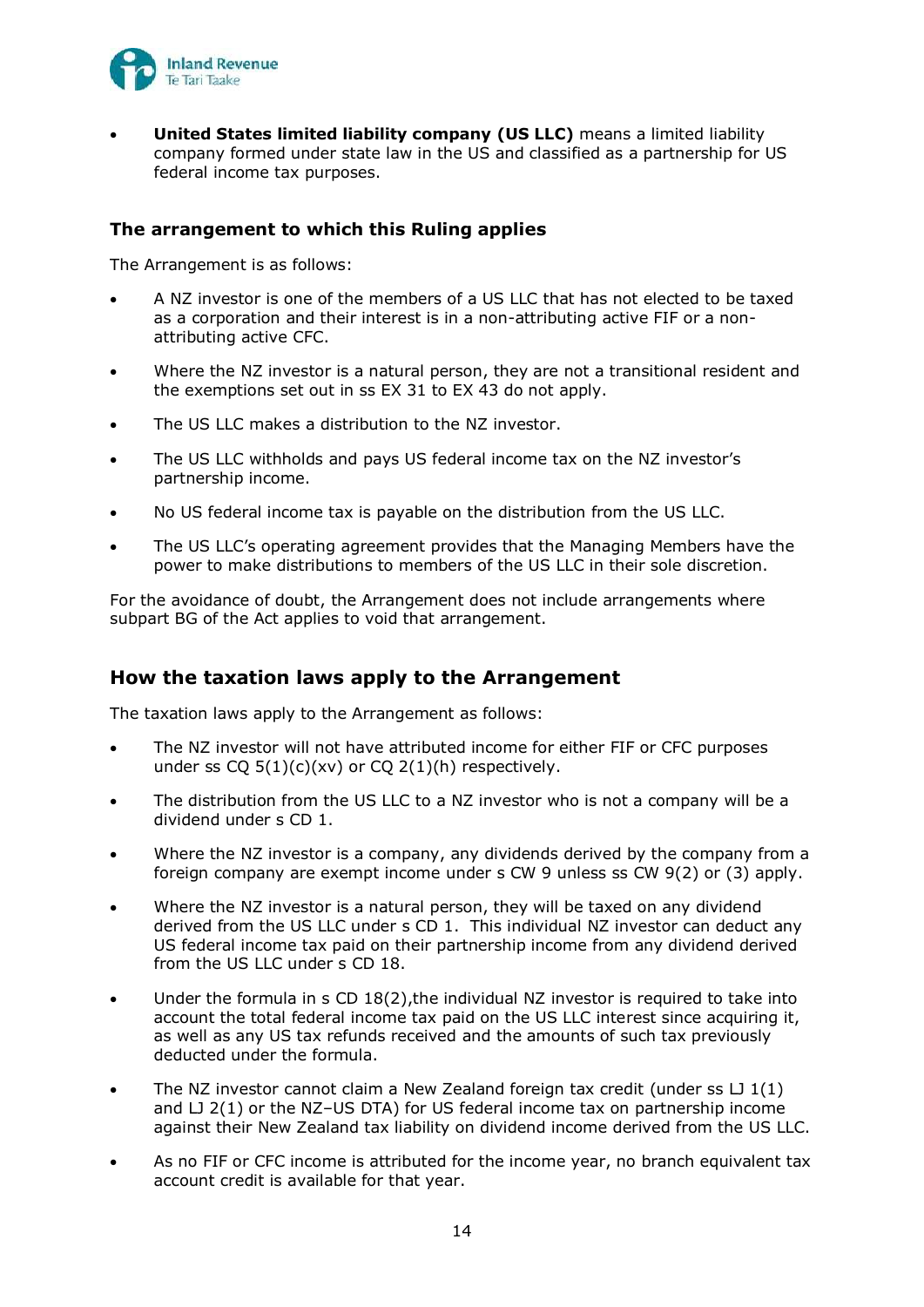

# **The period or tax year for which this Ruling applies**

This Ruling will apply for the period beginning from the date of issue of the Ruling and ending three years from that date.

This Ruling is signed by me on 26 June 2020.

 $\ddot{\phantom{0}}$ 

**Susan Price** Group Leader, Tax Counsel Office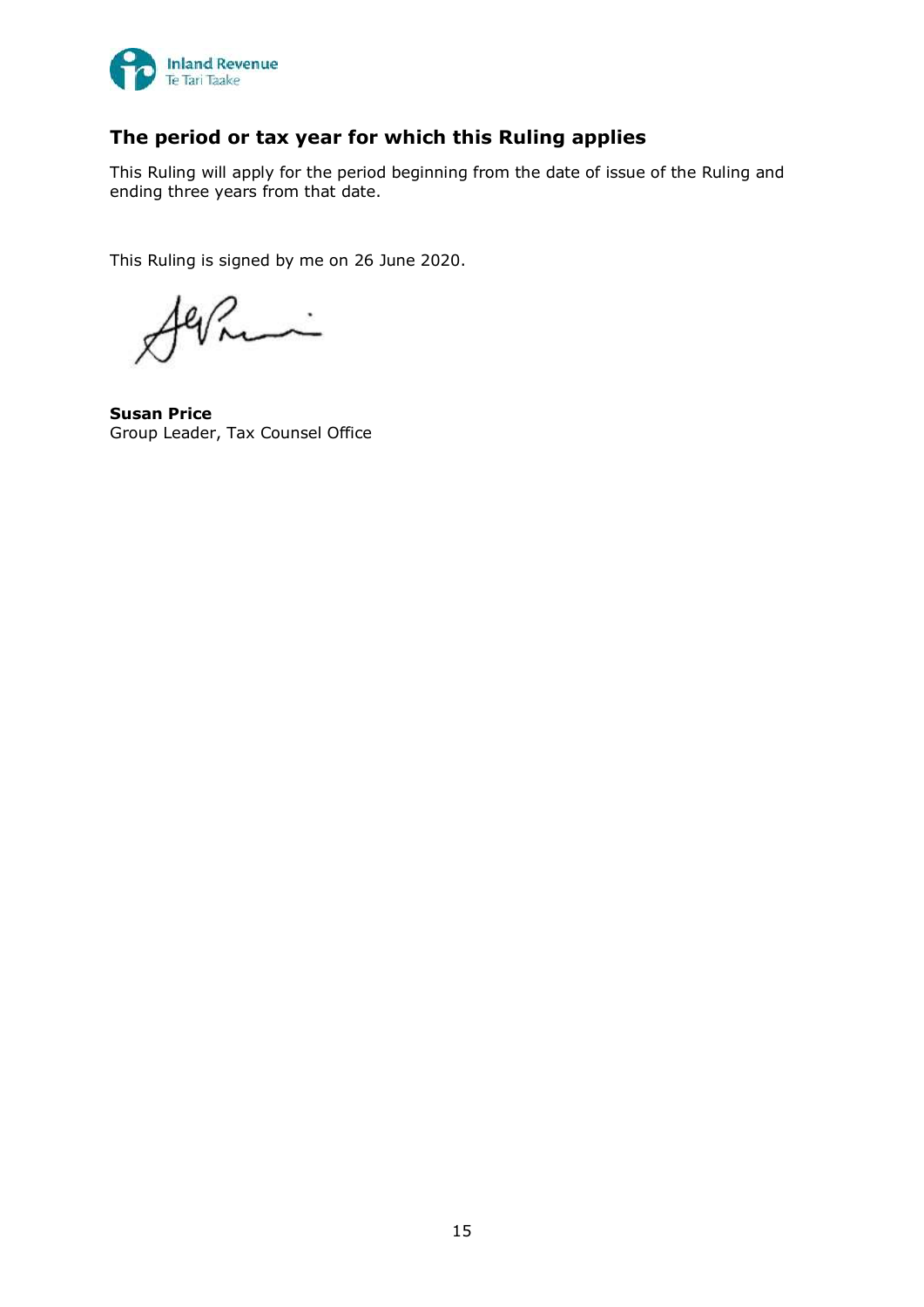

# **COMMENTARY ON PUBLIC RULINGS BR PUB 20/01 to 20/05**

This commentary is not a legally binding statement.

This commentary is intended to help readers understand and apply the conclusions reached in Public Rulings BR Pub 20/01 to 20/05 (the Rulings).

Legislative references are to the Income Tax Act 2007, unless otherwise stated.

## **Contents**

| Characteristics of a US LLC that make it a company for New Zealand tax purposes 5                                                                       |
|---------------------------------------------------------------------------------------------------------------------------------------------------------|
|                                                                                                                                                         |
| Why a US LLC is treated for New Zealand tax purposes as deriving the income it earns from the                                                           |
| How a New Zealand resident investor is taxed on income derived from a US LLC7                                                                           |
|                                                                                                                                                         |
|                                                                                                                                                         |
|                                                                                                                                                         |
|                                                                                                                                                         |
| Where the cost of the New Zealand investor's interests in FIFs is \$50,000 or less 11                                                                   |
| Where the US LLC is a FIF and the FIF income is calculated by applying the fair dividend                                                                |
|                                                                                                                                                         |
|                                                                                                                                                         |
|                                                                                                                                                         |
|                                                                                                                                                         |
|                                                                                                                                                         |
| What foreign taxes a New Zealand investor pays in respect of a US LLC are creditable against the                                                        |
|                                                                                                                                                         |
|                                                                                                                                                         |
|                                                                                                                                                         |
|                                                                                                                                                         |
|                                                                                                                                                         |
|                                                                                                                                                         |
| Article 22 of the NZ-US DTA provides relief where the same income is taxed to the same                                                                  |
| Article 1(6) of the NZ-US DTA applies to a foreign investment by a New Zealand or US                                                                    |
|                                                                                                                                                         |
|                                                                                                                                                         |
| Example 1: Individual New Zealand investor's investment in a US LLC is under the<br>\$50,000 FIF threshold and distributions to members are mandatory26 |
| Example 2: Individual New Zealand investor's investment in a US LLC is under the                                                                        |
|                                                                                                                                                         |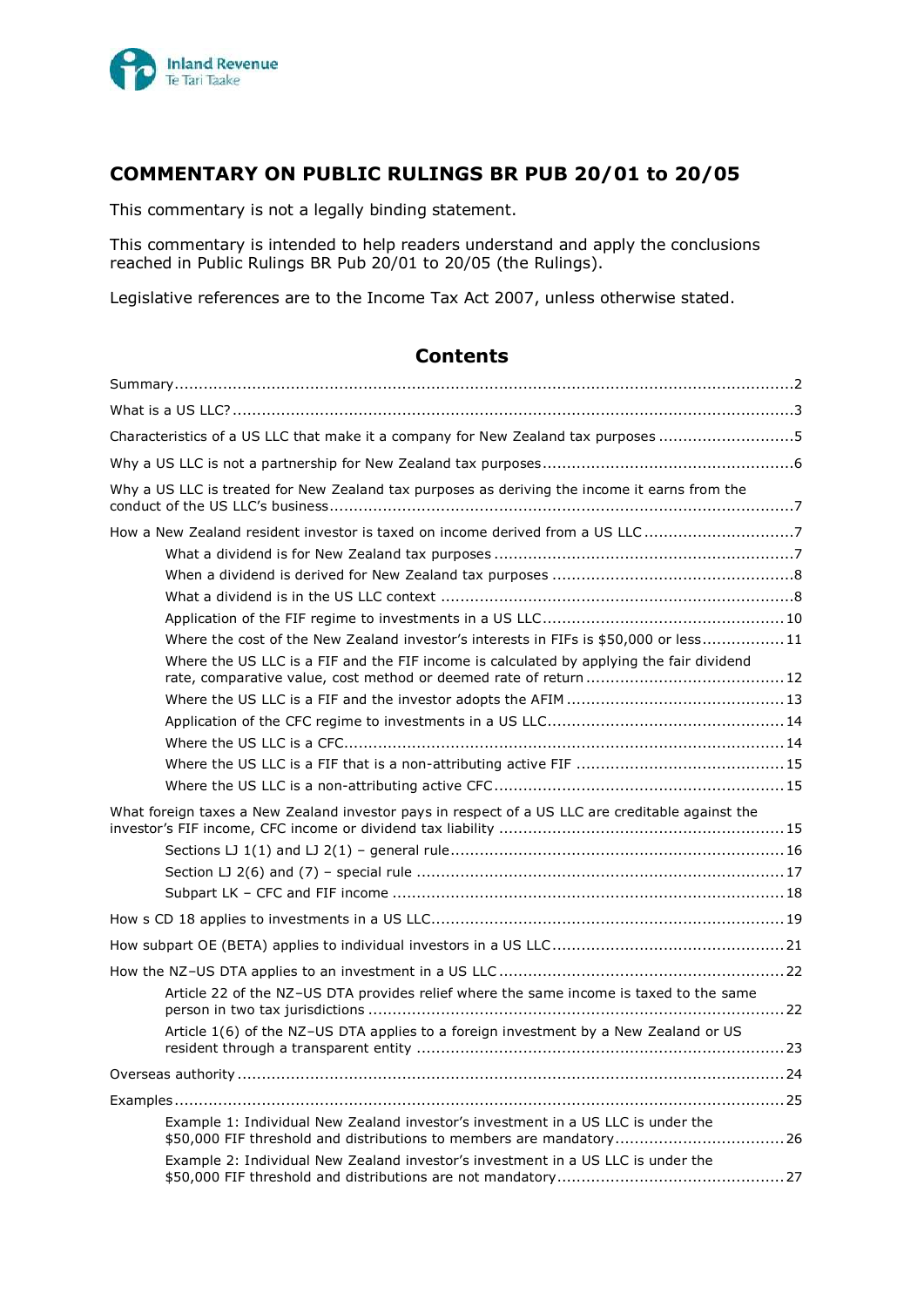

| Example 3: Individual New Zealand investor in a US LLC adopts one of four FIF income |  |
|--------------------------------------------------------------------------------------|--|
| Example 4: New Zealand investor adopts the AFIM for calculating FIF income29         |  |
|                                                                                      |  |
| Example 6: Investment in a US LLC that is a non-attributing active FIF or a non-     |  |
|                                                                                      |  |
|                                                                                      |  |
|                                                                                      |  |
|                                                                                      |  |
|                                                                                      |  |
|                                                                                      |  |

# **Summary**

- 1. A United States limited liability company (US LLC) is a hybrid entity formed in the US that has company and partnership characteristics. A US LLC is a company formed by members to hold business assets and conduct a specific business and provides limited liability to its members. These Rulings are focused on US LLCs that are treated as a partnership, where its members are taxed as partners for US federal income tax purposes.
- 2. For New Zealand tax purposes, a US LLC is a company and is a separate legal entity from its members. As a US LLC owns the business assets and conducts the specific business, the US LLC is treated as deriving the income that it earns from the conduct of that business for New Zealand tax purposes. Although a US LLC has partnership characteristics, a US LLC does not meet the New Zealand legal requirements for being taxed as a partnership.
- 3. This commentary explains the circumstances when a foreign tax credit (FTC) or other relief is available to a New Zealand investor in a US LLC for US federal income tax paid by them on their "distributive share"<sup>1</sup> of the US LLC's income. This depends on whether the US LLC is a foreign investment fund (FIF) or a controlled foreign corporation (CFC), and if the US LLC pays a dividend to the New Zealand investor.
- 4. A New Zealand investor is entitled to claim a New Zealand FTC for US federal income tax paid by them and/or "relief" in terms of s CD 18 or s EX 51 in the three circumstances set out in the Rulings.
- 5. The first circumstance is where the US LLC is a CFC or a FIF (and the investor adopts the attributable FIF income method) and the New Zealand investor has attributed CFC or FIF income. The New Zealand investor may claim a FTC for any US federal income tax they pay on their distributive share of the US LLC's income against their New Zealand tax liability on attributed CFC or FIF income.
- 6. The second circumstance is where the New Zealand investor derives a dividend from the US LLC. The New Zealand investor may deduct any US federal income tax they paid on their distributive share of the US LLC's income from that dividend under s CD 18. The New Zealand investor is subject to New Zealand tax on the net dividend amount. Where the New Zealand investor is not subject to New Zealand

 $1$  A defined term in the US tax code in relation to partnership taxation (see 26 U.S. Code § 704).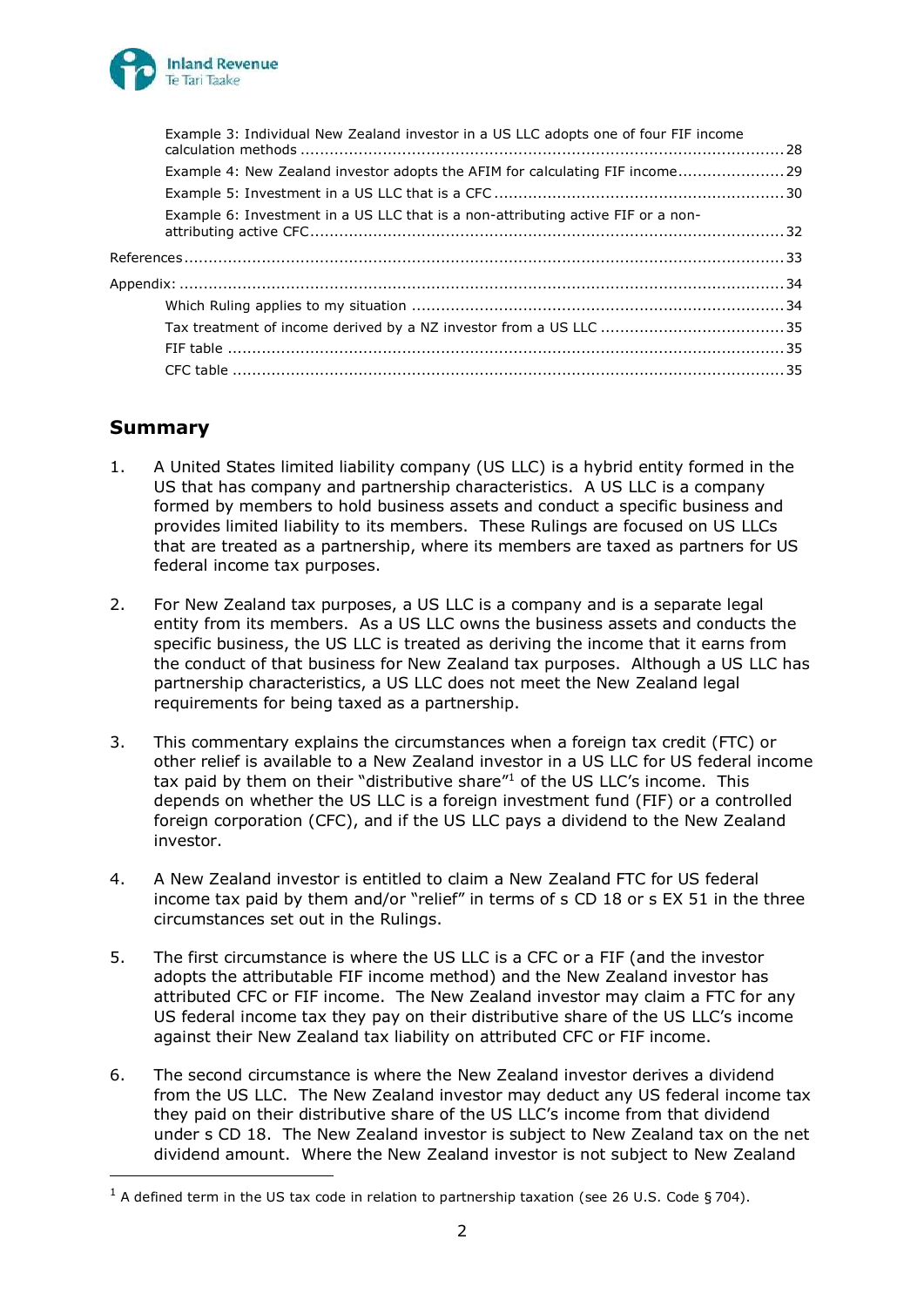

tax on the dividend from the US LLC, then the relief provided by s CD 18 does not apply because the dividend is not taxable. This will be the case if the New Zealand investor is a company, because foreign dividends derived by a company are exempt income under s CW 9, and where the New Zealand investor adopts one of the following FIF income calculation methods: fair dividend rate, comparative value, cost method or deemed rate of return.

- 7. The third circumstance is where the New Zealand investor adopts the comparative value method for their FIF income and includes US federal income tax paid on their distributive share of US LLC income as a cost, a gain and as a reduction of the closing value in the formula in s EX 51(1).
- 8. A New Zealand investor may also be entitled to relief under the New Zealand–US double tax agreement (NZ-US DTA).<sup>2</sup> However, under the specific facts of the arrangements covered by these Rulings, the specific articles in the NZ–US DTA dealing with relief from double taxation do not apply.
- 9. This commentary is divided into four main areas where we discuss:
	- (a) What is a US LLC (from  $[11]$ );
	- (b) the characteristics of a US LLC that make it a company for New Zealand tax purposes (from [\[21\]](#page-19-0));
	- (c) why a US LLC is not a partnership for New Zealand tax purposes (from [\[26\]](#page-20-0)); and
	- (d) why a US LLC is treated for New Zealand tax purposes as deriving the income that it earns from the conduct of the US LLC's business (from [[29\]](#page-21-0)).
- 10. Explanatory examples are included from [\[136\]](#page-39-0). Abbreviations are listed in the references at the end of the commentary. An Appendix after the references sets out in flow charts how to work out which ruling applies, an overview of the tax treatment of income derived, and then tables of the tax treatment for FIFs and CFCs.

# **What is a US LLC?**

- <span id="page-17-0"></span>11. A US LLC is a hybrid legal entity that is a limited liability company but also has characteristics of a partnership. $3$  US LLCs are established at the state level under local state law but are similar in structure across the US.
- 12. US LLCs have four common features:
	- (a) The US LLC is a separate legal entity from its members.

<sup>&</sup>lt;sup>2</sup> Double Taxation Relief (United States of America) Order 1983.

<sup>3</sup> LLCs with 2 or more members are taxed as partnerships by default unless an election is made to be taxed as a corporation. Single member LLCs are taxed on a flow through basis to that member. When a US LLC is treated as a partnership the members are taxed as partners for federal income tax purposes. The allocation of profits or losses of a US LLC must be made in accordance with the US LLC's limited liability agreement (also known as the US LLC's operating agreement). See, for example, § 18-503 of the 2014 Delaware Code. The allocation of the US LLC's profits to it members and the crediting to their capital account is similar to how profits are allocated and accounted for in a partnership.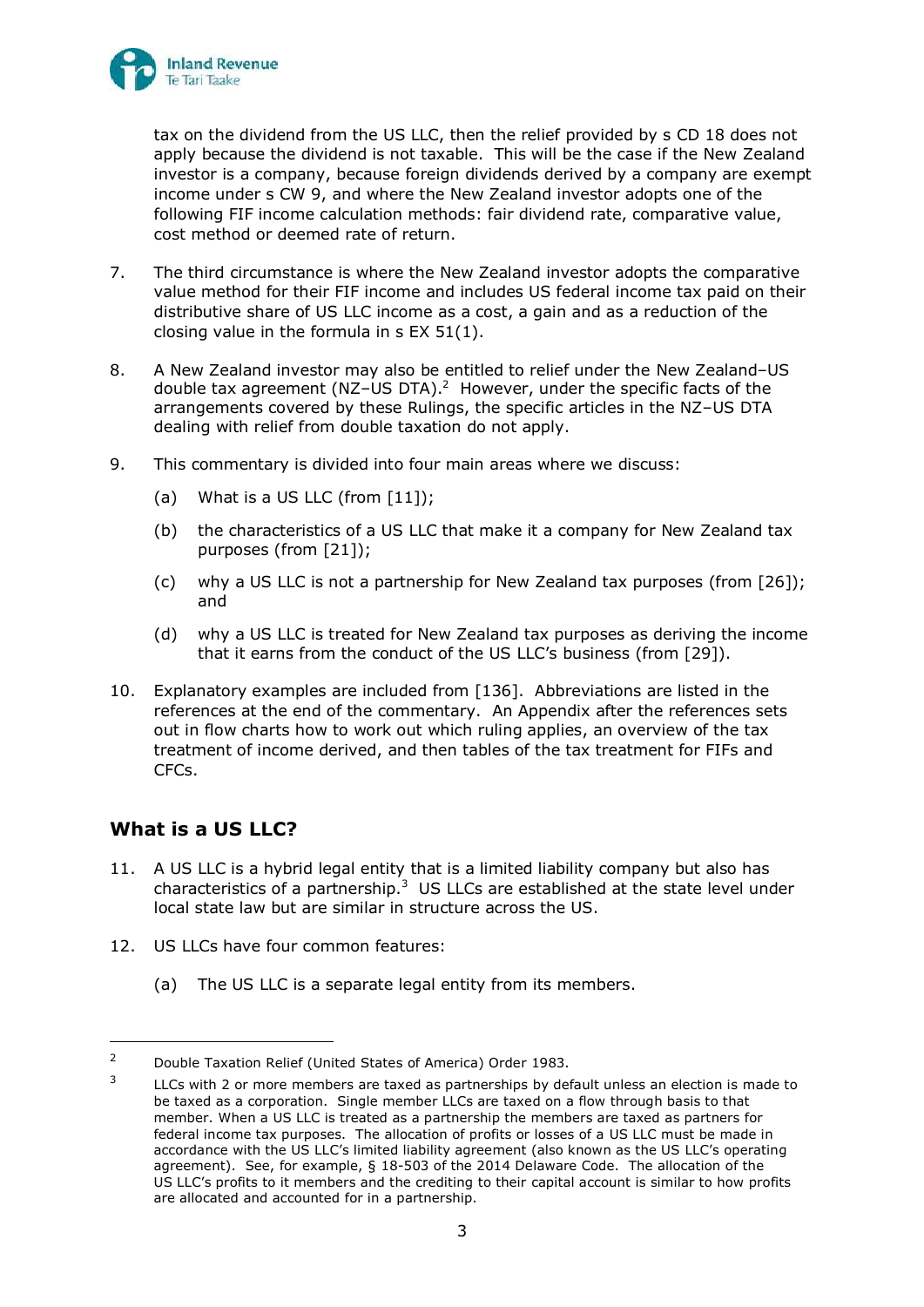

- (b) The business of the US LLC is conducted by the US LLC and not its members.
- (c) The assets used for carrying on the business of the US LLC are owned by the US LLC and not by its members.
- (d) The US LLC is liable for the debts incurred as a result of carrying on the US LLC's business. The members have no liability for the liabilities of the US LLC.
- 13. The operations of a US LLC are generally governed by an operating agreement. Most operating agreements include an explanation of:
	- (a) each member's percentage interest in the US LLC represented by their capital account;
	- (b) the members' rights and responsibilities;
	- (c) how the US LLC will be managed;
	- (d) dissolution procedures;
	- (e) how profits and losses for financial accounting and tax are to be allocated to each member; and
	- (f) rules governing what distribution of a member's share of the US LLC's profits is to be made in a particular year.
- 14. A US LLC is managed by its members or a manager. A manager may be a group of members (Managing Members) or a third party.
- 15. Ownership in a US LLC is represented by a membership interest rather than by shares. Therefore, a US LLC's owners are referred to as members rather than shareholders.
- 16. Generally, profits are allocated to members in proportion to their membership interests as reflected in their capital accounts. However, the operating agreement may specify profit interests for members that are not based on their capital accounts. This mirrors partnerships that may include differential profit-sharing arrangements for members to reflect risk and reward.
- 17. The distributive share of the US LLC's income on which a member pays US tax is their share of the profits as determined by the operating agreement adjusted, as necessary, to meet the US tax requirements. As such, it may differ from a proportional share of the net accounting income or the specified profit share, as the case maybe.
- 18. A member's capital account is essentially a measure of a member's equity in a US LLC. It is generally added to by contributions the member has made and by the member's share of profits. The capital account is debited by any share of loss and by any distributions taken by the member.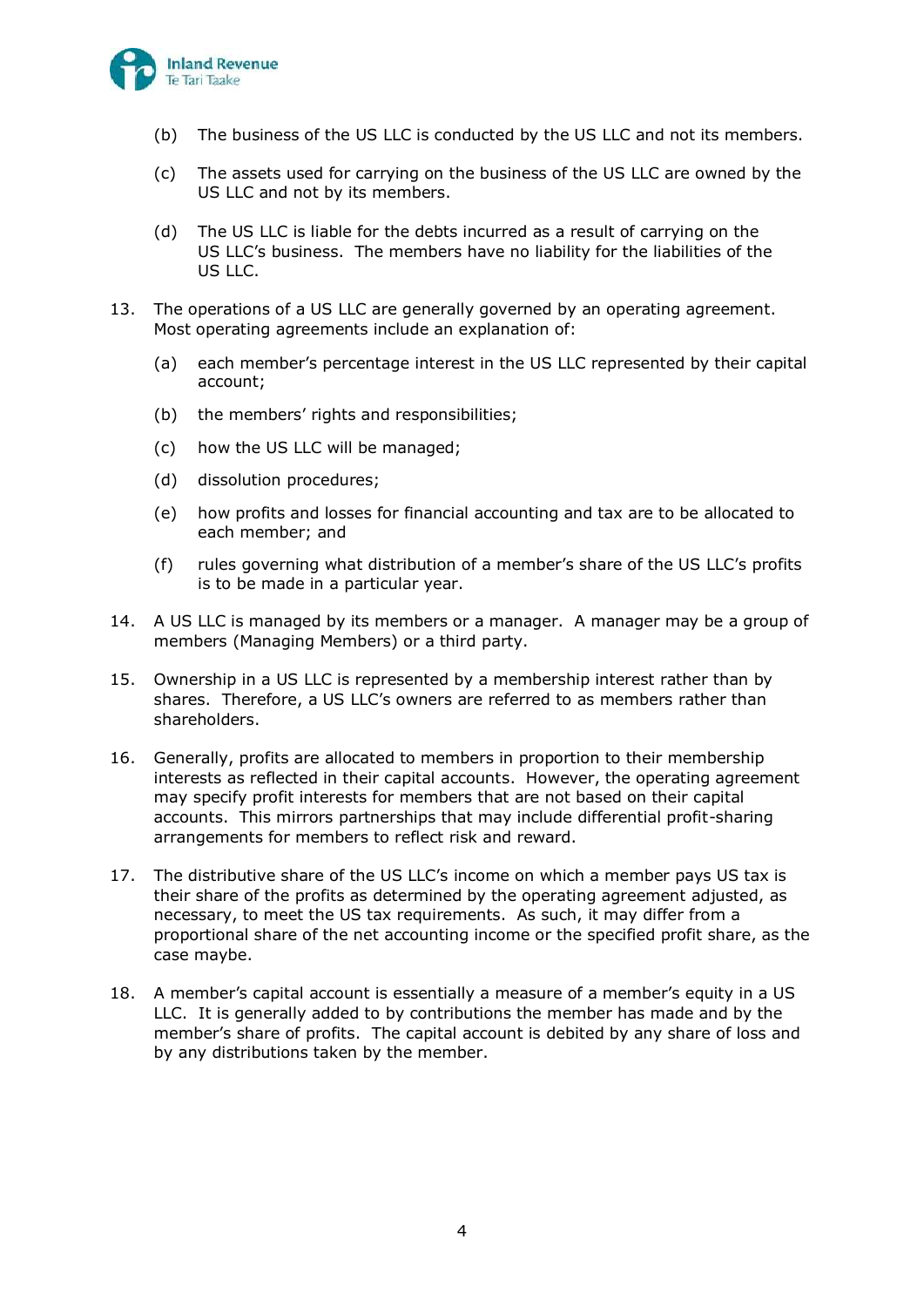

- 19. For US federal income tax purposes, a US LLC with multiple members is treated and taxed as a partnership unless an election is made to be taxed as a corporation.<sup>4</sup> Each member of a US LLC pays tax on their distributive share of the US LLC's income, which is reported on the member's individual US federal income tax return.<sup>5</sup> The US LLC files a federal partnership return, and the individual member must include their distributive share in their personal federal income tax return.<sup>6</sup>
- 20. A US LLC is required to withhold tax from US sourced profits allocated to nonresident members. Different rates apply depending on the income category but commonly 30% is withheld. Since a member has already paid tax on their share of the US LLC's taxable income, the member generally pays no further US tax when the US LLC distributes that income to them. However, further US tax would be payable if, for example, the member was distributed an amount in excess of their capital account. When a member files their US tax return they may receive a refund of US tax, for example, if the NZ-US DTA reduces the applicable rate on the type of income from that withheld by the US LLC.

## **Characteristics of a US LLC that make it a company for New Zealand tax purposes**

- <span id="page-19-0"></span>21. The word "company" is defined in s YA 1. Company (in part):
	- (a) means a body corporate or other entity that has a legal existence separate from that of its members, whether it is incorporated or created in New Zealand or elsewhere:
	- (ab) does not include a partnership:
- 22. In S Watson and L Taylor (eds), *Corporate Law in New Zealand* (online ed, Thomson Reuters, 2019), the authors note the attributes of the modern New Zealand company in the following terms (at [16.1.2]):

As a species of corporation, the modern company has the following traditional and modern corporate attributes:

- (1) It has perpetual succession. Until dissolved, a company continues to exist and survives the death of its directors and shareholders.
- (2) It owns its property. The assets of a company do not belong to the shareholders. The only interest which they have in the assets of the company is indirectly through the medium of their shares. They have no proprietary rights to the underlying assets. Similarly, creditors of the company are not creditors of the shareholders. The creditors must claim against the company, and it is only if the company is in liquidation and there is some evidence of use of the corporate form to evade obligations that claimants may possibly have recourse against the shareholders.
- (3) As a separate legal person, the company can transact and can sue or be sued in its own name.

<sup>4</sup> *Taxation of Limited Liability Companies* (Publication 3402, Internal Revenue Service, Washington, 2016) provides that a US LLC with at least two members is classified as a partnership for federal income tax purposes.

<sup>5</sup> The US Internal Revenue Code, § 701, states that partners are liable to tax and not the partnership. Each member must file an annual federal income tax return.

 $6$  As the US LLC is classified as a partnership for federal income tax purposes, the US LLC must file a federal partnership return reporting the taxable income of the partnership computed in terms of § 703 of the Internal Revenue Code (US). However, it is the partners who are liable to income tax and not the partnership: § 701 of the Internal Revenue Code (US).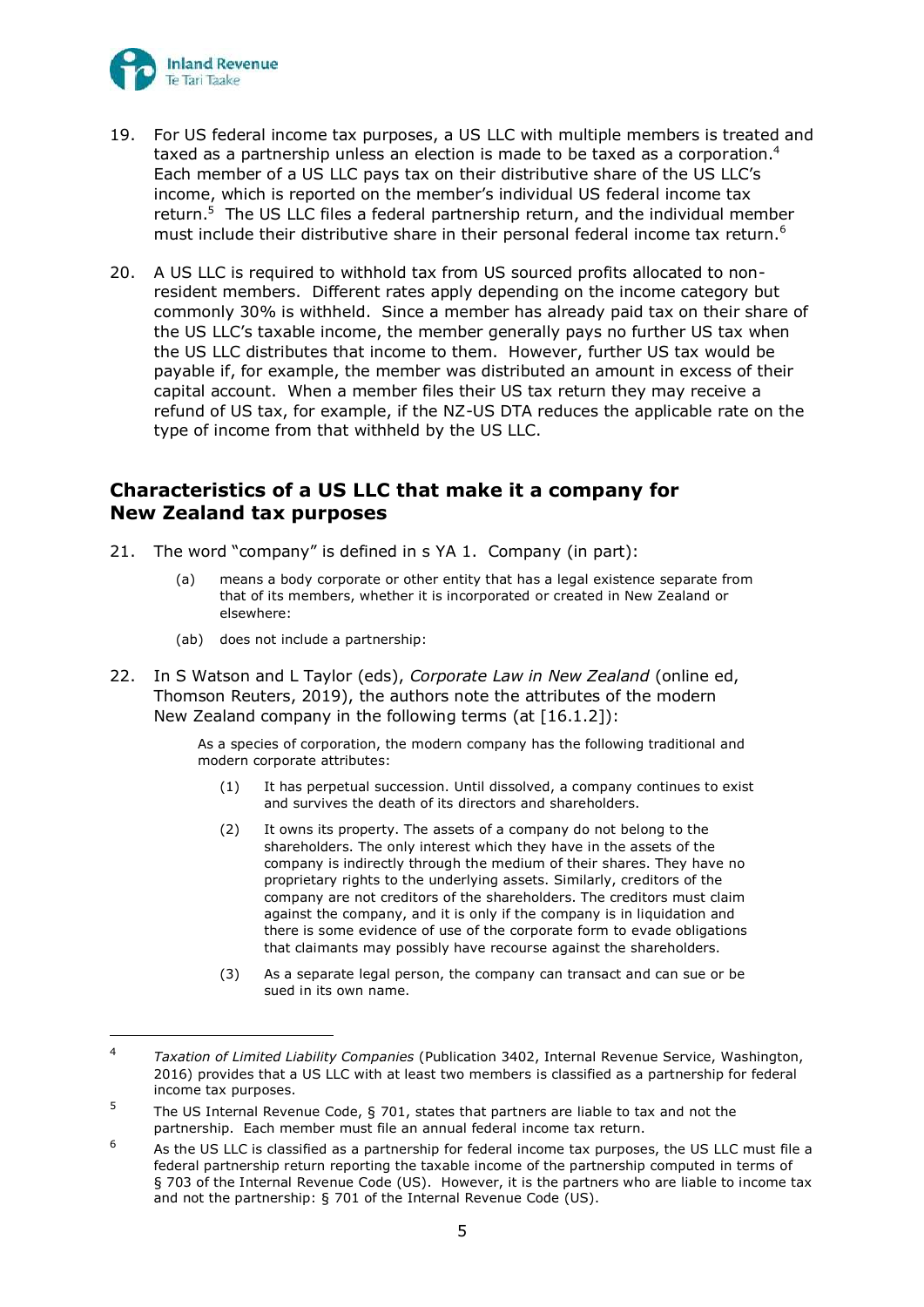

- (4) The liability of the shareholders of a limited company is usually limited. Shareholders are only liable for the amount unpaid on their shares.
- (5) As a consequence of limited liability, the capital of the company is locked in creating entity partitioning or strong form entity shielding.
- (6) As the price of incorporation, the company must comply with the formalities of the Act. This requires payment of the registration fee, and the regular filing of documents and accounts with the Registrar of Companies. These are the costs of transacting business in this particular way.
- 23. A US LLC meets the definition of a company for New Zealand company and tax law purposes for six main reasons:
	- (a) A US LLC is a legal entity that comes into existence by the execution of a certificate of formation.<sup>7</sup> It remains in existence until it is dissolved.
	- (a) The assets used for carrying on the business of the US LLC belong to the US LLC and not its members.<sup>8</sup>
	- (b) The US LLC (and not the members) is liable for the debts incurred as a result of carrying on the US LLC's business. The members have no liability for the liabilities of the US LLC.
	- (c) The liability of a member of a US LLC is limited to their capital contributions as defined in the US LLC's operating agreement or, where there is no operating agreement, under state law.<sup>9</sup>
	- (d) A US LLC's operating agreement generally specifies how a US LLC will be dissolved and how assets will be allocated to members. In a US LLC, initial capital and retained profits are largely locked in.
	- (e) Fees and formalities need to be paid and satisfied to create a US LLC in the US.
- 24. Alternatively, a US LLC could be an "other entity that has a legal existence separate from that of its members, whether incorporated or created in New Zealand or elsewhere".
- <span id="page-20-1"></span>25. A US LLC is an entity that has a separate legal existence from its members and is incorporated or created in the US.

## **Why a US LLC is not a partnership for New Zealand tax purposes**

- <span id="page-20-0"></span>26. Section YA 1 provides that a company does not include a partnership.
- 27. A "partnership" is defined in s YA 1 to mean a partnership as described in s  $4(1)$  of the Partnership Act 1908. Section 4 of the Partnership Act 1908 defines a partnership as the relationship that "subsists between persons carrying on a business in common with a view to profit".

<sup>7</sup> For example, § 18-201 of the LLC Act (Delaware) provides that a company formed under that Act is a separate legal entity until the cancellation of the company's certificate of formation.

<sup>8</sup> For example, § 18-701 of the LLC Act (Delaware) provides that members have no interest in specific property of the LLC.

<sup>9</sup> For example, § 18-502 of the LLC Act (Delaware) states that a member is obligated to an LLC to make their promised cash, property or service contributions.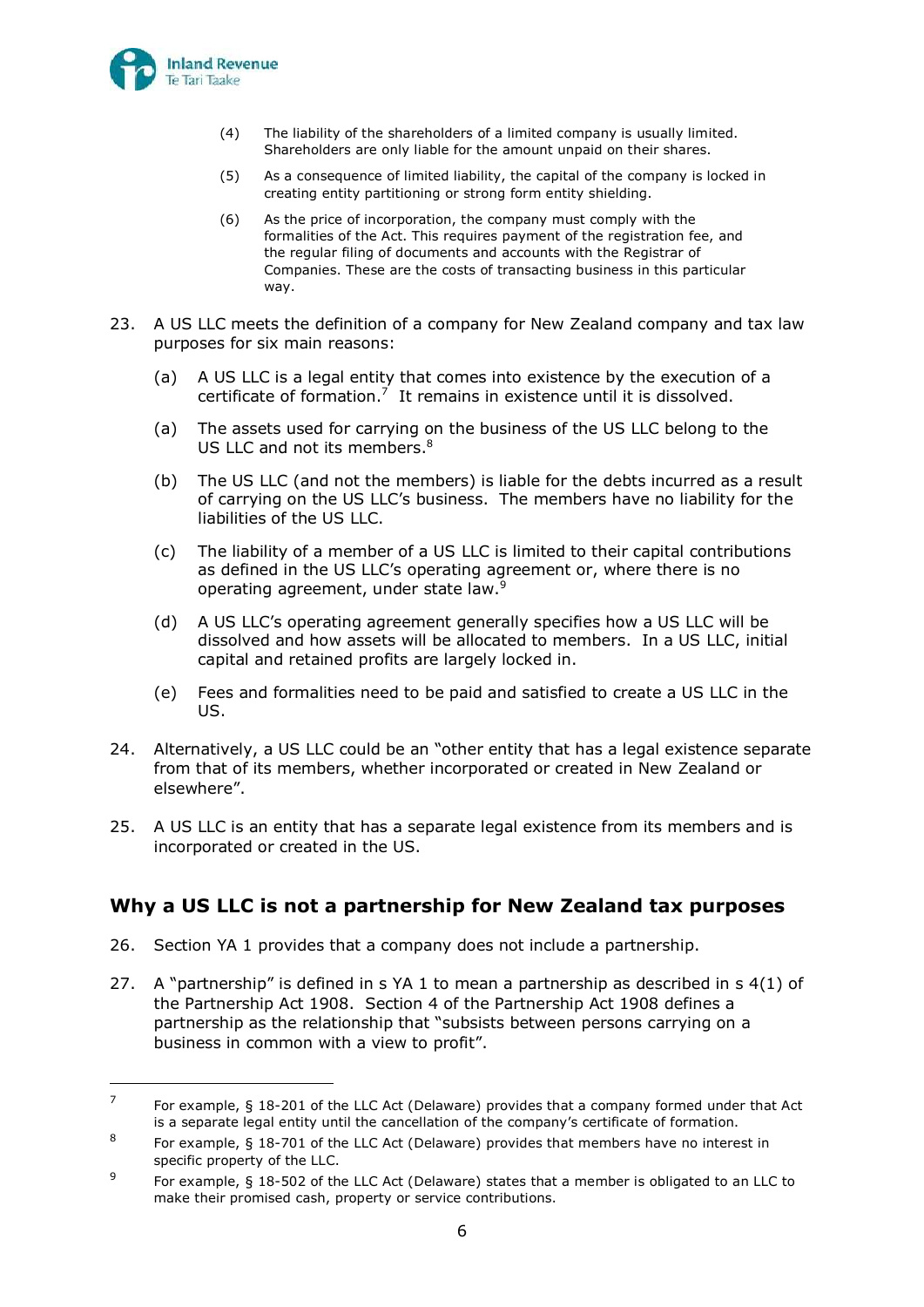

28. A US LLC is not a partnership for New Zealand tax purposes because it is the US LLC that carries on the business and not the members of the US LLC.

### **Why a US LLC is treated for New Zealand tax purposes as deriving the income it earns from the conduct of the US LLC's business**

- <span id="page-21-0"></span>29. A company is a separate legal entity and, for New Zealand tax purposes, is a separate taxpayer from its shareholders. Where a taxpayer owns business assets and carries on a business, then the income from that business is derived by that taxpayer. Section CB 1 states that "an amount that a person derives from a business is income of the person".
- 30. Although in the context of the Rulings, the US LLC is not a New Zealand taxpayer, the scheme of the Act, as far as business owners are concerned, applies to a US LLC. Accordingly, a US LLC that is a separate legal entity and owns the assets and conducts the business of the US LLC, will be treated as deriving any income it earns from the business activities conducted by it for New Zealand tax purposes (that is, the income will not be treated as derived by the members of the US LLC).
- 31. Consequently, a New Zealand investor in a US LLC will be subject to New Zealand tax on dividends derived from the US LLC and/or any FIF income or attributed CFC income, where the US LLC is a FIF or a CFC. The New Zealand income tax consequences for a New Zealand investor in a US LLC are discussed next.

## **How a New Zealand resident investor is taxed on income derived from a US LLC**

- 32. A New Zealand investor in a US LLC will be subject to New Zealand tax on dividends derived from the US LLC and/or any FIF income or attributed CFC income, where the US LLC is a FIF or a CFC.
- 33. In the following paragraphs, we discuss:
	- (a) what a dividend is for New Zealand tax purposes (from [\[34\]](#page-21-1));
	- (b) when a dividend is derived for New Zealand tax purposes (from [\[39\]](#page-22-0));
	- (c) what is a dividend in the US LLC context (from [\[40\]](#page-22-1));
	- (d) the application of the FIF regime to investments in a US LLC (from [\[49\]](#page-24-0)); and
	- (e) the application of the CFC regime to investments in a US LLC (from [\[73\]](#page-28-0)).

### *What a dividend is for New Zealand tax purposes*

- <span id="page-21-1"></span>34. Section CD 1 states that a "dividend derived by a person is income of the person". Section CD 3 provides that ss CD 4 to CD 20 define what a dividend is.
- 35. Section CD 4(1) provides:

### **CD 4 Transfers of company value generally**

*Transfers of company value from company*

(1) A transfer of company value from a company to a person is a dividend if—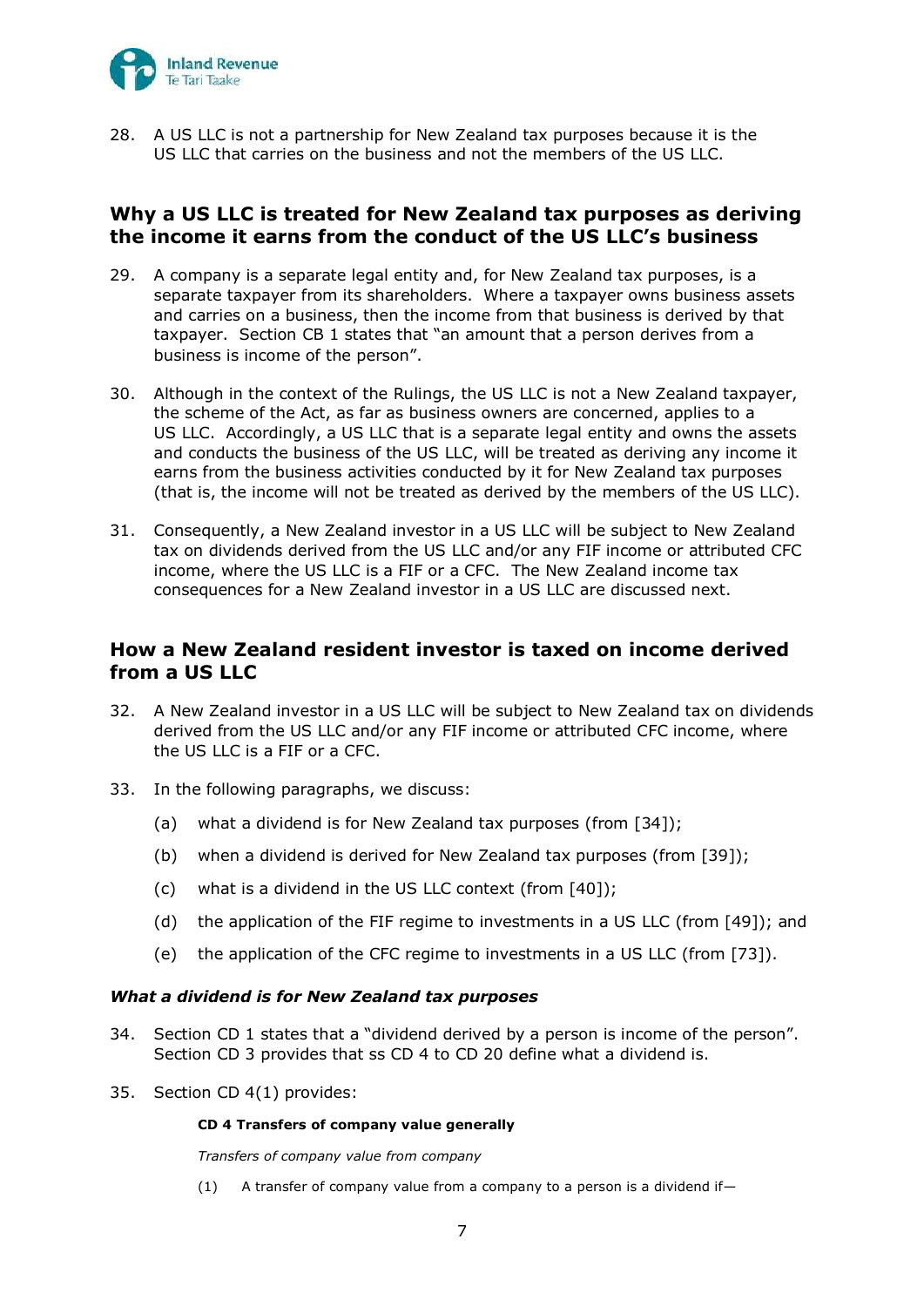

- (a) the cause of the transfer is a shareholding in the company, as described in section CD 6; and
- (b) none of the exclusions in sections CD 22 to CD 37 applies to the transfer.
- 36. Section CD 5(1) provides:

#### **CD 5 What is a transfer of company value?**

*General test*

- (1) A **transfer of company value** from a company to a person occurs when—
	- (a) the company provides money or money's worth to the person; and
	- (b) if the person provides any money or money's worth to the company under the same arrangement, the market value of what the company provides is more than the market value of what the person provides.
- 37. Section CD 6(1) expands on s CD 5(1):

#### **CD 6 When is a transfer caused by a shareholding relationship?**

#### *General test*

- (1) A transfer of company value from a company to a person (the **recipient**) is caused by a shareholding in the company if—
	- (a) the recipient at any relevant time—
		- (i) holds shares in the company; or
		- (ii) is associated with a shareholder; and
		- (iii) *[Repealed]*
	- (b) the company makes the transfer because of that shareholding of the relevant shareholder.
- 38. In summary, a dividend is a transfer of company value (the provision of money or money's worth) to a person from a company where that transfer in value is because of that person's shareholding (for example, the payment of a dividend to a shareholder in a publicly held company).

### *When a dividend is derived for New Zealand tax purposes*

<span id="page-22-0"></span>39. A dividend is not income of a person unless it is also derived by that person for New Zealand tax purposes. The arrangements to which these Rulings apply assume that the New Zealand investor is a cash-basis or an accruals-basis taxpayer. A dividend is derived for both types of taxpayers when the income is credited to the taxpayer's account or in some other way dealt with in their interest or on their behalf, even if it is not treated as derived by them under common law: s BD 3(4).

### *What a dividend is in the US LLC context*

<span id="page-22-1"></span>40. A US LLC's operating agreement will specify how the annual net accounting profits or losses of the US LLC are allocated to its members and any profit sharing arrangements that depart from a member's percentage ownership interest  $.10$ 

<sup>&</sup>lt;sup>10</sup> Where there is no term in the operating agreement or no operating agreement, then, generally, the US state law on which the US LLC was created will contain a default rule for the allocation of accounting profits or losses to its members. For example, § 18-503 of the 2014 Delaware Code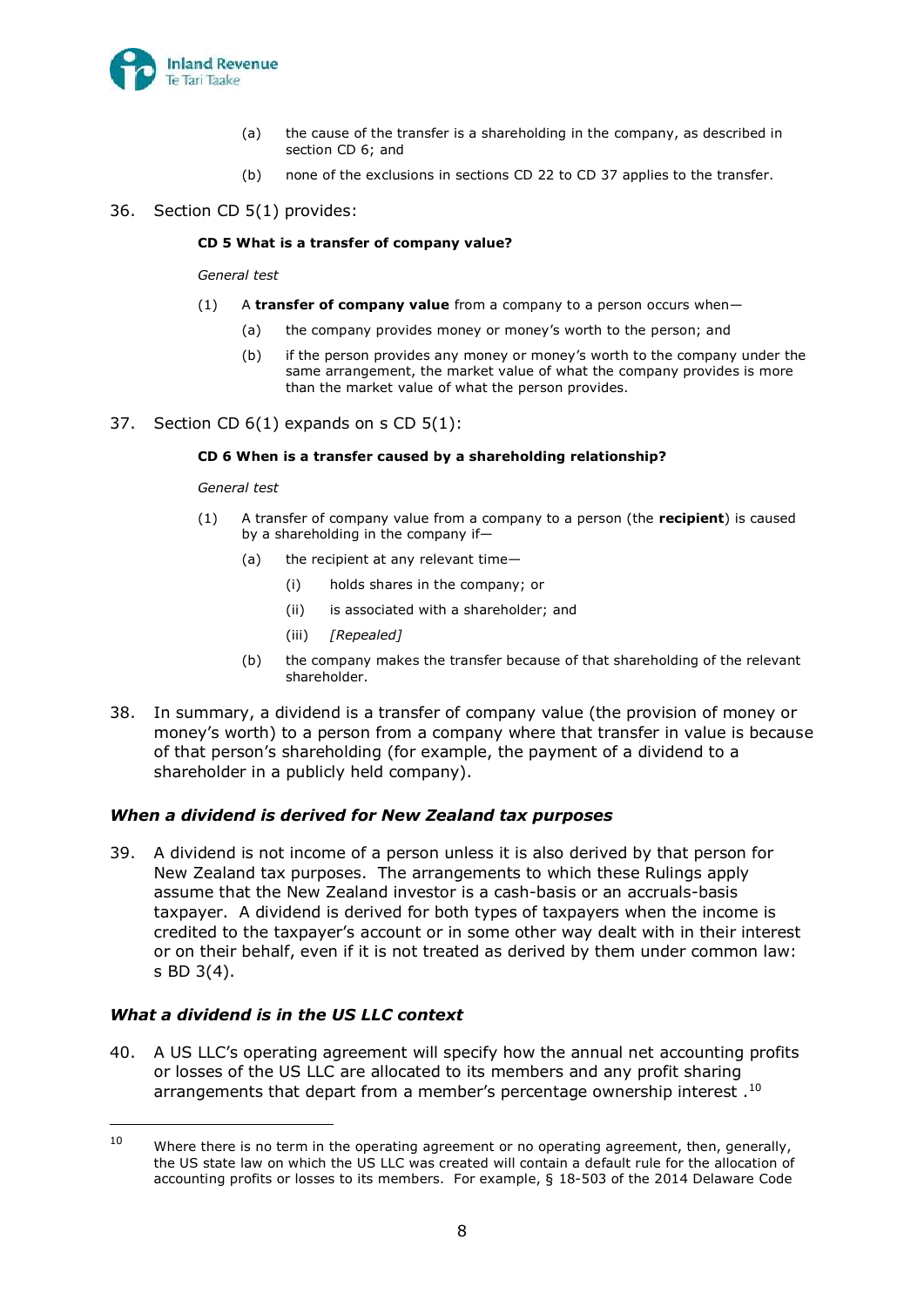

Generally, a proportional share of net profits or losses or the specified profit share are credited or debited to a member's capital account, and any subsequent distribution is debited to the member's capital account.

- 41. A US LLC's operating agreement will also contain rules for when amounts in a member's capital account will be distributed or held in reserve to meet expected or contingent liabilities.
- 42. The allocation and crediting to a member's capital account of the member's share of the US LLC's profits is a "dividend" as defined in ss CD 4 and CD 5 for New Zealand tax purposes, as it is a transfer of value (the provision of money or money's worth) by the US LLC to a member and the cause of transfer is the member's "shareholding" in the US LLC.
- 43. A dividend will be derived by a member when the member has a right to access their share of profits credited to their capital account. This will commonly coincide with the Managing Members of the US LLC (or other person authorised to make that decision) resolving to distribute funds to a member and when the funds are placed outside the control of the Managing Members.
- 44. The time when funds are placed outside the control of the Managing Members depends on the rules relating to distributions in a particular US LLC's operating agreement. For example, where distributions to a member from the member's capital account are at the sole discretion of the Managing Members (or those authorised to make the decision), then the dividend will be derived by a member at the time the Managing Members resolve to make a distribution to a member and the member can access the funds. In these circumstances, the Managing Members have formally parted with control of the funds, and the member can access those funds as they wish.
- 45. On the other hand, where a member of a US LLC is able to withdraw their share of the US LLC's profits from their capital account (subject to cash being available) because the US LLC's operating agreement provides for mandatory distributions, then the dividend will be derived for New Zealand tax purposes at the time of crediting to the member's capital account. Examples 1 and 2 explain the practical effects of this difference (the examples start at [\[136\]](#page-39-0)).
- 46. The Commissioner's approach is consistent with the High Court decision in *CIR v Albany Food Warehouse* (2009) 24 NZTC 23,532. The court in *Albany* was required to consider when amounts credited to a shareholder's current account should be treated as paid to them for New Zealand tax purposes. The court concluded the amount was paid if it was placed outside the directors' control as a result of the directors' resolution declaring the dividend and crediting the dividend to the shareholder's current account. The court distinguished the facts of *Albany* with those in *Alliance Group Ltd v CIR* (1995) 17 NZTC 12,066 where the High Court had concluded that there had not been a payment at the time of crediting to the account of the taxpayer, because the taxpayer did not have the right to draw on the funds in the account.
- 47. The Rulings assume that distributions from a member's capital account are at the sole discretion of the Managing Members, and that a member will be able to access funds in their capital account only once the Managing Members have resolved to

provides that in the absence of a term in the operating agreement, profits or losses should be allocated on the basis of the agreed value of the contributions made by each member.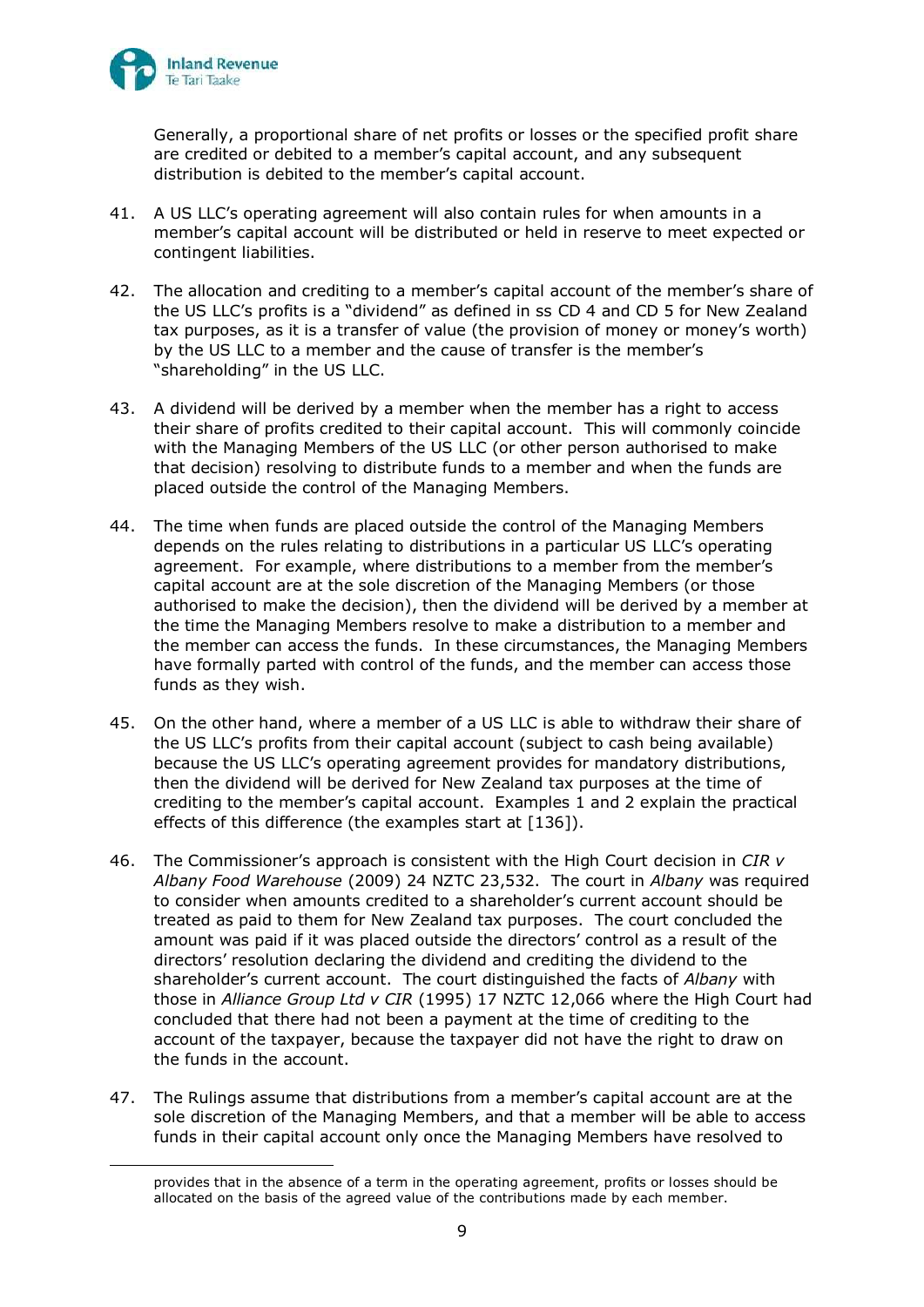

distribute the funds. In such circumstances, a dividend will be derived for New Zealand tax purposes by a member at the time of distribution to that member.

48. The circumstances, and how a dividend derived by a New Zealand investor in a US LLC will be taxed, depends also on whether the US LLC is a FIF or a CFC. The application of the FIF and CFC rules, s CD 18 and New Zealand's FTC rules are discussed next.

#### *Application of the FIF regime to investments in a US LLC*

- <span id="page-24-0"></span>49. An investment in a US LLC by a New Zealand investor will be an investment in a FIF (unless it is a CFC) and the FIF rules will apply.
- 50. Section EX 28 defines a FIF as including a "foreign company". As discussed earlier, s YA 1 defines a "company" to include a body corporate or other entity that has a legal existence separate from its members, whether incorporated or created in New Zealand or elsewhere. Section YA 1 in turn defines a "foreign company" as a company that is not resident in New Zealand. A US LLC is a company for New Zealand tax purposes, and it is assumed that for the purposes of these Rulings the US LLC is not tax resident in New Zealand.
- 51. A New Zealand investor in a US LLC that is a FIF will be subject to tax on FIF income if they hold an "attributing interest" in the FIF as described in s EX 29 and none of the FIF exemptions in ss EX 31 to EX 43 apply. One category of attributing interest that is relevant to an interest in a US LLC is a direct income interest as described in s EX 30(1):

#### **EX 30 Direct income interests in FIFs**

*Categories of direct income interest*

- (1) A person has a direct income interest in a foreign company at any time if they hold—
	- (a) any of the shares in the foreign company:
	- (b) any of the shareholder decision-making rights for the company:
	- (c) a right to receive, or to apply, any of the income of the company for the accounting period in which the time falls:
	- (d) a right to receive, or to apply, any of the value of the net assets of the company, if they are distributed.
- 52. Shares in a foreign company are a direct income interest: s EX 30(1)(a). A "share" is defined in s YA 1 to "include any interest in the capital of a company". A member's ownership in a US LLC is represented by their membership interest in the LLC (generally in proportion to their capital contributions to the LLC) rather than shares. A member's capital account generally includes initial capital, any additional capital and the allocation of the net accounting profits or losses of the US LLC to its members less distributions made. A member's interest of a US LLC in their capital account is considered an "interest in the capital of the company" and is a "share" for New Zealand tax purposes.
- 53. A right to receive, or to apply, any of the income of a foreign company for an accounting period in which the time falls is also a direct income interest: s EX 30(1)(c). A US LLC operating agreement may specify a profit interest of each member. In these circumstances, the percentage of a US LLC's profits allocated to a member's capital account is based on the profit interest specified in the operating agreement rather than based on the member's capital interest that is reflected by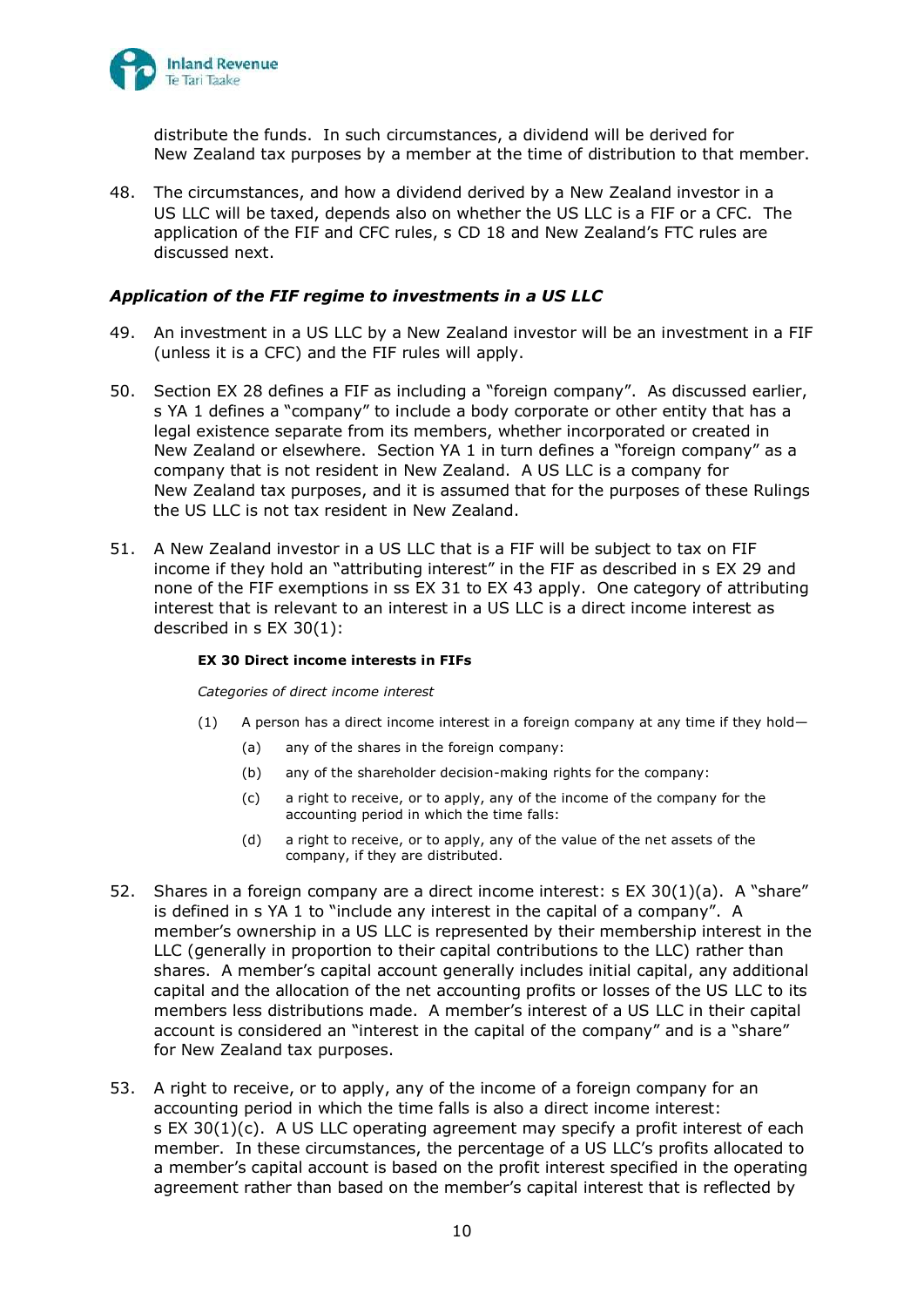

their capital account balance relative to the total capital of the US LLC. A member's profit interest in a US LLC is considered a "right to receive, or to apply, any of the income of a foreign company for an accounting period in which the time falls" for New Zealand tax purposes.

- 54. In summary, a member's interest or profit interest in a US LLC can be a direct income interest, so is an attributing interest in a FIF. In these circumstances, a New Zealand investor who is a member of a US LLC will be subject to tax on FIF income (subject to exemptions). It is assumed for the purposes of the Rulings that none of the FIF exemptions in ss EX 31 to EX 43 apply. Similarly, it is assumed that the member is not a transitional resident who is not taxed in New Zealand on certain foreign-sourced income.
- 55. The FIF rules apply to the following arrangements, as set out in the Rulings.

### *Where the cost of the New Zealand investor's interests in FIFs is \$50,000 or less*

- 56. A natural person and trustees for a limited variety of trusts holding an interest in a FIF will not have FIF income if the cost of the FIF interests they hold does not exceed \$50,000 at any time in a year: s  $CQ$  5(1)(d).<sup>11</sup> This assumes the person has not opted to include FIF income despite their FIF interests being less than the threshold. The New Zealand investor will be taxed on only the actual dividends derived from the US LLC (and from any other FIF interests they hold) under s CD 1 and is not required to calculate income under the FIF rules under  $s$  CQ  $5(1)(d)$ .
- 57. Section CD 18 applies to provide a deduction for any US federal income tax paid by the New Zealand investor against any dividend derived from the US LLC. Section CD 18(2) includes a formula that requires factoring in any prior deductions claimed for US federal tax since inception of the investment in the US LLC. This is explained in more detail from [\[106\]](#page-34-0).
- 58. No FTCs are available to be claimed against the New Zealand tax on any dividend derived from the US LLC because no US tax is paid at source on the distributions.
- 59. A New Zealand investor cannot claim a New Zealand FTC (under ss LJ 1(1) and LJ 2(1) or the NZ–US DTA) for US federal income tax on "partnership" income against their New Zealand tax liability on dividend income derived from the US LLC. This is because the US federal income tax paid on the New Zealand investor's distributive share is not paid on the dividend distribution from the US LLC. However, the s CD 18 deduction gives a similar overall effect, albeit as a different way of recognising the US tax paid by the New Zealand investor. For a detailed example, see examples 1 and 2 (the examples start at [\[136\]](#page-39-0)).

<sup>&</sup>lt;sup>11</sup> If the person is a trustee, the requirements of s CQ 5(1)(e) must be met broadly restricting eligibility to testamentary trusts of a person within five years of death, certain court-ordered trusts, and trusts settled by the Accident Compensation Corporation.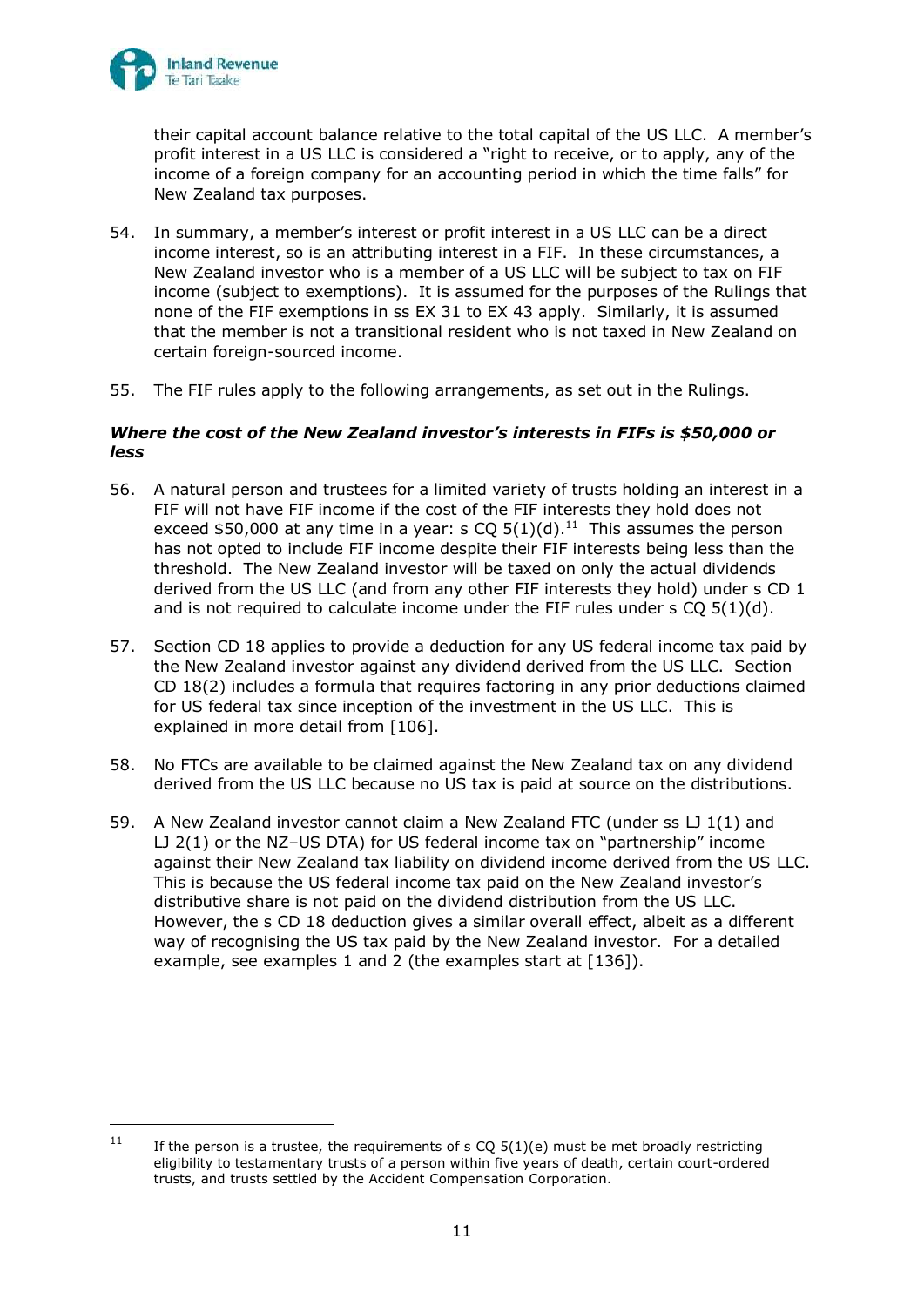

### *Where the US LLC is a FIF and the FIF income is calculated by applying the fair dividend rate, comparative value, cost method or deemed rate of return*

- 60. Subject to the \$50,000 FIF "exemption", a New Zealand investor who has an attributing interest must pay New Zealand tax on their FIF income. The five methods for calculating FIF income are the: $12$ 
	- (a) fair dividend rate (FDR);
	- (b) comparative value (CV);
	- (c) cost method (CM);
	- (d) deemed rate of return (DRR); and
	- (e) attributable FIF income method (AFIM).
- 61. Where a New Zealand investor in a US LLC adopts any of the FDR, CV, CM or DRR FIF income calculation methods, the resulting amount from applying that method is FIF income. Any FIF income calculated under the FDR, CV, CM or DDR calculation methods is a substitute for any actual income derived by a New Zealand investor in the FIF. To avoid double taxation, any actual income derived by a New Zealand investor from a FIF (for example, dividends) who adopts any one of the FDR, CV, CM or DDR calculation methods is excluded income under ss EX 59(2) and CX 57B (that is, it is not assessable income).
- 62. Additionally, s CD 36 provides that where a person adopts any of the FDR, CV, CM or DRR calculation methods, any actual dividends derived from the FIF are "not a dividend". Section CD 36(1) states:

#### **CD 36 Foreign investment fund income**

*Amount not dividend*

- (1) An amount paid by a company to a person is not a dividend if,  $-$ 
	- (a) at the time the person derives the amount, the person's interest in the company is an attributing interest, or would have been if the company had not been liquidated; and
	- (b) the person calculates their foreign investment fund (FIF) income or loss in relation to the interest and the period in which the amount is paid under—
		- (i) the comparative value method:
		- (ii) the deemed rate of return method:
		- (iii) the cost method:
		- (iv) the fair dividend rate method; and
		- (c) *[Repealed]*
		- (d) the amount is excluded income under section CX 57B (Amounts derived during periods covered by calculation methods).
- 63. The effect of s CD 36 excluding an amount derived from a foreign company from being a dividend is that s CD 18 does not apply to a New Zealand investor in a FIF who adopts any of the FDR, CV, CM or DRR calculation methods. Section CD 18 provides relief for New Zealand investors in foreign hybrid entities by allowing a deduction for foreign tax paid against a foreign-sourced dividend derived from the

 $12$  The Rulings do not consider the branch equivalent and accounting profits method that were available for use for income years beginning on or before 30 June 2011.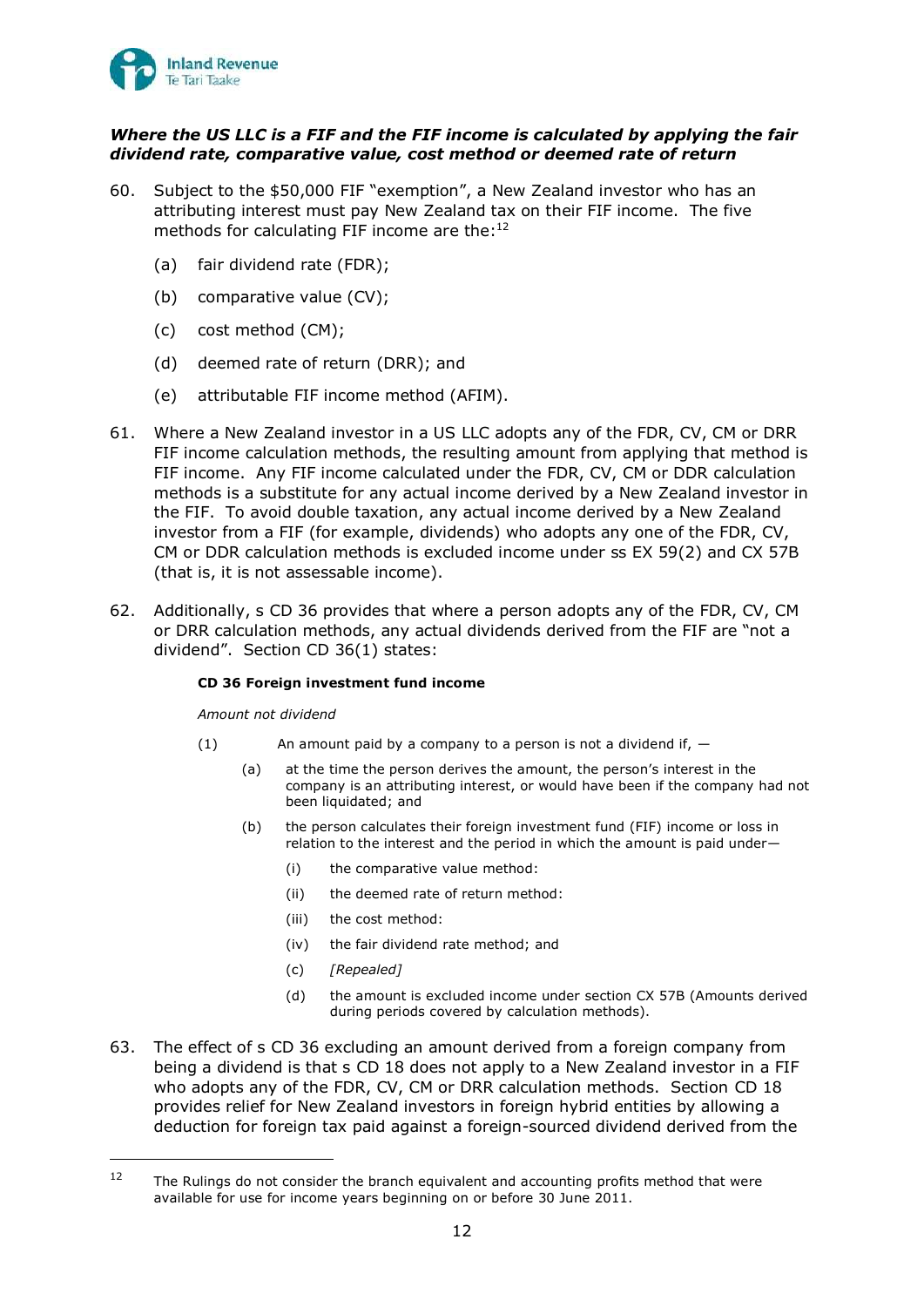

hybrid entity. Section CD 18 cannot apply if there is no dividend (which is the effect of s CD 36).

- 64. Also, a New Zealand investor cannot claim a New Zealand FTC (under ss LJ 1(1) and  $LJ$  2(1) or the NZ-US DTA) for US federal income tax on their distributive share against their New Zealand tax liability on FIF income. This is because the US federal income tax paid on the New Zealand investor's distributive share is not foreign tax paid on FIF income.
- 65. For a detailed example, see example 3 (the examples start at [\[136\]](#page-39-0)).
- 66. Relief is however available for US federal income tax paid on a NZ investor's distributive share if that investor has adopted CV to calculate their FIF income. Under s EX 51(1) there is a formula for calculating CV income. The formula is increased by "gains" and decreased by "costs". Payment of US tax on behalf of the NZ investor will be a gain as defined in s EX 51(4)(b). "Costs" in the formula are defined in s EX 51(6)(b) as including foreign income tax paid by the person on their FIF income in that income year. The gain is however offset by the fact that US tax withheld is debited to the NZ investor's capital account reducing their "closing value" in the formula which is defined in s EX 51(3). The net result is that the payment of US tax will reduce their FIF income.

### *Where the US LLC is a FIF and the investor adopts the AFIM*

- 67. In general terms, a New Zealand investor in a FIF may adopt the AFIM for calculating their FIF income, provided the New Zealand investor can:
	- (a) give the Commissioner (if requested) sufficient information to enable the Commissioner to check the calculations required by s EX 50; and
	- (b) the FIF is a foreign company; and
	- (c) the person has a 10% or more income interest in the FIF; and
	- (d) the foreign company is not a CFC, unless it is a CFC that does not have a readily available market value except one calculated by independent valuation and certain other conditions apply: s EX 46(3)(b).
- 68. A New Zealand investor will, generally, be subject to tax on any dividends derived from the FIF and any FIF income calculated by applying the AFIM.
- 69. The New Zealand investor is taxed on their share of the FIF's income under ss CQ 4, CQ 5, EX 44(1)(b) and EX 50.
- 70. US federal income tax paid by the New Zealand investor on their distributive share of the US LLC's income is creditable against the New Zealand investor's income tax liability on attributed FIF income: s LK  $1(1)(d)$ . [Note that this is only to the extent it does not exceed the New Zealand tax payable on the FIF attributed income and the FTCs do not relate to any foreign tax paid on any active income of the FIF.]
- 71. There are three New Zealand tax consequences where dividends are derived from the US LLC:
	- (a) Where the New Zealand investor is a company, any dividends derived by a company from a foreign company are exempt income: s CW 9. No FTCs are claimable.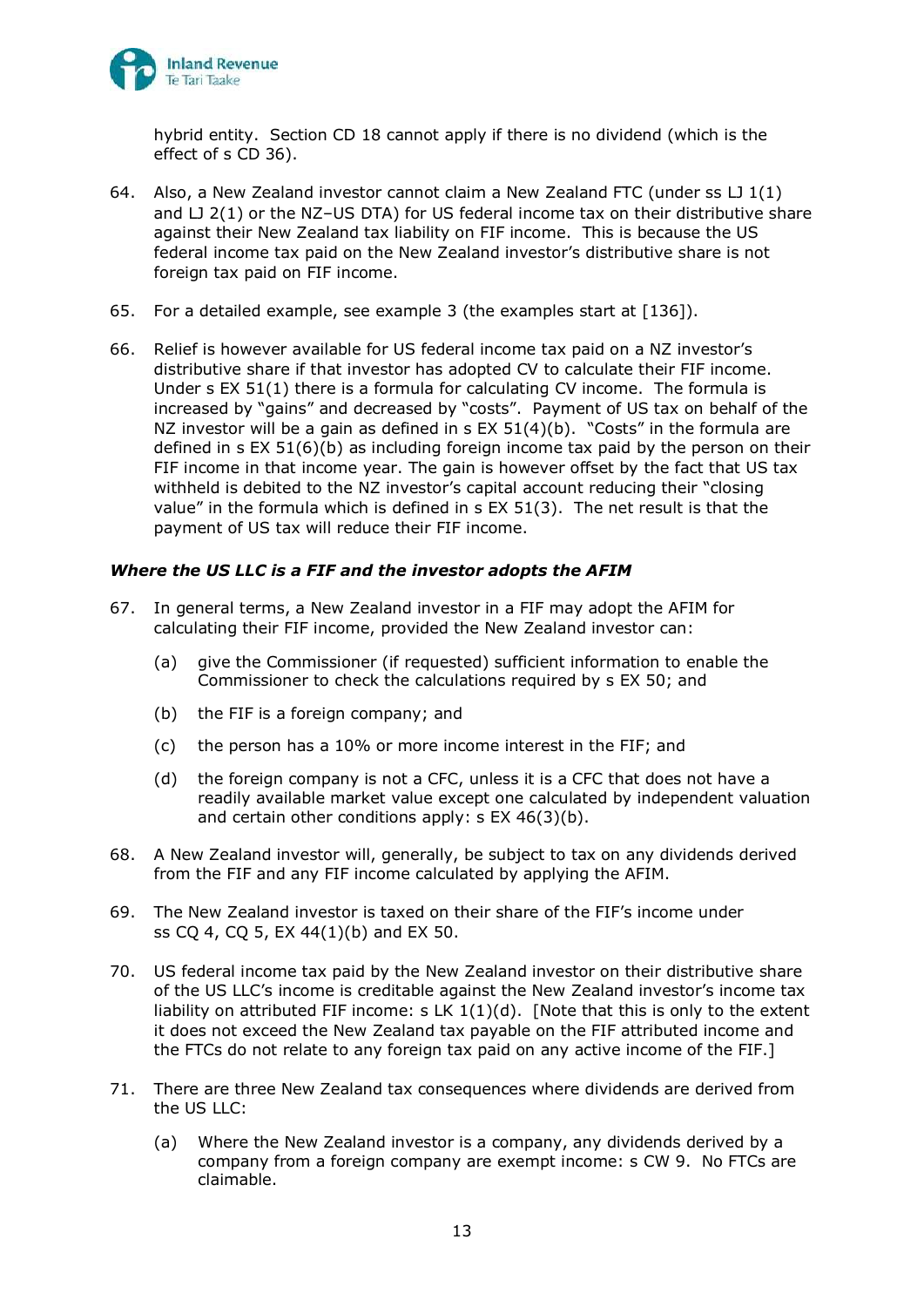

- (b) If the New Zealand investor is an individual, a dividend will be income under s CD 1. The New Zealand investor may deduct the US federal income tax paid on their distributive share of the US LLC's income from the dividend derived from the US LLC: s CD 18. The New Zealand investor is subject to New Zealand tax on the net dividend.
- (c) An individual New Zealand investor may choose to be a branch equivalent tax account (BETA) person under s OE 1(2). If the individual investor has a net New Zealand tax liability on their attributed FIF income (after claiming FTC), then the individual investor can claim a BETA tax credit (for the New Zealand tax they have paid on their attributed FIF income) against the New Zealand tax liability on the net dividend (net of foreign tax paid through the application of s CD 18) under s OE 20.
- 72. For a detailed example, see example 4 (the examples start at [\[136\]](#page-39-0)).

### *Application of the CFC regime to investments in a US LLC*

- <span id="page-28-0"></span>73. A CFC is defined in the Act as a foreign company controlled by New Zealand residents. A US LLC is a company and will be a "foreign company" provided it is not resident in New Zealand.
- 74. The US LLC will be "controlled" by New Zealand residents if, for example, a group of five or fewer New Zealand residents has a total control interest of more than 50% in any one of the control interest categories.
- 75. In general terms, a New Zealand investor will have attributed CFC income in a US LLC (which is a CFC) if they have an income interest in the CFC of 10% or more, the CFC has "net attributable CFC income", and the CFC is not a non-attributing active CFC.

### *Where the US LLC is a CFC*

- 76. In summary, the New Zealand tax consequences for a US LLC that is a CFC is as follows (which is the same as the tax consequences for a New Zealand investor in a FIF where the investor adopts the AFIM):
	- (a) The New Zealand investor pays New Zealand tax on their share of attributed CFC income under ss CQ 1 and CQ 2.
	- (b) Any US federal income tax paid by the New Zealand investor on their distributive share of the US LLC's income is creditable against the New Zealand investor's CFC attributed income tax liability: s LK 1(1)(d). Note that this is only to the extent it does not exceed the New Zealand tax payable on the CFC attributed income and the FTCs do not relate to any foreign tax paid on any active income of the CFC.
	- (c) A distribution from the US LLC is a dividend for New Zealand tax purposes. The New Zealand tax consequences of the dividend distribution are as follows:
		- (i) If the investor is an individual, any dividends are assessable to the investor under s CD 1. The New Zealand investor may deduct the US federal income tax paid on their distributive share of the US LLC's income from the dividend derived from the US LLC: s CD 18. The New Zealand investor is subject to New Zealand tax on the net dividend.
		- (ii) An individual investor can choose to be a BETA person under s OE 1(2).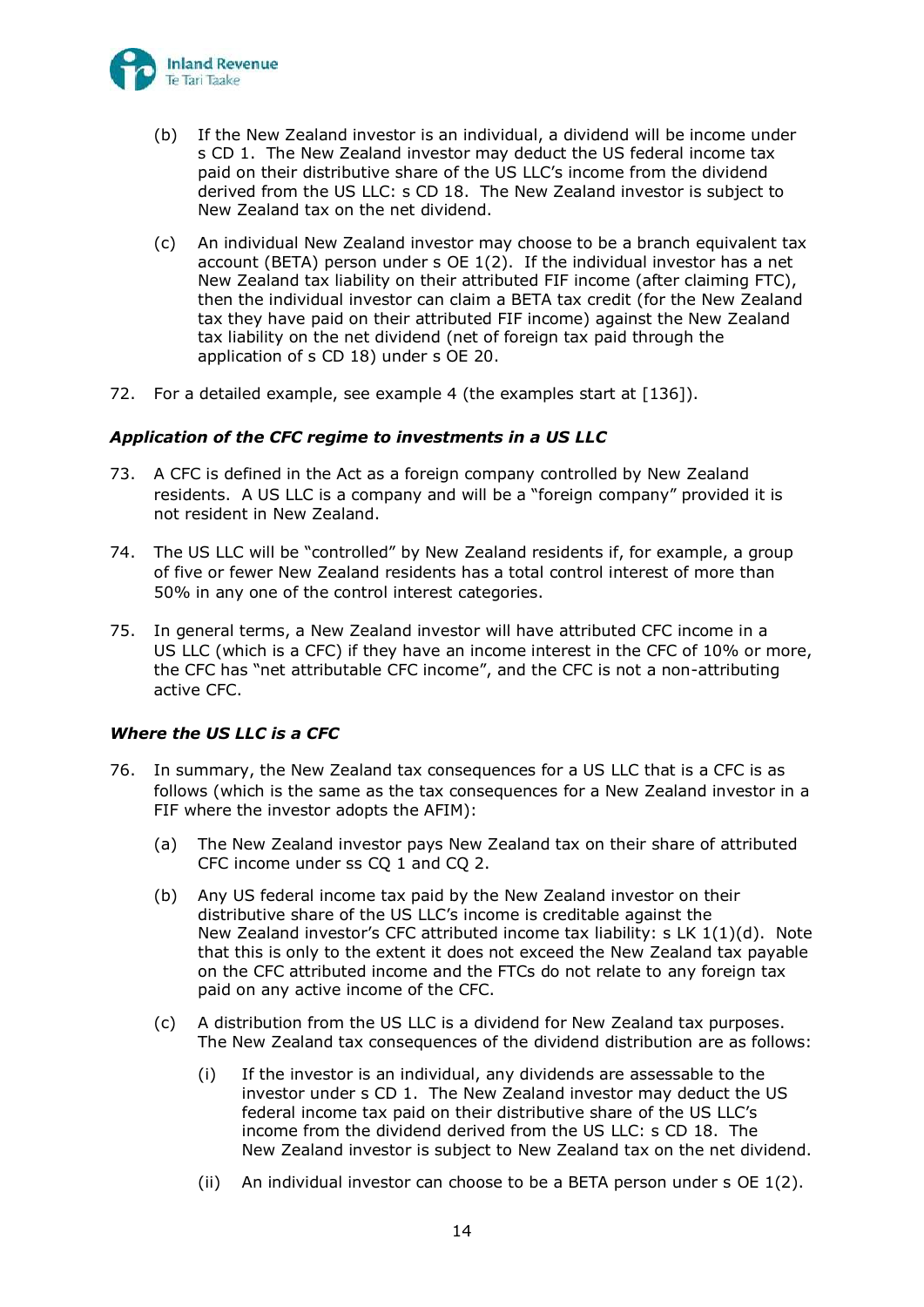

- (iii) Where the New Zealand investor is a company, any dividends derived by the company from a foreign company are exempt income: s CW 9.
- 77. For a detailed example, see example 5 (the examples start at [\[136\]](#page-39-0)).

### *Where the US LLC is a FIF that is a non-attributing active FIF*

- <span id="page-29-0"></span>78. Where a New Zealand investor applies the AFIM, they may also apply the active business exemption. In simple terms, a FIF will satisfy the active business exemption where it has attributable income (income from "passive" sources) that is less than 5% of the FIF's gross income. Where the active exemption applies, the New Zealand investor in the FIF is treated as having an exemption for holding a non-attributing active FIF interest: s  $CQ 5(1)(c)(xv)$ . In these circumstances, an individual New Zealand investor will be taxed in New Zealand only on any dividend derived from the US LLC. The New Zealand investor may deduct any US federal income tax paid on their distributive share of the US LLC's income from the dividend derived from the US LLC: s CD 18. The New Zealand investor is subject to New Zealand tax on the net dividend.
- 79. On the other hand, a corporate New Zealand investor is not subject to New Zealand tax, because dividends from a foreign company are exempt income: s CW 9(1).
- <span id="page-29-1"></span>80. For a detailed example, see example 6 (the examples start at [\[136\]](#page-39-0)).

### *Where the US LLC is a non-attributing active CFC*

- 81. Where the US LLC is a non-attributing active CFC, then the tax consequences are the same as described at [\[78\]](#page-29-0) to [\[80\]](#page-29-1) for a non-attributing active FIF.
- 82. There is no attributed income from the CFC under s CQ 2(1)(h).
- 83. A New Zealand investor is subject to New Zealand tax only on dividends derived from the US LLC as follows:
	- (a) If the investor is an individual, any dividends are assessable to the individual investor under s CD 1. The New Zealand investor may deduct the US federal income tax paid on their distributive share of the US LLC's income from the dividend derived from the US LLC: s CD 18. The New Zealand investor is subject to New Zealand tax on the net dividend.
	- (b) Where the investor is a company, any dividends derived by the company from a foreign company are exempt income: s CW 9. No FTCs are claimable.
- 84. For a detailed example, see example 6 (the examples start at [\[136\]](#page-39-0)).

## **What foreign taxes a New Zealand investor pays in respect of a US LLC are creditable against the investor's FIF income, CFC income or dividend tax liability**

85. Several FTC provisions may apply to a New Zealand investor in a US LLC in this context: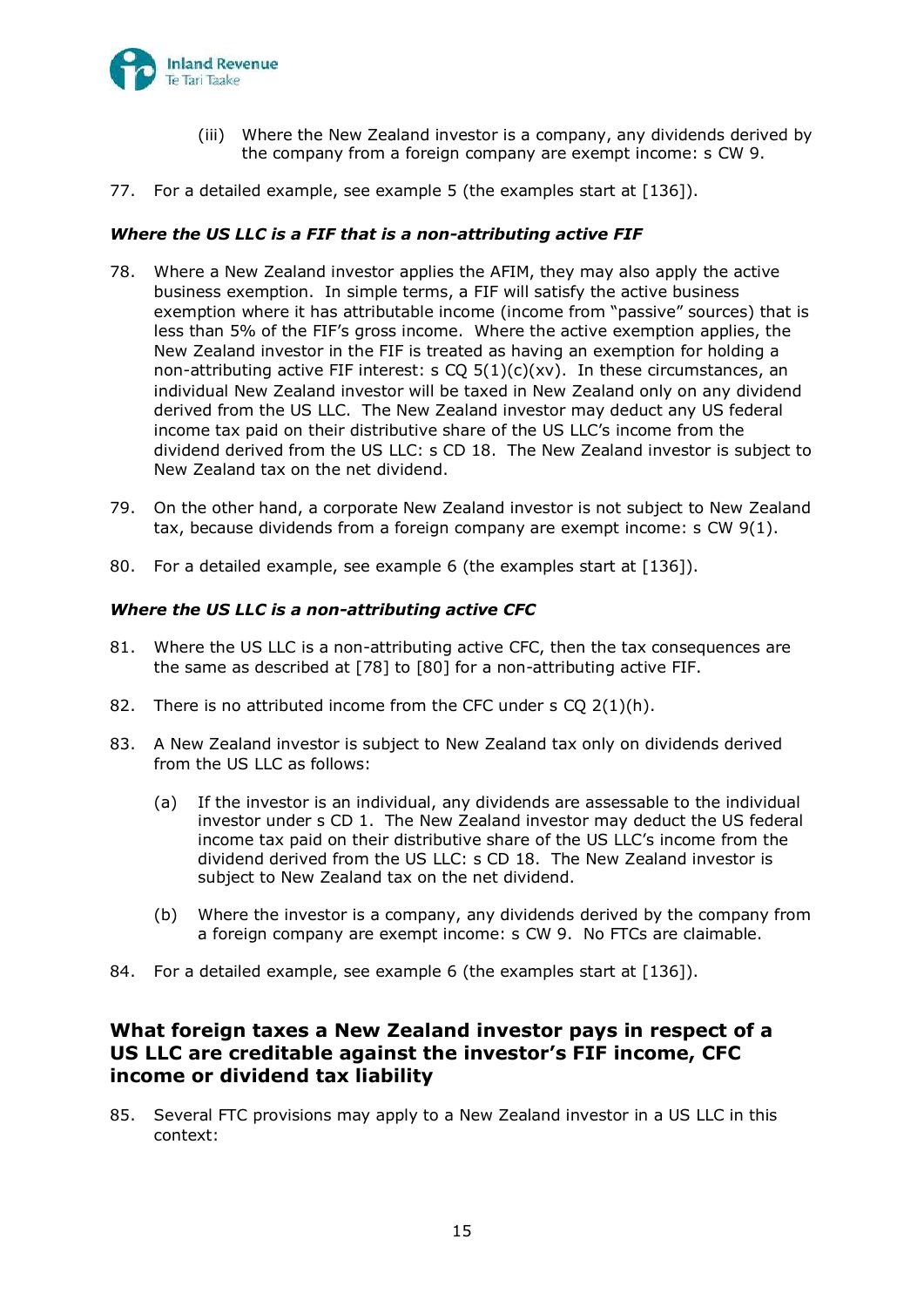

- (a) Sections  $LJ1(1)$  and  $LJ2(1)$  set out the general rule for claiming an FTC where foreign tax has been paid on a New Zealand investor's foreign-sourced income, which is also subject to New Zealand tax.
- (b) Section LJ 2(6) and (7) sets out a special rule for claiming an FTC where the New Zealand investor adopts one of the FDR, CV, CM or DRR FIF income calculation methods. Foreign tax paid on actual foreign-sourced dividends may be claimed against the New Zealand tax liability on the FIF income derived by a New Zealand investor.
- (c) Section LK 1 sets out the FTC rules that apply to a New Zealand resident investor with attributed income from a CFC or a FIF where they have adopted the AFIM.

### *Sections LJ 1(1) and LJ 2(1) – general rule*

- 86. Sections LJ 1(1) and LJ 2(1) provide the general rule that a person is entitled to a tax credit for foreign tax paid against their New Zealand income tax liability in relation to foreign-sourced income. They also set out how to calculate the New Zealand tax applicable on that foreign-sourced income.
- 87. Section LJ  $1(1)$  and  $(2)(a)$  provide:

#### **LJ 1 What this subpart does**

*When tax credits allowed*

(1) **This subpart provides the rules for dividing assessable income from foreignsourced amounts into segments and allows a tax credit for foreign income tax paid in relation to a segment of that income.**

*Limited application of rules*

- (2) The rules in this subpart apply only when—
	- (a) a person resident in New Zealand derives assessable income that is sourced from outside New Zealand; [Emphasis added]
- 88. Section LJ 2(1) to (3) provide:

#### **LJ 2 Tax credits for foreign income tax**

*Amount of credit*

(1) **A person described in section LJ 1(2)(a) has a tax credit for a tax year for an amount of foreign income tax paid on a segment of foreign-sourced income**, determined as if the segment were the net income of the person for the tax year. The amount of the New Zealand tax payable is calculated under section LJ 5.

*Limitation on amount of credit*

(2) The amount of the person's credit in subsection (1) must not be more than the amount of New Zealand tax payable by the person in relation to the segment calculated under section  $LJ$  5(2), modified as necessary under section  $LJ$  5(4).

#### *Amount adjusted*

- (3) The amount of the person's credit in subsection (1) may be reduced or increased if either section LJ 6 or LJ 7 applies. [Emphasis added]
- 89. A "segment of foreign source income" is defined in  $s \cup 4$  as "a person has a **segment of foreign-sourced income** equal to an amount of assessable income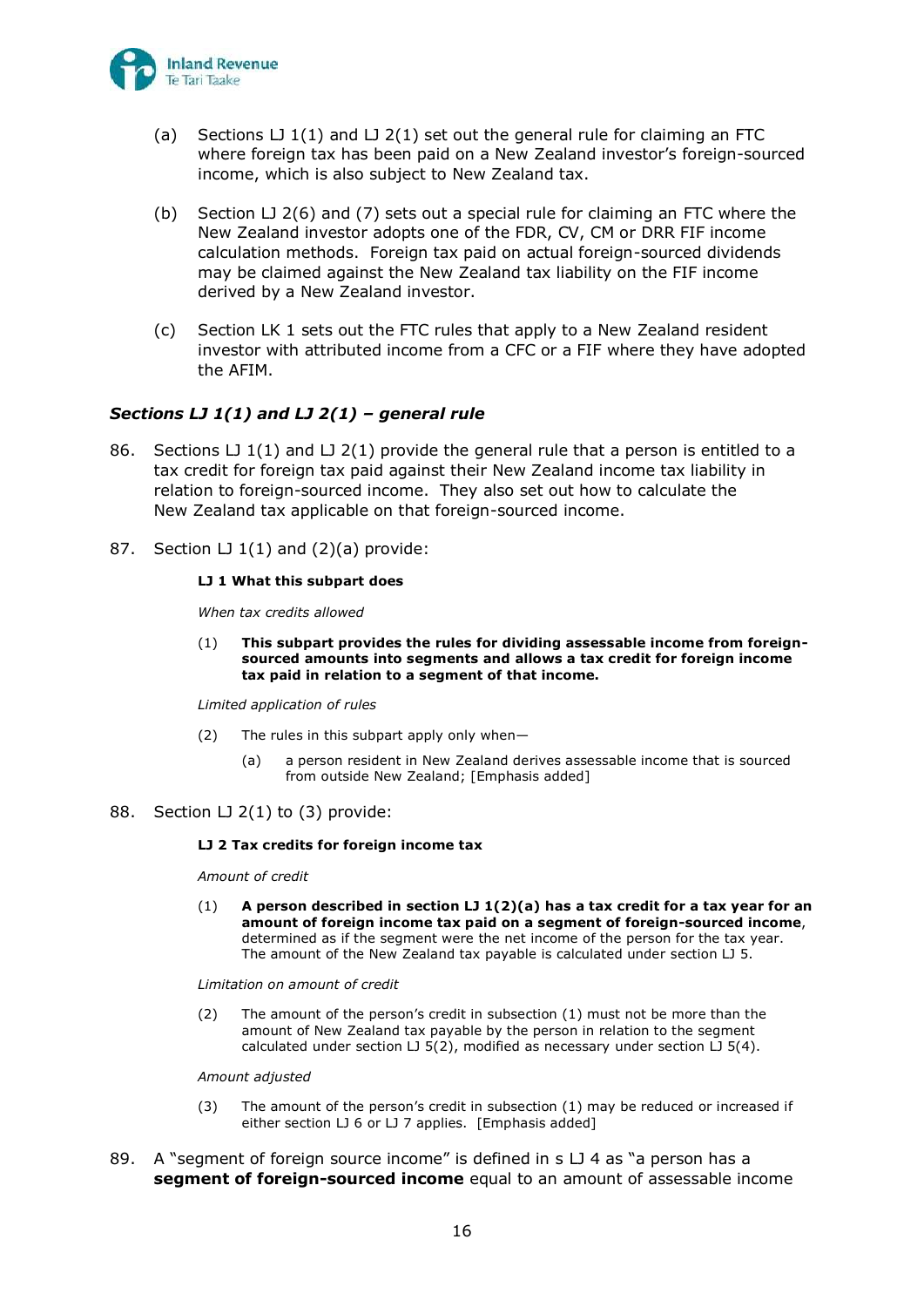

derived from 1 foreign country that comes from 1 source or is of 1 nature". For example, a dividend derived by a New Zealand investor from a US LLC would be a segment of foreign-sourced income because it is an amount of assessable income derived from one foreign country (the US) that comes from one source (the US LLC) or is of one nature (a dividend).

- 90. A New Zealand investor may claim a FTC against New Zealand tax payable on that foreign-sourced dividend, for an "amount of foreign tax paid" on that segment of foreign-sourced income. The FTC claimable by the New Zealand investor cannot exceed the New Zealand tax payable in relation to the foreign-sourced dividend: s LJ 2(2).
- 91. Section LJ 2(1) and (2) do not apply to the arrangements in the Rulings for two reasons.
- 92. The first reason is that no US tax is paid on the dividend distributions (segment of foreign-sourced income) that are taxed in New Zealand.
- 93. The second reason is that a New Zealand investor pays US federal income tax on their distributive share of the US LLC's income. However, this cannot be claimed as a FTC against the New Zealand investor's dividend income derived from the US LLC, because that foreign tax is not paid "on" that segment of foreign-sourced income under  $s \cup 2(1)$ . In other words, a dividend derived by a New Zealand investor from a US LLC and the New Zealand investor's distributive share of the US LLC's income are different segments of foreign-sourced income. A New Zealand investor cannot claim a FTC for foreign tax paid on a segment of foreign-sourced income (US federal income tax on a New Zealand investor's distributive share of the US LLC's income) against the New Zealand tax liability on a different segment of foreign source income (a dividend derived from the US LLC).
- 94. The application of the NZ–US DTA is considered at [\[118\]](#page-36-0) to [\[125\]](#page-37-0). Article 22 of the NZ-US DTA operates in essentially the same way as ss  $L_1(1)$  and  $L_2(1)$  by permitting a FTC for foreign tax paid but only on the same income, for example, a foreign-sourced dividend taxed in New Zealand and in the US.

## *Section LJ 2(6) and (7) – special rule*

95. Section LJ 2(6) and (7) provides:

*When subsection (7) applies*

(6) Subsection (7) applies to a person who derives an amount from an attributing interest in a FIF when the amount is treated as not being income under section EX 59(2) (Codes: comparative value method, deemed rate of return method, fair dividend rate method, and cost method).

*Tax credit*

- (7) The person has a tax credit under this subpart for foreign income tax paid on or withheld in relation to the amount. The calculation of the maximum amount of the tax credit is made under section LJ 5(2), modified so that the item segment in the formula is the amount of FIF income from the attributing interest that the person derives in the period referred to in section EX 59(2).
- 96. Any FIF income calculated under the FDR, CV, CM or DDR calculation methods is a substitute for actual income derived by a New Zealand investor in the FIF. To avoid double taxation, any actual income derived from a FIF by a New Zealand investor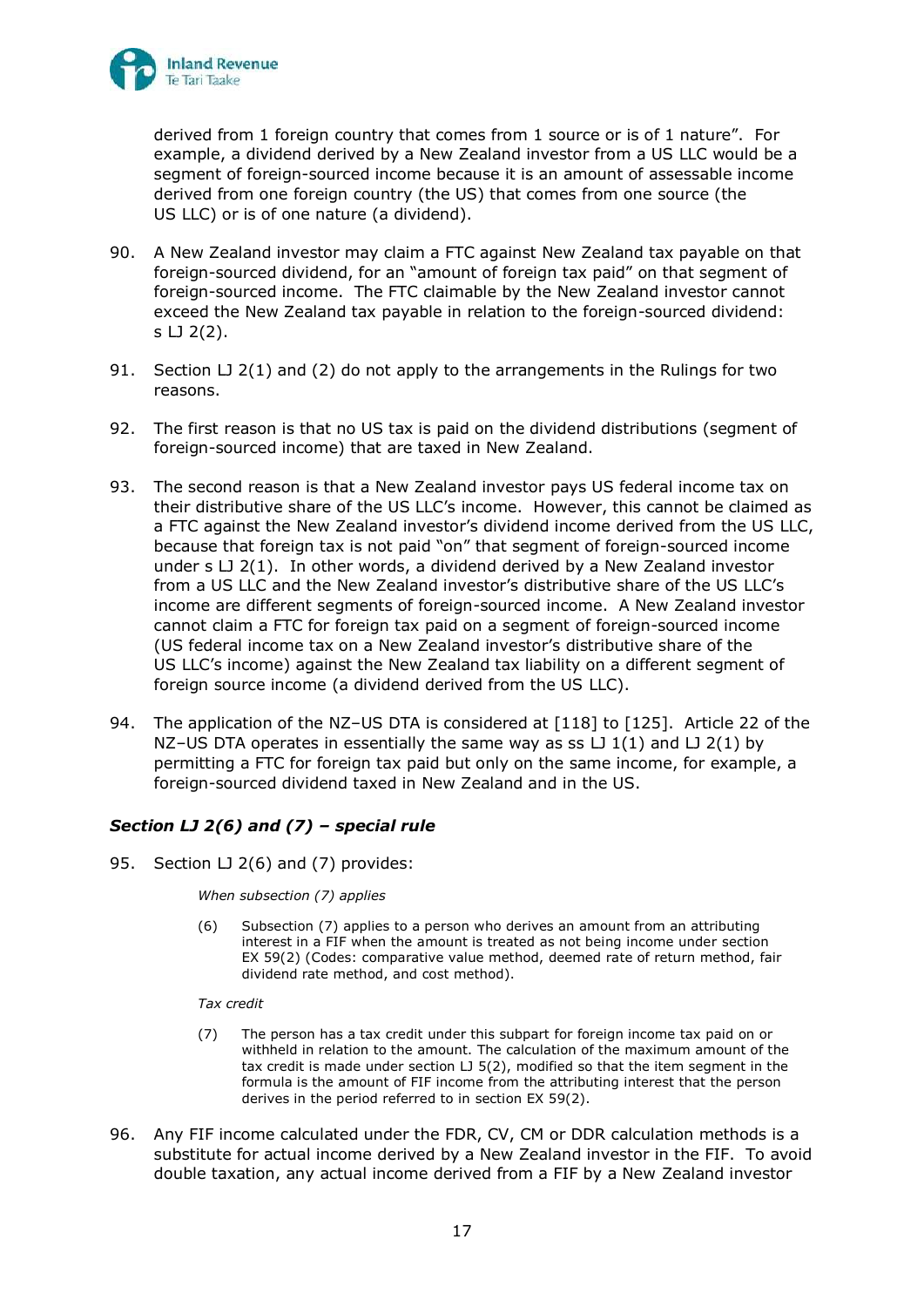

who adopts any one of the FDR, CV, CM or DDR calculation methods is excluded income under ss EX 59(2) and CX 57B (that is, it is not assessable income).

- 97. Notwithstanding this "exemption", the special rule in s LJ 2(6) and (7) provides that any foreign tax paid on such actual income derived by a New Zealand investor may be credited against a New Zealand investor's New Zealand tax liability on FIF income calculated under the FDR, CV, CM or DDR calculation methods. For example, if a New Zealand investor derives a foreign-sourced amount that has been subject to foreign tax, then the New Zealand investor can claim a FTC under s LJ 2(6) and (7) against their New Zealand tax lability on FIF income calculated under the FDR, CV, CM or DDR calculation methods (but not exceeding the New Zealand tax applicable on the FIF income: s LJ 2(2)).
- 98. However, ss LJ 2(6) and (7) do not apply to the distributions from the US LLC in the context of the arrangements in the Rulings, as no US tax is paid on the distributions from the US LLC that are dividends for New Zealand tax purposes. Sections  $L_1(6)$ and (7) also do not apply in relation to any US federal income tax paid by a New Zealand investor in a US LLC on their distributive share of the US LLC's income. That "partnership" income is not income derived by the New Zealand investor for New Zealand tax purposes.

### *Subpart LK – CFC and FIF income*

- 99. Where a person has attributed CFC income or applies the AFIM to their FIF interest, then that person is entitled to a FTC against their New Zealand CFC or FIF income tax liability as determined in s LK 1.
- 100. Section LK 1(1) provides:

#### **LK 1 Tax credits relating to attributed CFC income**

*Amount of credit*

- (1) A person who has an amount of attributed CFC income for an income year has a tax credit for the tax year corresponding to the income year equal to the following amounts paid or payable in relation to the attributed CFC income:
	- (a) an amount of income tax paid by the CFC from which the income is derived:
	- (b) an amount of tax withheld and paid on behalf of the CFC from which the income is derived:
	- (c) the amount of foreign income tax paid by the CFC from which the income is derived:
	- (d) the amount of foreign income tax paid by the person in relation to the CFC from which the income is derived:
	- (e) the amount of foreign tax paid, under legislation of another country or territory that is equivalent of the international tax rules, by a foreign company in relation to income derived by the CFC.
- 101. Section LK 1(1) sets out the rules for claiming FTCs for foreign tax paid or payable by a CFC or a FIF (applying the AFIM), against a person's New Zealand tax liability on attributed FIF or CFC income. Subpart LK is designed to accommodate timing mismatches that routinely can occur between different jurisdictions. Consequently, tax paid or payable in the US that relates to the CFC or FIF attributed income derived by a person in New Zealand can be claimed as a credit, even if not paid in the relevant income year in New Zealand. Section 93C of the Tax Administration Act 1994 assists if the amount of the credit cannot be determined before a return is filed. The Commissioner must amend an assessment upon request to reflect a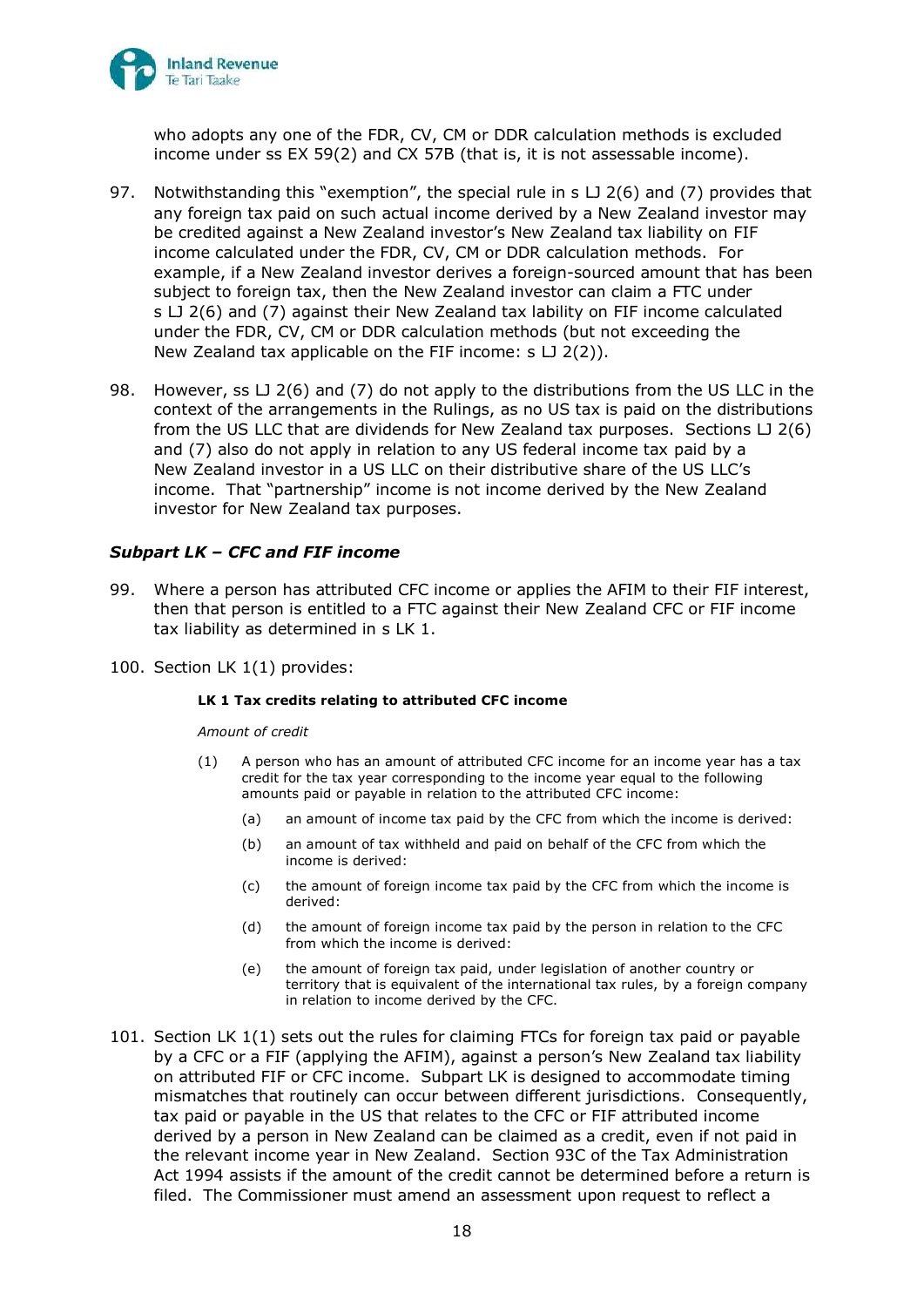

credit if the request is made within four years from the end of the relevant income year. It is not however possible to claim a FTC under s LK (1) if it relates to attributed income in a different income year. Any FTC claimed is limited to an amount that offsets the tax payable in New Zealand on the attributed FIF or CFC income derived as if it were standalone income in the relevant year. Any surplus is not refundable but may be carried forward to a subsequent income year under s LK 4 provided the loss carry forward requirements of s LK 5 are met.

- 102. In ordinary circumstances, the tax is paid by the CFC or FIF (that is, s LK  $1(1)(c)$ ) applies). Section LK  $1(1)(d)$  is an important exception, as it deals with the scenario where a CFC or a FIF does not itself pay the CFC's or FIF's foreign income tax, but another person does (for example, a New Zealand investor in the CFC or FIF that is a foreign hybrid entity). Section LK  $1(1)(d)$  was introduced to enable a New Zealand investor in a CFC or a FIF (which is a hybrid company or partnership) to claim a FTC for any foreign income tax paid (for example, US federal income tax paid by the New Zealand investor on their distributive share of the US LLC's income) against their New Zealand tax lability on attributed CFC or FIF income.
- 103. The effect of s LK 1(1)(d) is that a New Zealand investor in a hybrid entity (for example, a US LLC) that is a CFC or a FIF (applying the AFIM) may claim a FTC for foreign tax that they pay in relation to that CFC or FIF. This is in the same way as a New Zealand investor in a foreign company that is not a hybrid entity and that is also a CFC or a FIF (applying the AFIM) may claim a tax credit for foreign tax that the CFC or FIF pays. The tax credit is available for attributed CFC and FIF (applying the AFIM) income only.

## **How s CD 18 applies to investments in a US LLC**

104. Section CD 18 is a special provision that addresses the possible over-taxation of foreign-sourced dividend income derived by a New Zealand investor from a foreign hybrid entity. This arises where a shareholder pays the foreign tax of the hybrid entity that, in ordinary circumstances, the hybrid entity would pay, and this reduces the amount available for distribution as a dividend by the entity. Section CD 18 is directed at hybrid entities such as a US LLC, which is a company for New Zealand tax purposes but taxed as a partnership for US tax purposes. Section CD  $18(1)$  and (2) provides:

#### **CD 18 Dividend reduced if foreign tax paid on company's income**

*When this section applies*

- (1) This section applies when a person—
	- (a) derives a dividend from a company that is a foreign company; and
	- (b) has a liability under the laws of a country or territory outside New Zealand for income tax on income of the company corresponding to the liability that the person would have under the laws of New Zealand for income tax on income of the company if the company were a partnership in which the person were a partner; and
	- (c) pays the income tax; and
	- (d) provides to the Commissioner upon request, in the time allowed by the Commissioner, sufficient information to satisfy the Commissioner as to the amount of income tax paid.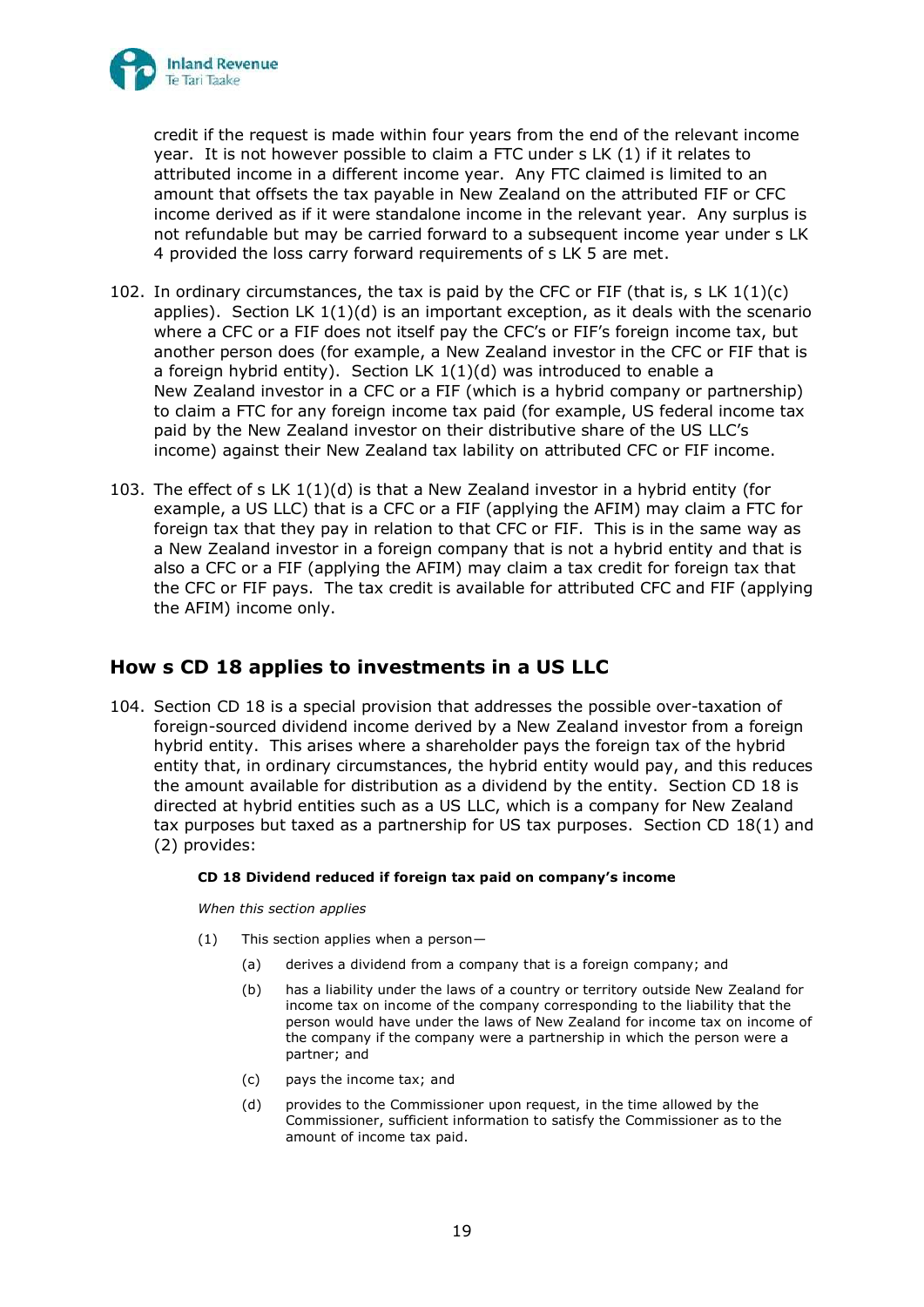

*Amount of dividend reduced*

(2) The amount of the dividend is reduced by the greater of zero and the amount calculated using the formula—

total tax paid − earlier reductions.

*Definition of items in formula*

- (3) In the formula,—
	- (a) total tax paid is the total amount of income tax on income of the company that the person has paid in the country or territory by the time that the person derives the dividend:
	- (b) earlier reductions is the total amount of reductions under this section that, by the time that the person derives the dividend, have affected other dividends derived by the person from the company.
- 105. Section CD 18 works to eliminate the over-taxation of dividends derived by a New Zealand investor in a hybrid entity such as a US LLC, so that the New Zealand investor is treated for New Zealand tax purposes as deriving the same amount of dividend income as a New Zealand investor in an ordinary (that is, non-hybrid) foreign company. This outcome is achieved by allowing a New Zealand investor in a foreign hybrid entity to deduct from a dividend derived from the foreign hybrid entity, any foreign tax that the New Zealand investor pays (for example, as a "partner") on the foreign hybrid's income. Note that the provision only permits a deduction for tax actually paid by the time the dividend is derived. Unlike subpart LK it does not extend to "tax paid or payable" to cover any timing mismatches between New Zealand and the foreign jurisdiction. Also, any refunds of foreign tax received must reduce the amount available as a deduction under s CD 18. A New Zealand investor in a US LLC may receive a refund as a result of filing their required personal tax return in the US. The treatment of a tax refund is illustrated in example 1 from [\[137\]](#page-40-0).
- <span id="page-34-0"></span>106. There is a requirement under the formula in s CD 18(2) to reconcile the foreign tax deducted from all dividends derived since inception of the investment in the company. This ensures that only amounts of foreign tax paid not already claimed as a deduction are available to reduce the dividends from the company that are taxed in New Zealand each year.
- 107. The application of s CD 18 is best illustrated by an example that assumes the following:
	- (a) An individual New Zealand investor's interest in a US LLC cost less than \$50,000 in a year (that is, the New Zealand investor is required to pay tax on only dividends derived from the FIF).
	- (b) The New Zealand investor's distributive share of the US LLC's income for federal income tax purposes is \$1,000. The US LLC makes a \$700 distribution in that year.
	- (c) The US imposes 30% (\$300) federal income tax on the New Zealand investor's distributive share of the US LLC's income. The US LLC withholds the tax and pays it on behalf of the New Zealand investor.
	- (d) The US LLC made a distribution to the New Zealand investor in the prior year when the interest in the LLC was first acquired and US federal income tax was paid on that and then used to reduce the dividend derived in the prior year for New Zealand tax purposes.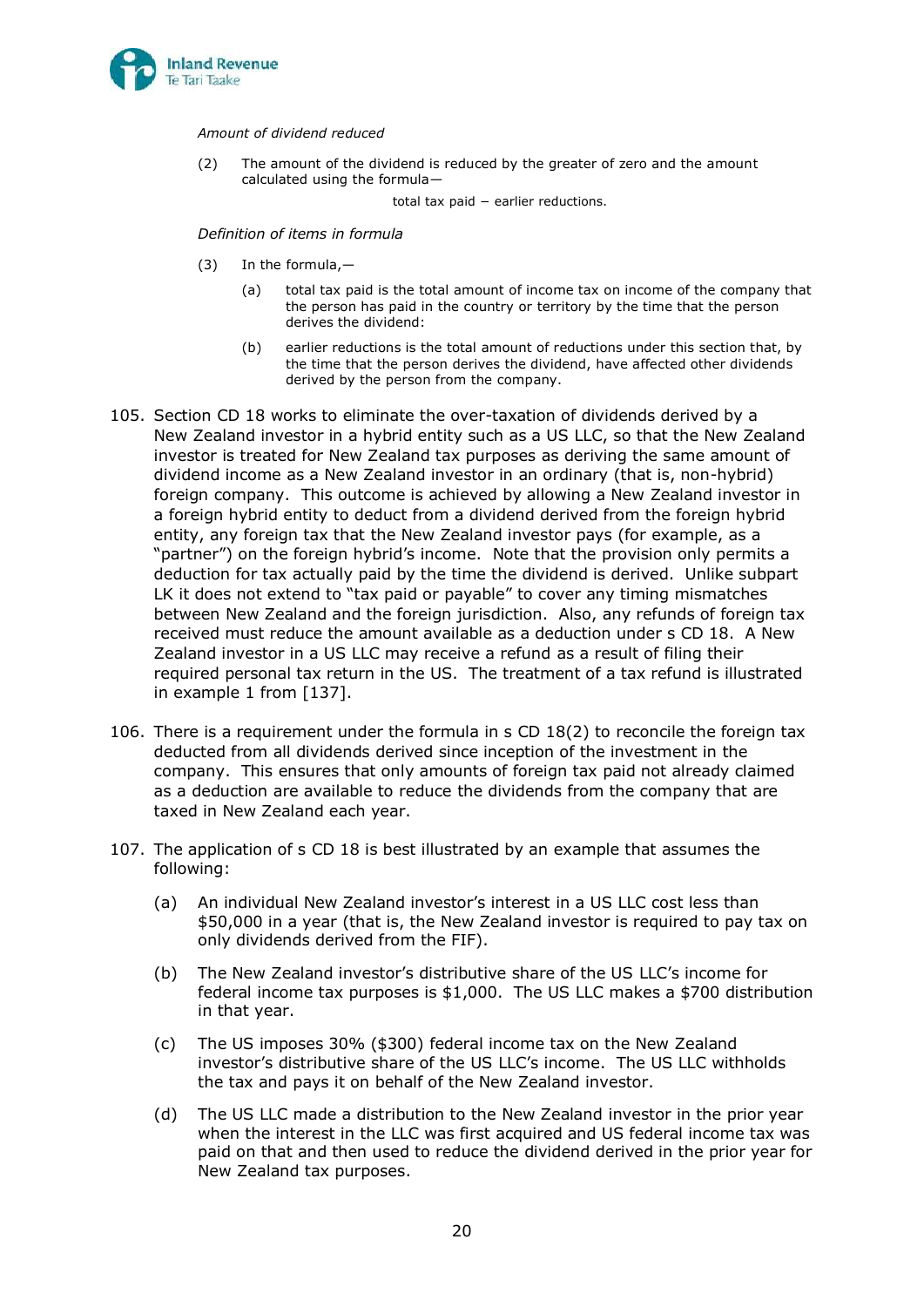

- (e) All amounts are expressed in New Zealand dollars.
- 108. For New Zealand tax purposes, the \$700 distribution and US withholding tax payment of \$300 will both be a dividend. If the full \$1,000 is taxed in New Zealand there would be over-taxation of that dividend from the New Zealand investor's perspective compared with a dividend paid by an ordinary non-hybrid foreign company, because no recognition is given to the \$300 US federal income tax the New Zealand investor paid.
- 109. In the case of an ordinary non-hybrid foreign company, the US company would pay the US tax of \$300 and the dividend paid to the New Zealand investor would be \$700 (after US company tax is paid). Section CD 18 achieves its objective by allowing the New Zealand investor to deduct the foreign tax that they pay on their distributive share of "partnership" income from any dividend that they derive from a foreign hybrid (the US LLC in this case).
- 110. In this example, the New Zealand investor is taxed on \$700 (\$1,000 \$300), which is the same amount they would have been taxed on if the US LLC had been an ordinary US company and paid the \$300 company tax on its own income, then distributed the remaining (after tax) amount of \$700. The \$300 reduction was made after taking into account the total US federal tax paid on the US LLC since inception under the formula in s CD 18(2) and the amount of that tax used to reduce the dividend derived in the prior year.
- 111. In the context of the Rulings, albeit using a different mechanism than allowing FTCs, s CD 18 provides relief from the cross-jurisdictional taxation of dividends derived by New Zealand individual investors from a foreign hybrid entity. Section CD 18 deductions are available to investors in a US LLC that is a FIF or a CFC, except where the New Zealand investor is:
	- (a) taxed on FIF income calculated applying one of the FDR, CV, CM or DRR FIF income calculation methods, because the dividend is "exempt" in this case; or
	- (b) a company, because dividends derived by a New Zealand company from a foreign company are exempt income.

## **How subpart OE (BETA) applies to individual investors in a US LLC**

- 112. Section OE 1(2) provides that a natural person resident in New Zealand may choose to be a BETA person and maintain a BETA. These rules apply to an investment in a CFC and a FIF (where the New Zealand investor adopts the AFIM: s OE 5).
- 113. The purpose of a BETA is to enable an individual investor who has a net New Zealand tax liability (after FTCs have been applied) on their attributed CFC or FIF income to credit that amount to their BETA and to use this credit to satisfy any New Zealand tax liability payable on dividends derived from the FIF or CFC.
- 114. A BETA allows an individual investor to claim a tax credit (for tax that they pay on attributed CFC or FIF income) against their tax liability on dividend income, in a similar way to an investor in a New Zealand resident company claims an imputation credit for underlying tax paid by the company. In both cases, the purpose of the credit is to avoid economic double taxation on the dividend derived by an individual investor.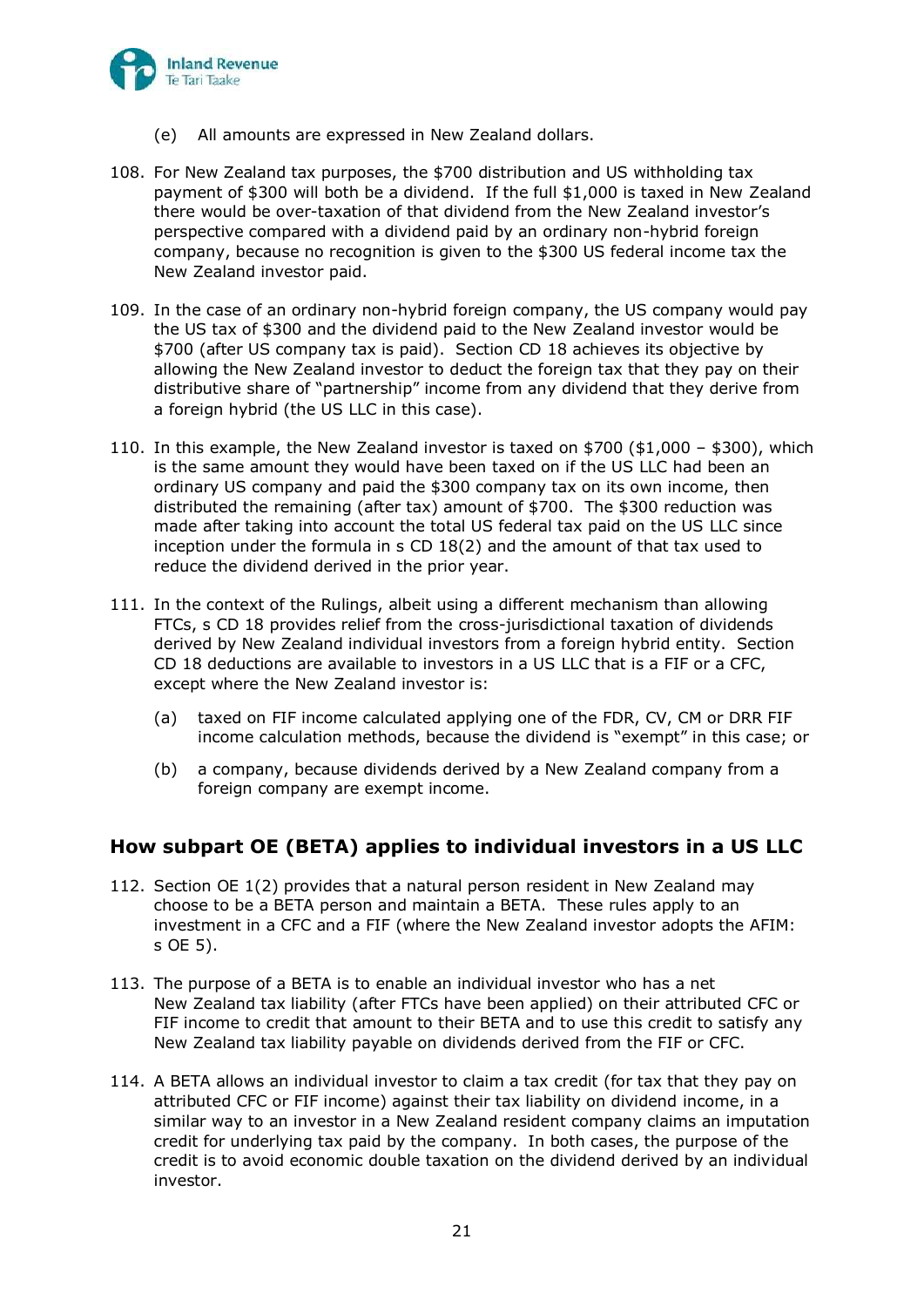

- 115. A New Zealand resident company cannot maintain a BETA. However, as dividends derived from a foreign company by a New Zealand resident company are exempt income, economic double taxation does not arise.
- 116. The BETA tax credit is calculated by applying the formula set out in s OE 19. For example, a New Zealand investor may have attributed CFC or FIF income of \$10,000 and foreign tax paid relating to that income of \$3,000 (30%). Assume that the New Zealand investor's New Zealand tax liability is \$3,300 (33%). The New Zealand investor can satisfy the New Zealand income tax liability by applying FTCs of \$3,000 and paying the net tax liability of \$300. The net tax paid of \$300 can be credited to a person's BETA and applied against any subsequent New Zealand tax liability on any dividend derived from the CFC or FIF.
- 117. The New Zealand investor's right to use BETA tax credits to satisfy an income tax liability and the criteria that need to be satisfied for their use are set out in s OE 20.

## **How the NZ–US DTA applies to an investment in a US LLC**

<span id="page-36-0"></span>118. A DTA can extend the circumstances where a country agrees to double taxation relief beyond their respective domestic tax laws. Two articles in the NZ–US DTA deal with relief from double taxation (arts 1(6) and 22) and may be relevant to the Rulings.

### *Article 22 of the NZ–US DTA provides relief where the same income is taxed to the same person in two tax jurisdictions*

119. Article 22 of the NZ–US DTA provides (in part):

In the case of New Zealand, double taxation shall be avoided as follows:

In accordance with, and subject to any provisions of, the law of New Zealand which may from time to time be in force and which relate to the allowance of a credit against New Zealand tax for tax paid in a country outside New Zealand (which shall not affect the general principle hereof), **United States tax paid under the law of the United States** and consistently with this Convention, whether directly or by deduction, **in respect of income derived by a resident of New Zealand arising in the United States** (excluding in the case of a dividend, tax paid in respect of the profits out of which the dividend is paid) **shall be allowed as a credit against New Zealand tax payable in respect of that income**; except that such credit shall not exceed the amount of the tax that would be paid to the United States if the resident were not a United States citizen or a United States company. However, where a company which is a resident of New Zealand beneficially owns at least 10 percent of the paid-up share capital of a United States company any dividend derived by the first-mentioned company from the United States company (being dividends which, in accordance with the taxation law of New Zealand in existence at the date of signature of the Convention would be exempt from New Zealand tax) shall be exempt from New Zealand tax.

…

For the purpose of allowing relief from double taxation pursuant to this Article, income shall be deemed to arise as follows:

- (a) income derived by a resident of the United States which may be taxed in New Zealand in accordance with this Convention shall be deemed to arise in New Zealand;
- (b) **income derived by a resident of New Zealand which may be taxed in the United States** in accordance with the Convention (other than income taxed by the United States solely because the beneficial owner is a citizen of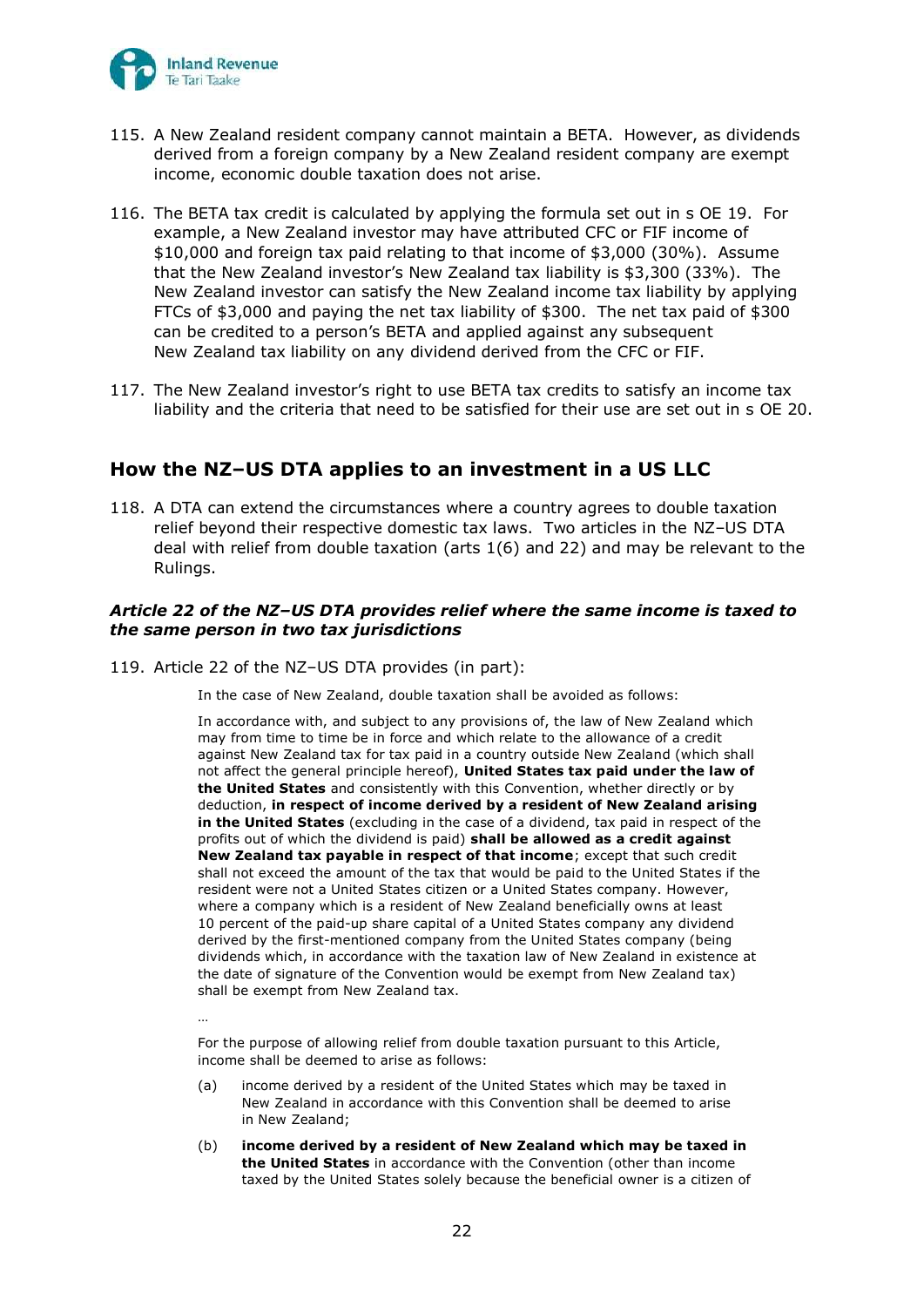

the United States or a United States company) **shall be deemed to arise in the United States**;

- (c) For purposes of paragraph 3, income beneficially owned by a resident of New Zealand who is a citizen of the United States or a United States company shall be deemed to arise in New Zealand to the extent necessary to give effect to the provisions of this paragraph. [Emphasis added]
- 120. Article 22 applies to US tax paid in respect of the same income derived by a New Zealand resident and arising in the US. That is, art 22 provides relief where the same income is taxed to the same person in two tax jurisdictions.
- 121. In the US LLC context, an amount allocated and credited to a member's capital account and distributed to a New Zealand investor is a dividend derived for New Zealand tax purposes and will "arise" in the US. However, in terms of the arrangements in the Rulings, no US tax is paid at source on this dividend distribution, so no FTC is claimable. The New Zealand investor has paid US federal income tax on their distributive share of the US LLC's US taxable income on a partnership basis, but that is not US tax paid on the distribution to the New Zealand investor (which is a dividend for New Zealand tax purposes).

### *Article 1(6) of the NZ–US DTA applies to a foreign investment by a New Zealand or US resident through a transparent entity*

122. Article 1(6) of the NZ–US DTA deals with transparent entities, stating:

An item of income, profit or gain derived through an entity that is fiscally transparent under the laws of either Contracting State shall be considered to be derived by a resident of a State to the extent that the item is treated for purposes of the taxation law of such Contracting State as the income, profit or gain of a resident.

- 123. Article 1(6) applies to a foreign investment by a New Zealand or US resident through a transparent entity. Income derived through a transparent entity is taxed to a New Zealand or US resident only where that entity is treated as transparent for the purposes of New Zealand and US tax law respectively; for example, a New Zealand investor in a partnership established in the US that is also a partnership for New Zealand tax purposes. The US partnership is a partnership for New Zealand tax purposes and is transparent for New Zealand tax purposes: s HG 2. In these circumstances, the New Zealand partner is taxed directly on their share of the partnership income.
- 124. Article  $1(6)$  does not apply to a New Zealand investor in a US LLC.<sup>13</sup> A New Zealand investor derives partnership income under US federal income tax law (which satisfies the first part of art  $1(6)$ ), but that partnership income is not treated for the purposes of the taxation law of New Zealand as the income, profit or gain of the New Zealand investor in the US LLC (so the second part of art 1(6) is not satisfied). This is because the US LLC is a company and not a transparent entity for New Zealand tax purposes.
- <span id="page-37-0"></span>125. Article 1(6) does not apply to the facts of the Rulings.

<sup>13</sup> This is confirmed in the (US) *Department of the Treasury Technical Explanation of the Protocol Between the United States of America and New Zealand…signed at Wellington on July 23, 1982,* in an example at the last paragraph of pg 4.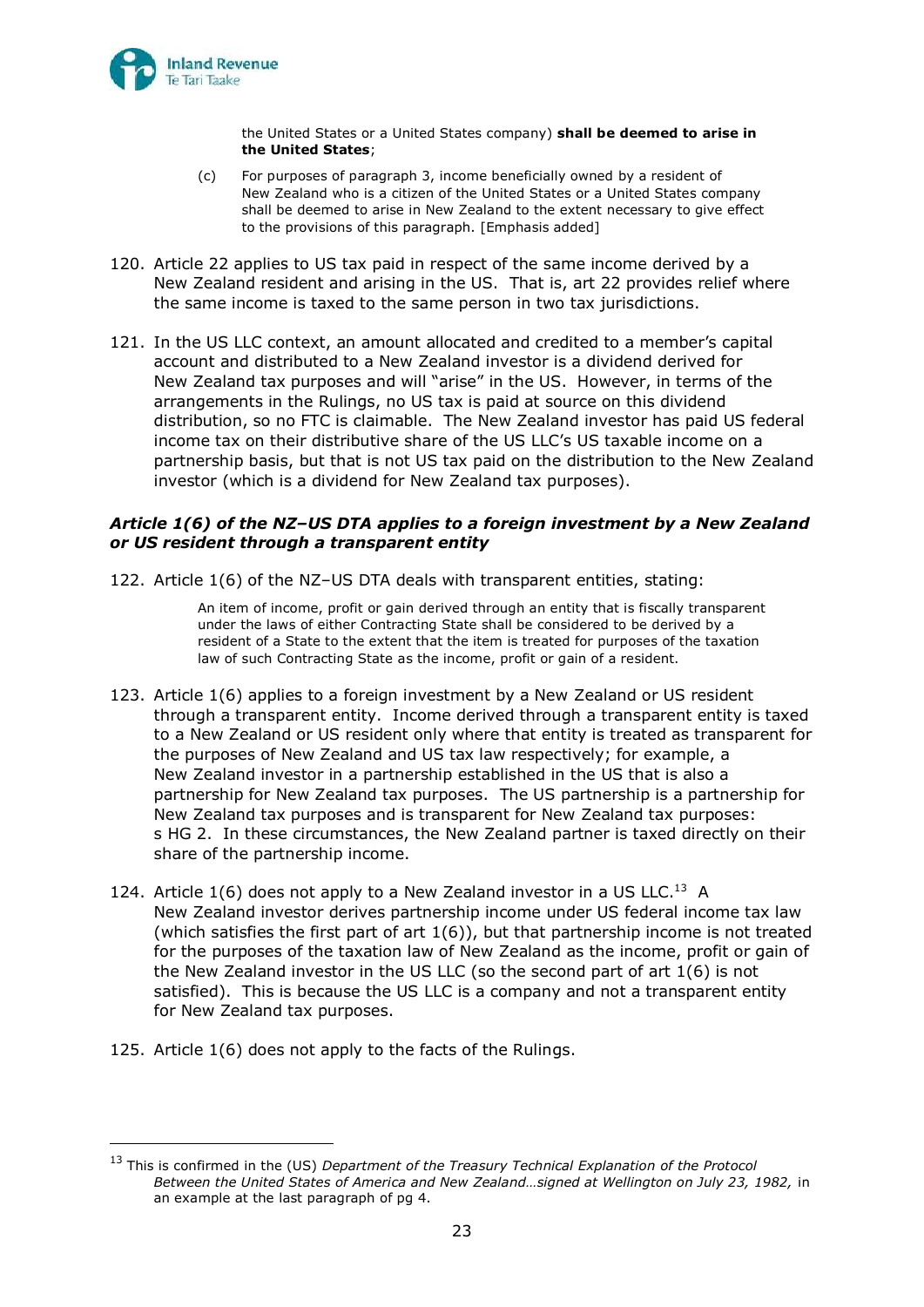

# **Overseas authority**

- 126. The United Kingdom (UK) Supreme Court in *Anson v Commissioners for HMRC*  [2015] UKSC 44 considered a dispute where the facts were materially similar to those in the Rulings. The court reached a different conclusion from the Commissioner's conclusion in the Rulings. This raises the question, to what extent, if any, does *Anson* apply in New Zealand?
- 127. *Anson* involved a UK investor in a Delaware LLC. The dispute revolved around whether Anson was entitled to a FTC for US tax he paid on his distributive share of the US LLC's income against UK tax paid on distributions from the US LLC. Her Majesty's Revenue and Customs argued that no FTC was available because the distribution that was taxed in the UK was not the same income as Anson's distributive share of the US LLC's income on which the US tax had been paid. On the other hand, Anson argued that the income taxed in the US and UK was the same income, so he was entitled to a FTC for US tax paid.
- 128. The UK Supreme Court confirmed on appeal the reasoning of the First Tier Tribunal in *Mr Swift v Commissioners for HMRC* [2010] UKFTT 88 (TC)*.* The UK Supreme Court concluded that the taxpayer was entitled to the profits of the US LLC as they arose because of the effect of § 18-503 of the LLC Act (2014 Delaware Code) and art IV of the US LLC's operating agreement, so the US LLC should be categorised as a transparent entity (and the members taxed directly on the profits of the US LLC). In its judgment, the tribunal concluded that the characteristics of the US LLC were such that it was more akin to a partnership than a company. The Delaware LLC Act (§ 18-503) required that the profits and losses of an LLC were to be allocated to members in accordance with the US LLC's operating agreement. Article IV of the US LLC's operating agreement provided the US LLC's gross income and expenses were to be credited and debited to a member's capital account respectively.
- 129. Where the Commissioner is required to classify a foreign entity, such as a US LLC, for domestic tax law purposes, the approach adopted is to identify the key legal characteristics of the foreign entity and then to classify that entity by reference to New Zealand domestic tax law definitions (e.g. company or partnership). This approach is discussed in L Collins, *Dicey and Morris on the Conflict of Laws* (13th ed, Sweet & Maxwell, London, 2000) at [2.009]:

If the forum has to characterise a rule or institution of foreign law, it should inquire how the corresponding or most closely analogous rule or institution of its own law is characterised, and apply that characterisation to the foreign institution or rule.

- 130. Applying this approach, the potentially relevant corresponding or analogous entities for New Zealand tax purposes are a company, look-through company and partnership.
- 131. It is the Commissioner's view that a US LLC is a company for New Zealand tax purposes for the reasons discussed at [\[21\]](#page-19-0) to [\[25\]](#page-20-1). Additionally, the New Zealand legislative scheme provides that if a company owns and conducts a business, then the company (not the shareholders or members of the company) will be treated as deriving the income that it earns from the conduct of that business: s CB 1. In this context, a US LLC is a company and a separate legal entity. The US LLC owns the business assets, and the US LLC (not its members) conducts the business of the US LLC. Accordingly, under the scheme of the Act, the US LLC (not its members) is treated as deriving the income that it earns.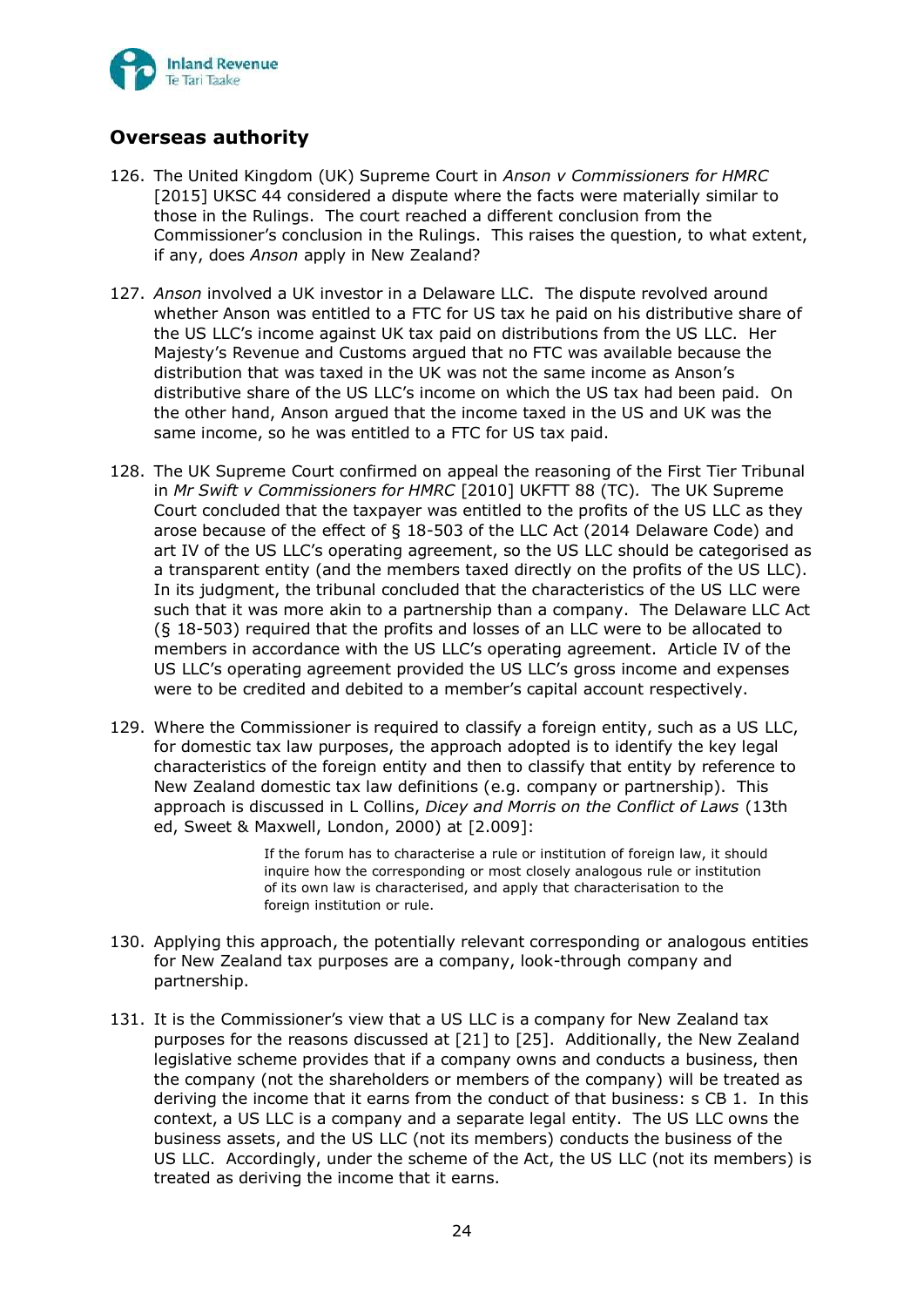

- 132. The Commissioner does not consider that a US LLC is a look-through company or a partnership for New Zealand tax purposes. A look-through company is a special type of company for New Zealand tax purposes, where, provided certain criteria are met, the shareholders are taxed on a look-through basis akin to a partnership – like a US LLC. One of the criteria for being a look-through company is that the company is resident in New Zealand. An underlying assumption in the Rulings is that the US LLC is a foreign company (that is, it is not resident in New Zealand). Therefore, US LLCs that these Rulings apply to are not look-through companies for New Zealand tax purposes.
- 133. A US LLC is not a partnership for New Zealand partnership law or tax purposes because the essential criterion for being a partnership is absent; that is, no relationship exists between persons (members in this context) carrying on business for profit (because it is the US LLC that carries on the business). A New Zealand investor in a US LLC would be taxed directly on the profits of a US LLC only if it were a partnership for New Zealand tax purposes.
- 134. The Commissioner does not consider that *Anson* applies in New Zealand. In *Anson*, an important element of the UK court's reasoning was that the US LLC was akin to a Scottish partnership so should be treated as a transparent entity and its UK members taxed on a look-through basis. The Commissioner considers that the UK approach to categorising a foreign hybrid entity as transparent or opaque, based on whether that entity has features more akin to a partnership or company does not apply in New Zealand. In New Zealand, entities and transactions are characterised according to their legal form and not what transaction or entities they most closely resemble: *Mills v Dowdall* [1983] NZLR 154 (CA) at 159. The Commissioner considers that a US LLC is a company because the legal characteristics of the US LLC meet the New Zealand tax definition of company and not merely because it more closely resembles a company than a partnership.
- 135. Section CD 18 is also an important feature of the scheme of the Act dealing with foreign hybrid entities. Section CD 18 deals explicitly with company–partnership foreign hybrids (US LLCs in this context) and the over-taxation of foreign source dividend income derived from a foreign hybrid entity. Section CD 18 permits a New Zealand investor in a foreign hybrid entity to deduct the foreign tax that they have paid from the dividend they derive from the foreign company. Section CD 18 is premised on the foreign hybrid entity (US LLC in this context) being a company that derives its own income and pays a dividend to its shareholder (even though it is taxed as a partnership in the foreign tax jurisdiction).

# **Examples**

- <span id="page-39-0"></span>136. The following six examples have common features:
	- (a) A New Zealand investor (natural person or company) invests in a US LLC and is not the sole shareholder.
	- (b) The US LLC is a company for New Zealand tax purposes.
	- (c) The US LLC owns the assets of the business, and the business is conducted by the US LLC and not by its members.
	- (d) The US LLC is treated as a partnership in the US, has not made an election to be taxed as a corporation and the New Zealand investor is subject to US federal income tax on their distributive share of the US LLC's income.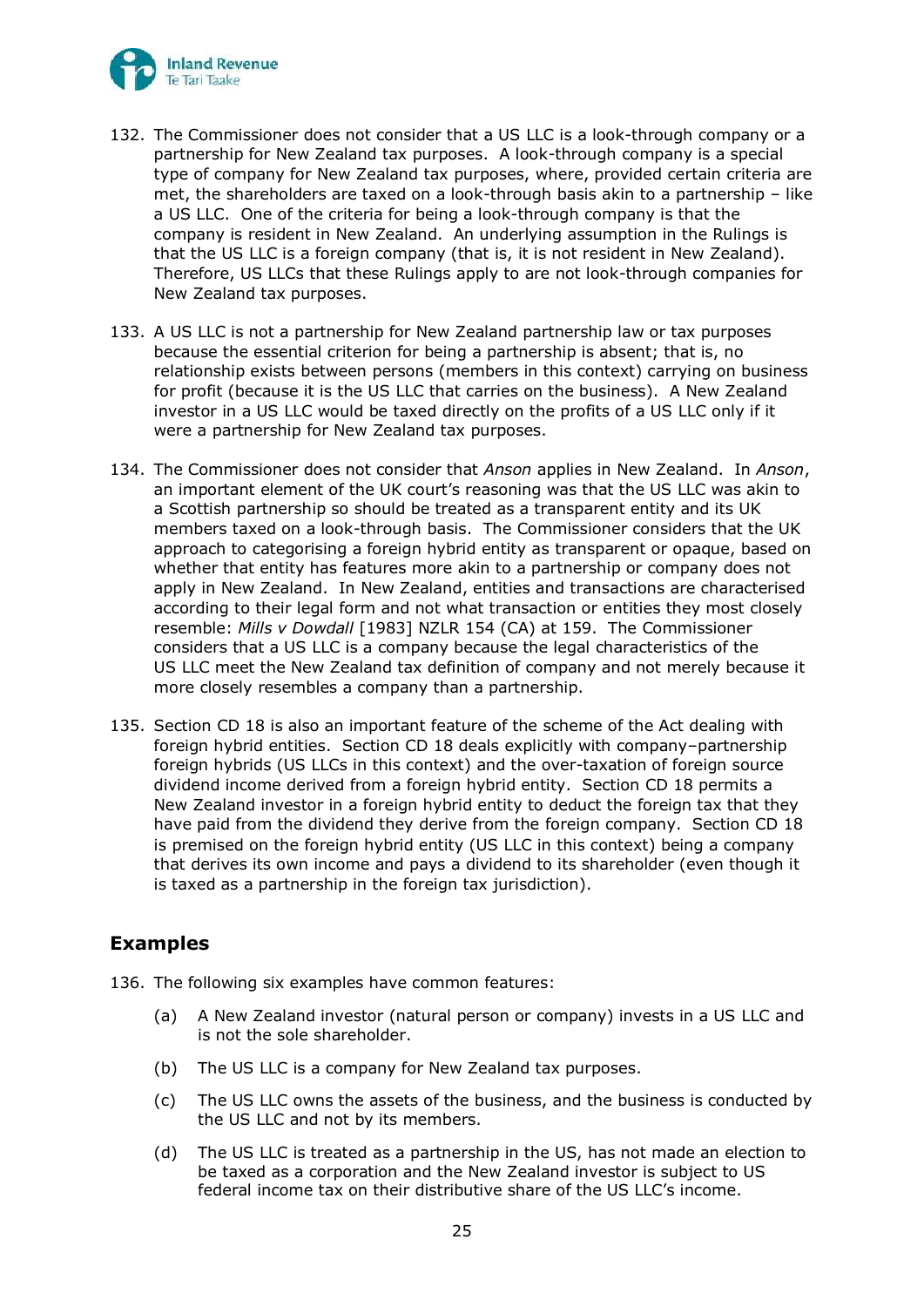

- (e) The New Zealand investor's US federal income tax liability is withheld by the US LLC and paid on behalf of its New Zealand investors.
- (f) The New Zealand investor is required to and does file a US tax return including their distributive share of the US LLC income and tax withheld on their behalf by the US LLC.
- (g) The payment of US federal income tax by the US LLC withheld on behalf of its New Zealand investors is treated in the US LLC's accounts as a distribution to the investors (that is, as a debit to the member's capital account).
- (h) The payment by the US LLC of the member's US federal income tax on their behalf is a distribution and a dividend for New Zealand tax purposes.
- (i) The Managing Members of the US LLC have the power to make distributions in their sole discretion. (Note that this feature does not apply to example 1.)
- (j) No US tax is paid on distributions from the US LLC, which are dividends for New Zealand tax purposes.
- (k) The US federal income tax rate is assumed to be 30%.
- (l) Where the New Zealand investor is a natural person, it is assumed they have a marginal tax rate of 33%, are not a transitional resident, and have not opted into the FIF rules where the FIF interests they hold are \$50,000 or less.
- (m) All amounts are expressed in New Zealand dollars.

### *Example 1: Individual New Zealand investor's investment in a US LLC is under the \$50,000 FIF threshold and distributions to members are mandatory*

### *Circumstances*

- <span id="page-40-0"></span>137. An individual New Zealand investor invests in a US LLC that is a FIF for New Zealand tax purposes. The cost of the individual investor's attributing interest in FIFs does not exceed \$50,000 throughout the year.
- 138. The New Zealand investor can withdraw amounts from their capital account, representing their share of the US LLC's annual net accounting profits on request, subject to cash being available.
- 139. The New Zealand investor's share of the US LLC's net accounting profit is \$1,100, as determined by the US LLC's operating agreement. This share is credited to the New Zealand investor's capital account in year 1. The New Zealand investor can withdraw this amount from their capital account as they wish.
- 140. The New Zealand investor's distributive share of the US LLC's income for US federal income tax purposes is \$1,000, and the US federal income tax liability on that income is \$300 (30%). The distributive share is the NZ investor's proportional share of net accounting profits adjusted as required to meet US tax requirements.
- 141. The New Zealand investor's US federal tax liability is withheld by the US LLC on behalf of the investor and is treated as a distribution by the US LLC (debited against the New Zealand investor's capital account) in year 1.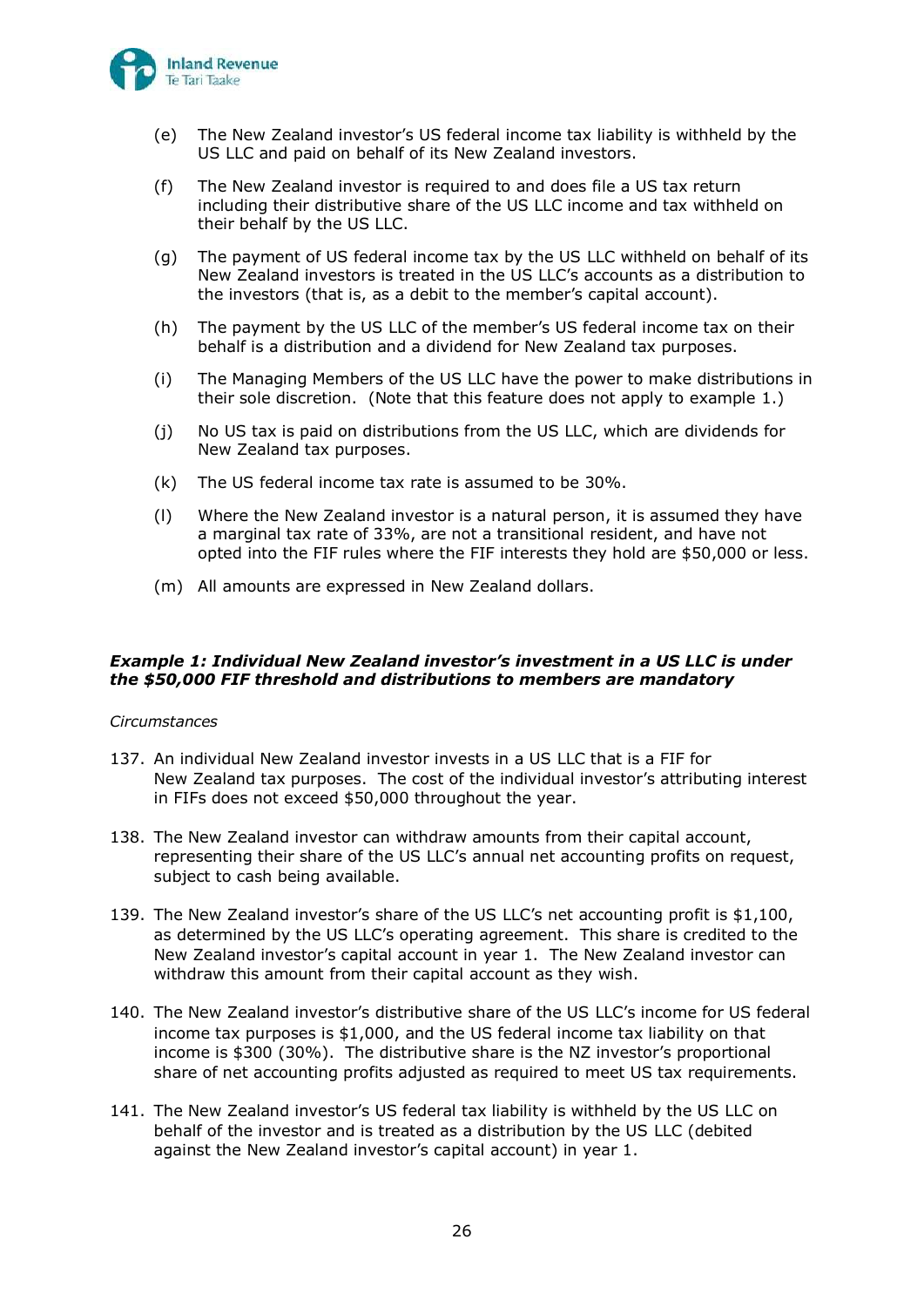

- 142. The US LLC subsequently distributes \$700 to the New Zealand investor in year 2. The New Zealand Investor also receives a US tax refund of \$50 in year 2 after filing their US tax return for year 1.
- 143. Years 1 and 2 correspond to two different New Zealand income tax years New Zealand income tax years 1 and 2.

#### *New Zealand tax consequences*

- 144. The New Zealand investor will be taxed on the \$1,100 dividend (the amount credited to their capital account and able to be withdrawn by the New Zealand investor) derived from the US LLC under s CD 1. The investor is not required to calculate income under the FIF rules under s CQ 5(1)(d). The New Zealand investor will be subject to tax on this dividend in New Zealand in income tax year 1, being the year in which the amount was credited to the New Zealand investor's capital account and available for the New Zealand investor to withdraw.
- 145. The total distribution of \$1,000 (the \$700 distribution and the \$300 US federal income tax paid by the US LLC on behalf of the New Zealand investor) is not subject to New Zealand tax. This is because the dividend has already been subject to New Zealand tax in New Zealand income tax year 1. The dividend cannot be taxed twice due to s BD 3(6).
- 146. Section CD 18 applies to provide a deduction for the US federal income tax paid by the New Zealand investor (\$300) in year 1. In other words, the New Zealand investor's income is \$1,100 (the dividend) less \$300 (the US tax paid by the New Zealand investor). The New Zealand investor pays New Zealand income tax (at 33%) on the net dividend of \$800 (\$264). Both the US tax of \$300 taken as a reduction of dividend income and the \$50 tax refund received in year 2 decrease the amount of US tax that can be claimed in future under s CD 18 from year 2 onwards.
- 147. The New Zealand investor cannot claim a New Zealand FTC (under ss  $\Box$  1(1) and LJ 2(1) or the New Zealand–US DTA) for US federal income tax on the distributive share of the US LLC's income against their New Zealand tax liability on dividend income derived from the US LLC. This is because the US federal income tax paid on the New Zealand investor's distributive share is not US tax paid on a dividend derived from the US LLC.

### *Example 2: Individual New Zealand investor's investment in a US LLC is under the \$50,000 FIF threshold and distributions are not mandatory*

#### *Circumstances*

- 148. An individual New Zealand investor invests in a US LLC that is a FIF for New Zealand tax purposes. The cost of the individual investor's attributing interest in FIFs does not exceed \$50,000 throughout the year.
- 149. The New Zealand investor's distributive share of the US LLC's income for US federal income tax purposes is \$1,000, and the US federal income tax liability on that income is \$300 (30%).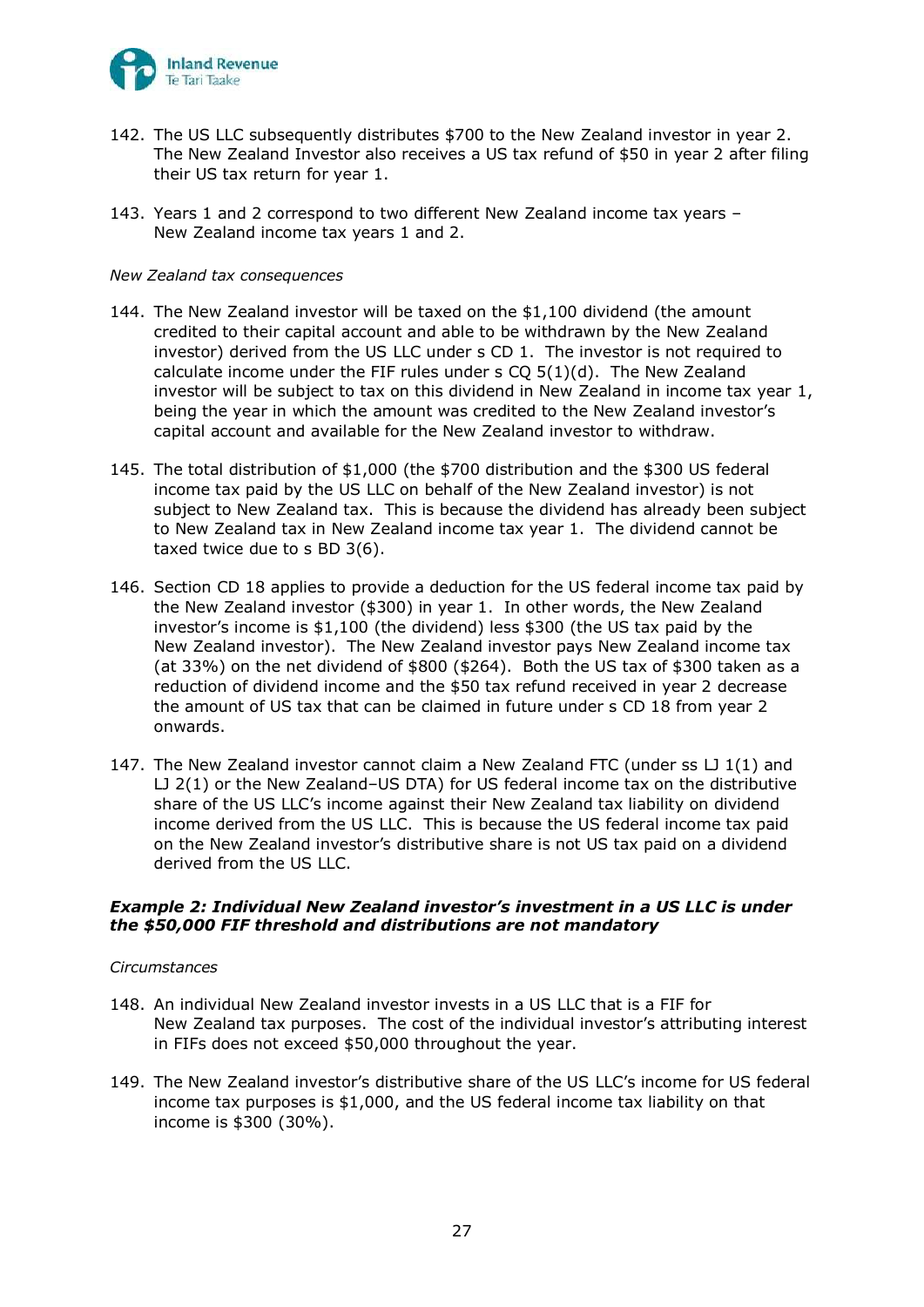

- 150. The New Zealand investor's US federal tax liability is withheld and paid by the US LLC on behalf of the investor and is treated as a distribution by the US LLC (debited against the New Zealand investor's capital account).
- 151. The US LLC subsequently distributes \$700 to the New Zealand investor.

#### *New Zealand tax consequences*

- 152. The New Zealand investor will be taxed on only the actual dividends (the \$700 distribution and \$300 US federal income tax paid by US LLC on behalf of the New Zealand investor) derived from the US LLC under s CD 1. The investor is not required to calculate income under the FIF rules under s CQ 5(1)(d).
- 153. Section CD 18 applies to provide a deduction for the US federal income tax paid by the New Zealand investor (\$300). In other words, the New Zealand investor's income is \$1,000 (the dividend) less \$300 (the US tax paid by the New Zealand investor). The New Zealand investor pays New Zealand income tax (at 33%) on the net dividend of \$700 (\$231).
- 154. The New Zealand investor cannot claim a New Zealand FTC (under ss  $LJ1(1)$  and LJ 2(1) or the New Zealand–US DTA) for US federal income tax paid on the distributive share against their New Zealand tax liability on the \$1,000 distribution treated as dividend income derived from the US LLC. This is because the US federal income tax paid on the New Zealand investor's US LLC distributive share is not paid on the dividend distribution from the US LLC.

### *Example 3: Individual New Zealand investor in a US LLC adopts one of four FIF income calculation methods*

### *Circumstances*

- 155. A New Zealand individual investor invests in a US LLC that is a FIF for New Zealand tax purposes. The cost of their interest is \$60,000.
- 156. The New Zealand investor adopts one of the four income calculation methods: FDR, CV, CM or DRR.
- 157. The New Zealand investor's FIF income from the US LLC adopting FDR is \$2,000.
- 158. The New Zealand investor's distributive share of the US LLC's income for federal income tax purposes is \$2,800, and the US federal income tax liability on that income is \$840 (30%).
- 159. The New Zealand investor's US federal tax liability is withheld and paid by the US LLC on behalf of the investor and is treated as a distribution by the US LLC (debited against the New Zealand investor's capital account).
- 160. The US LLC subsequently distributes \$1,900 to the New Zealand investor.

#### *New Zealand tax consequences*

161. The New Zealand investor will be taxed in New Zealand on their FIF income as calculated by applying one of the four FIF income calculation methods. In this example, the FIF (FDR) income is \$2,000 and New Zealand tax (at 33%) is \$660.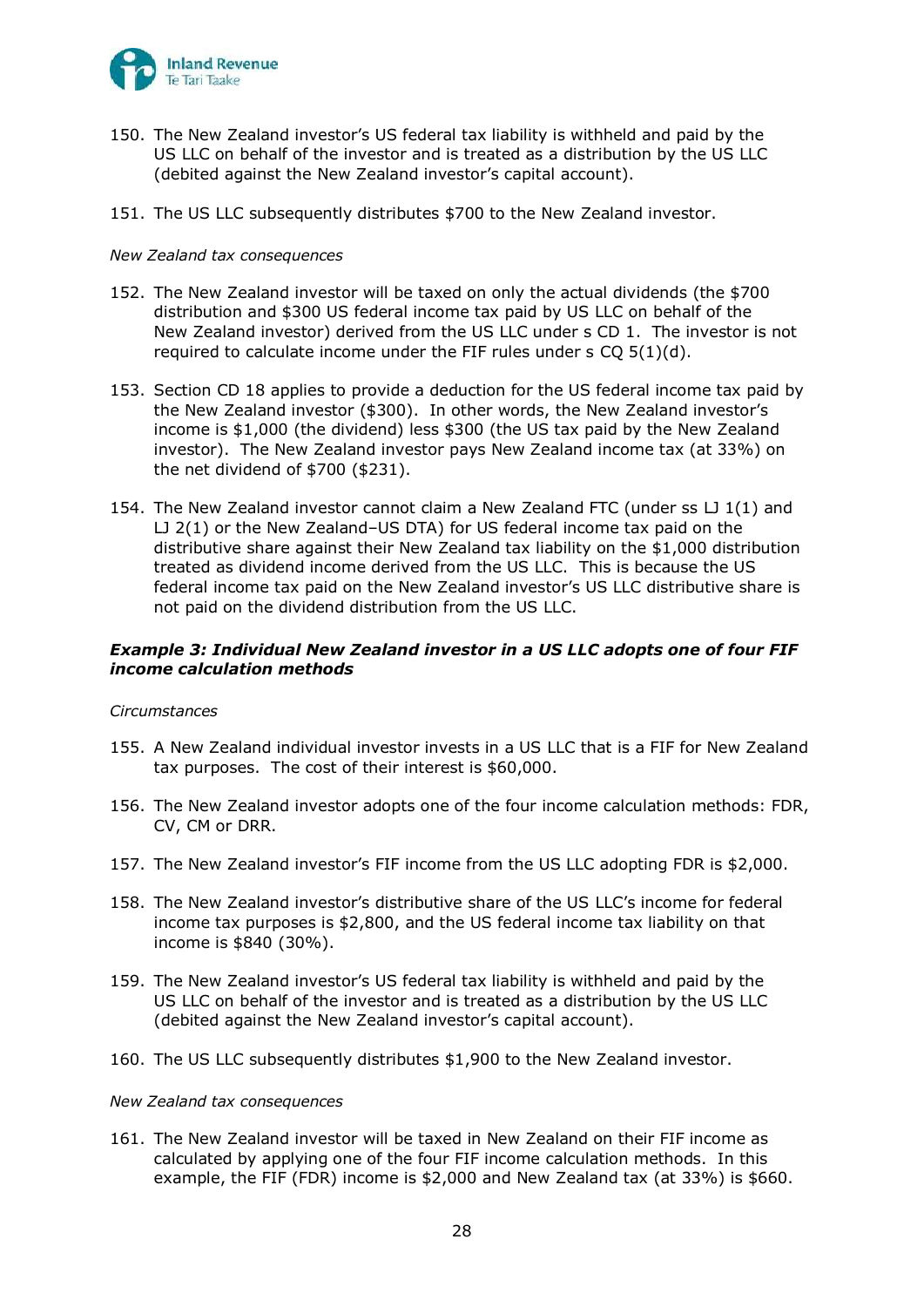

- 162. The total distribution of \$2,740 (the \$1,900 distribution and the \$840 US federal income tax paid by the US LLC on behalf of the New Zealand investor) paid to the New Zealand investor by the US LLC is excluded income under ss EX 59(2) and CX 57B. It is also explicitly excluded from being a dividend for New Zealand tax purposes under s CD 36. Section CD 36 deems a distribution not to be a dividend where a person adopts any of the four methods (FDR, CV, CM or DRR) of calculating FIF income.
- 163. Section CD 18, which provides relief from the over-taxation of dividend distributions from foreign hybrid entities, does not apply because the distribution is deemed not to be a dividend under s CD 36.
- 164. A New Zealand investor cannot claim a New Zealand FTC (under ss LJ 1(1) and LJ 2(1) or the New Zealand–US DTA) for US federal income tax on their distributive share against their New Zealand tax liability on FIF income. This is because the US federal income tax paid on the New Zealand investor's distributive share is not foreign tax paid on FIF income.
- 165. A New Zealand investor who adopts CV for their FIF income will treat the payment of the \$840 of US tax on its behalf as a cost, a gain and as a reduction of the closing value under the formula in s EX 51(1) when calculating their FIF income.

### *Example 4: New Zealand investor adopts the AFIM for calculating FIF income*

#### *Circumstances*

- 166. A New Zealand investor (a company or individual) invests in a US LLC that is a FIF for New Zealand tax purposes. The New Zealand investor adopts the AFIM for calculating FIF income.
- 167. The New Zealand investor's FIF attributed income is \$2,000 in their first year of holding the US LLC.
- 168. The New Zealand investor's distributive share of the US LLC's income for federal income tax purposes is \$2,100, and the US federal income tax liability on that income in the first year is \$630 (30%).
- 169. The New Zealand investor's US federal tax liability (\$630) is withheld and paid by the US LLC on behalf of the investor and is treated as a distribution by the US LLC (debited against the New Zealand investor's capital account).
- 170. The US LLC subsequently distributes \$1,400 to the New Zealand investor.

### *New Zealand tax consequences*

- 171. The New Zealand investor is subject to New Zealand income tax on FIF income and on any dividends (if they are an individual) derived from the US LLC.
- 172. The New Zealand investor is taxed on their share of the FIF's income (\$2,000), and New Zealand tax is \$660 (33% if an individual) or \$560 (28% if a company) under ss CQ 4, CQ 5, EX 44(1)(b) and EX 50.
- 173. The US federal income tax paid (\$630) by the New Zealand investor on their share of the US LLC's income is creditable against the New Zealand investor's FIF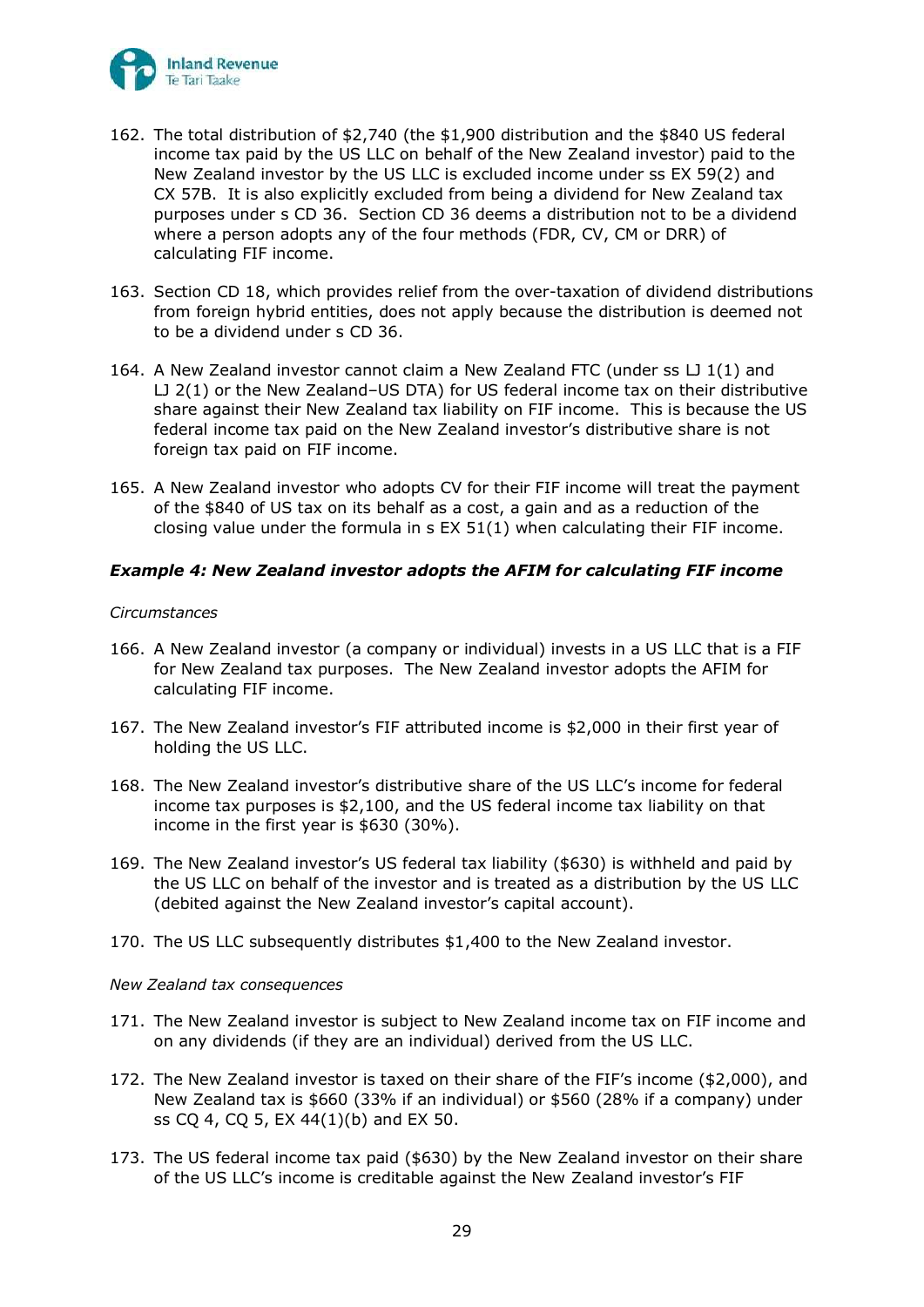

attributed income tax liability:  $s$  LK  $1(1)(d)$ . Note that this is only to the extent it does not exceed the New Zealand tax payable on the FIF attributed income and the FTCs do not relate to any foreign tax paid on any active income of the FIF. The individual New Zealand investor's net New Zealand tax liability is \$660 less \$630 (the FTC for US tax paid on their distributive share of the US LLC's profit), which equals \$30 net New Zealand tax payable. For a company investor, no further NZ tax is payable as the FTC exceeds the NZ tax amount (\$560-\$630).

- 174. The total distribution of \$2,030 (the \$1400 distribution and the \$630 US federal income tax paid by US LLC on behalf of the New Zealand investor) from the US LLC is a dividend for New Zealand tax purposes and taxable income of the individual New Zealand investor. The New Zealand tax consequences of the dividend distribution are as follows:
	- (a) Where the New Zealand investor is a company any dividends derived by a company from a foreign company are exempt income: s CW 9. No FTCs are claimable.
	- (b) If the New Zealand investor is an individual, then the \$2,030 dividend is income under s CD 1. The New Zealand investor may deduct the US federal income tax paid on their share of the US LLC's income (\$630) from the dividend derived from the US LLC (\$2,030): s CD 18. The New Zealand investor is subject to New Zealand tax on the net dividend (that is, net of foreign tax paid by them in the US, which is \$1400).
	- (c) An individual New Zealand investor may choose to be a BETA person under s OE 1(2). If the individual investor has a net New Zealand tax liability on their attributed FIF income (after claiming an FTC), then the individual investor may claim a BETA tax credit (for the New Zealand tax they have paid on their attributed FIF income) against the New Zealand tax liability on the net dividend (net of foreign tax paid through the application of s CD 18) under s OE 20.
	- (d) The net New Zealand tax liability after FTCs is \$30 (the FIF income tax liability of \$660 (\$2,000 FIF income x 33% tax rate) less FTC \$630 = \$30). The \$30 may be used as a BETA tax credit to satisfy any New Zealand tax liability on dividends derived from the FIF.

### *Example 5: Investment in a US LLC that is a CFC*

### *Circumstances*

- 175. A New Zealand investor (company or individual) invests in a US LLC that is a CFC.
- 176. The New Zealand investor's CFC income is \$2,000 in the first year of their investment.
- 177. The New Zealand investor's distributive share of the US LLC's income in that same year is also \$1,900. The US federal income tax liability on that income is \$570 (30%).
- 178. The New Zealand investor's US federal tax liability (\$570) is withheld and paid by the US LLC on behalf of the investor and is treated as a distribution by the US LLC (debited against the New Zealand investor's capital account).
- 179. The US LLC subsequently distributes \$1,300 to the New Zealand investor.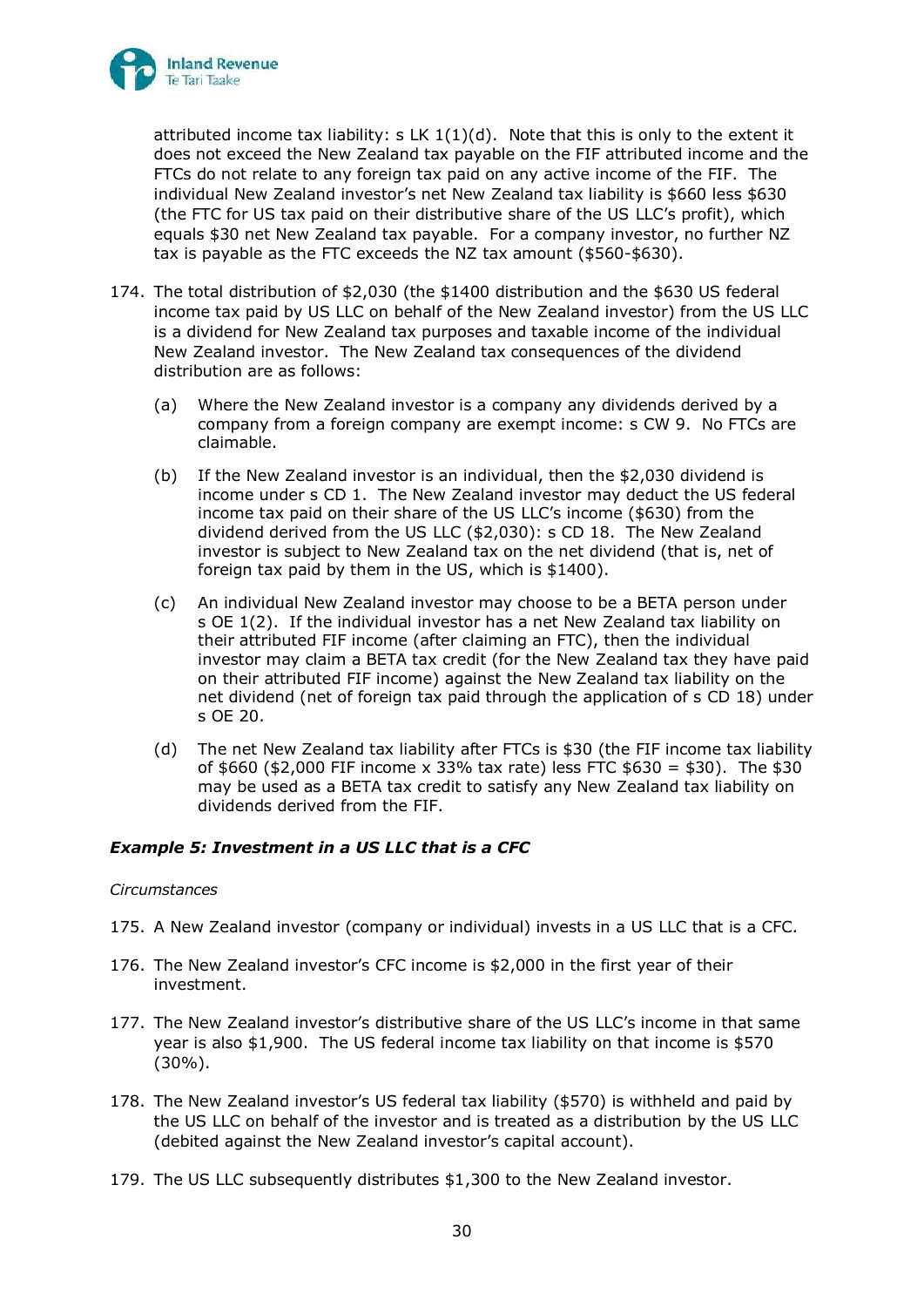

#### *New Zealand tax consequences*

- 180. The New Zealand investor is subject to New Zealand income tax on CFC income and any dividends derived from the US LLC.
- 181. The New Zealand investor is taxed on their share of the CFC's income that is, \$2,000 and New Zealand tax (at 33%) for the individual is \$660 and (at 28%) for the company is \$560 under ss CO 1 and CO 2.
- 182. The US federal income tax paid (\$570) by the New Zealand investor on their share of the US LLC's income in the same year they acquired the investment is creditable against the New Zealand investor's CFC attributed income tax liability: s LK 1(1)(d). Note that this is only to the extent it does not exceed the New Zealand tax payable on the CFC attributed income and the FTCs do not relate to any foreign tax paid on any active income of the CFC. The individual New Zealand investor's net New Zealand tax liability is \$660 less \$570 (the FTC for US tax paid on their share of the US LLC's profit), which equals \$90 net New Zealand tax payable. Where the New Zealand investor is a company there is no further New Zealand tax liability as the FTC of \$570 exceeds the NZ tax liability of \$560.
- 183. The total distribution of \$1,870 (the \$1,300 distribution and the \$570 US federal income tax paid by US LLC on behalf of the New Zealand investor) from the US LLC is a dividend for New Zealand tax purposes and taxable income of the individual New Zealand investor. The New Zealand tax consequences of the dividend distribution are as follows:
	- (a) Where the New Zealand investor is a company, any dividends derived by a company from a foreign company are exempt income: s CW 9. No FTCs are claimable.
	- (b) If the New Zealand investor is an individual, then the \$1,870 dividend is income in terms of s CD 1. The New Zealand investor may deduct the US federal income tax paid on their distributive share of the US LLC's income (\$570) from the dividend derived from the US LLC (\$1,870): s CD 18. The New Zealand investor is subject to New Zealand tax on the net dividend (that is, net of foreign tax paid by them in the US, which is \$1,300).
	- (c) An individual New Zealand investor can choose to be a BETA person under s OE 1(2). If the individual investor has a net New Zealand tax liability on their attributed FIF income (after claiming FTC), then the individual investor may claim a BETA tax credit (for the New Zealand tax they have paid on their attributed CFC income) against the New Zealand tax liability on the net dividend (net of foreign tax paid through the application of s CD 18) under s OE 20.
	- (d) There is a net New Zealand tax liability after FTCs of \$90 (the FIF income tax liability of \$660 (\$2,000 FIF income x 33% tax rate) – FTC \$570 = \$90). The \$90 may be used as a BETA tax credit to satisfy any New Zealand tax liability on dividends derived from the CFC.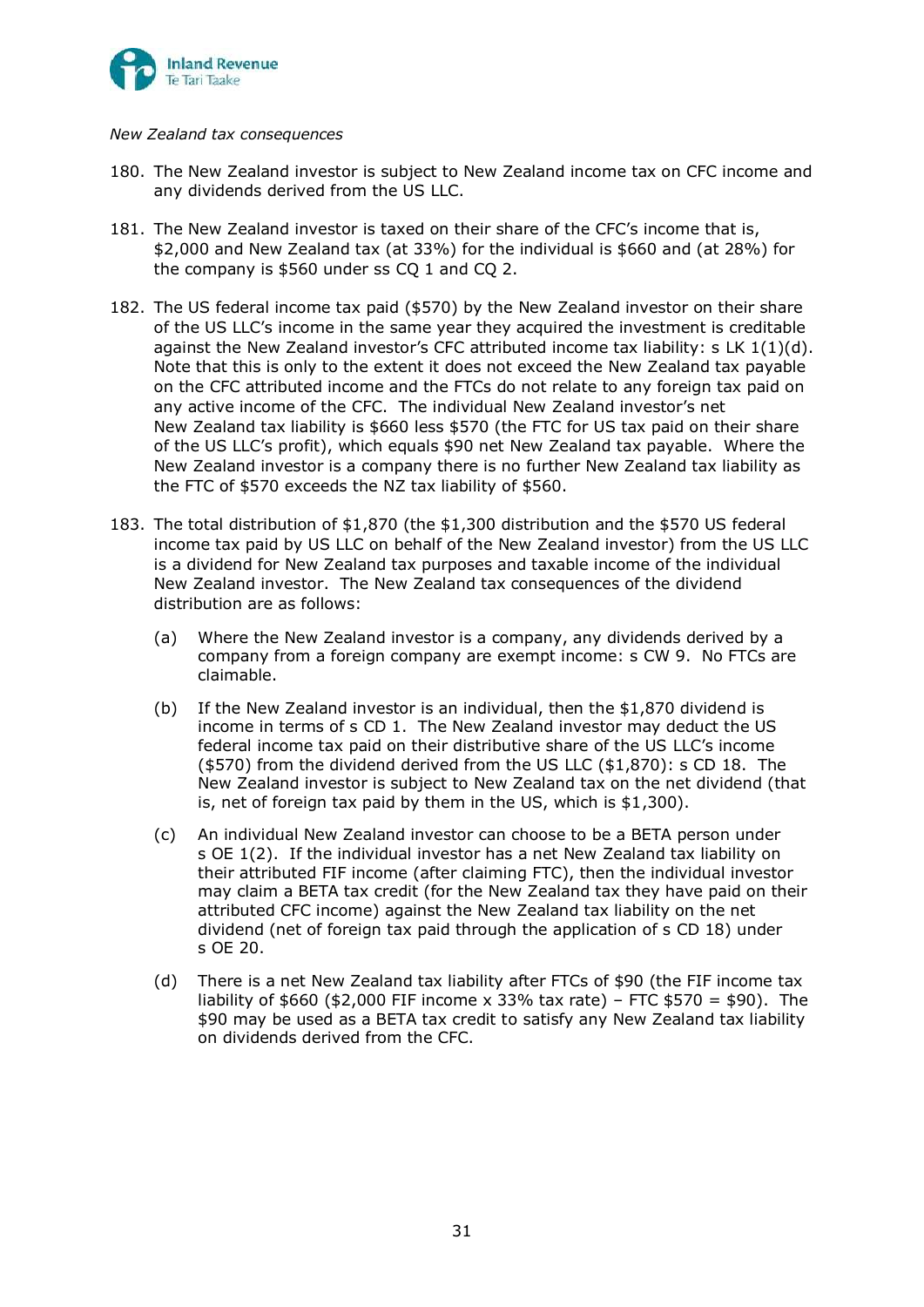

### *Example 6: Investment in a US LLC that is a non-attributing active FIF or a nonattributing active CFC*

#### *Circumstances*

- 184. A New Zealand investor (company or individual) invests in a US LLC that is a nonattributing active FIF or CFC.
- 185. The New Zealand investor's distributive share of the US LLC's income for federal income tax purposes in their first year of investment is \$1,000, and the US federal income tax liability on that income is \$300 (30%).
- 186. The New Zealand investor's US federal tax liability (\$300) is withheld and paid by the US LLC on behalf of the investor and is treated as a distribution by the US LLC (debited against the New Zealand investor's capital account).
- 187. The US LLC subsequently distributes \$700 to the New Zealand investor.

#### *New Zealand tax consequences*

- 188. There is no attributed income for either CFC or FIF purposes under s CQ 2(1)(h) or s CQ  $5(1)(c)(xv)$  respectively.
- 189. The individual New Zealand investor is subject to New Zealand tax on only the \$1,000 dividend distribution.
- 190. The New Zealand tax consequences of the dividend distribution are as follows:
	- (a) Where the investor is a company, any dividends derived by a company from a foreign company are exempt income: s CW 9. No FTCs are claimable.
	- (b) If the investor is an individual, then the \$1,000 dividend (the \$700 distribution and the \$300 US federal income tax paid by US LLC on behalf of the New Zealand investor) is assessable to the individual investor under s CD 1. The New Zealand investor may deduct the US federal income tax paid on their share of the US LLC's income (\$300) from the dividend derived from the US LLC (\$1,000): s CD 18. The individual New Zealand investor is subject to New Zealand tax on the net dividend (that is, net of foreign tax paid by them in the US, which is \$700).
	- (c) An individual New Zealand investor can choose to be a BETA person under s OE 1(2). However, as there is no FIF or CFC attributed income for the income year, no BETA credit is available for that year.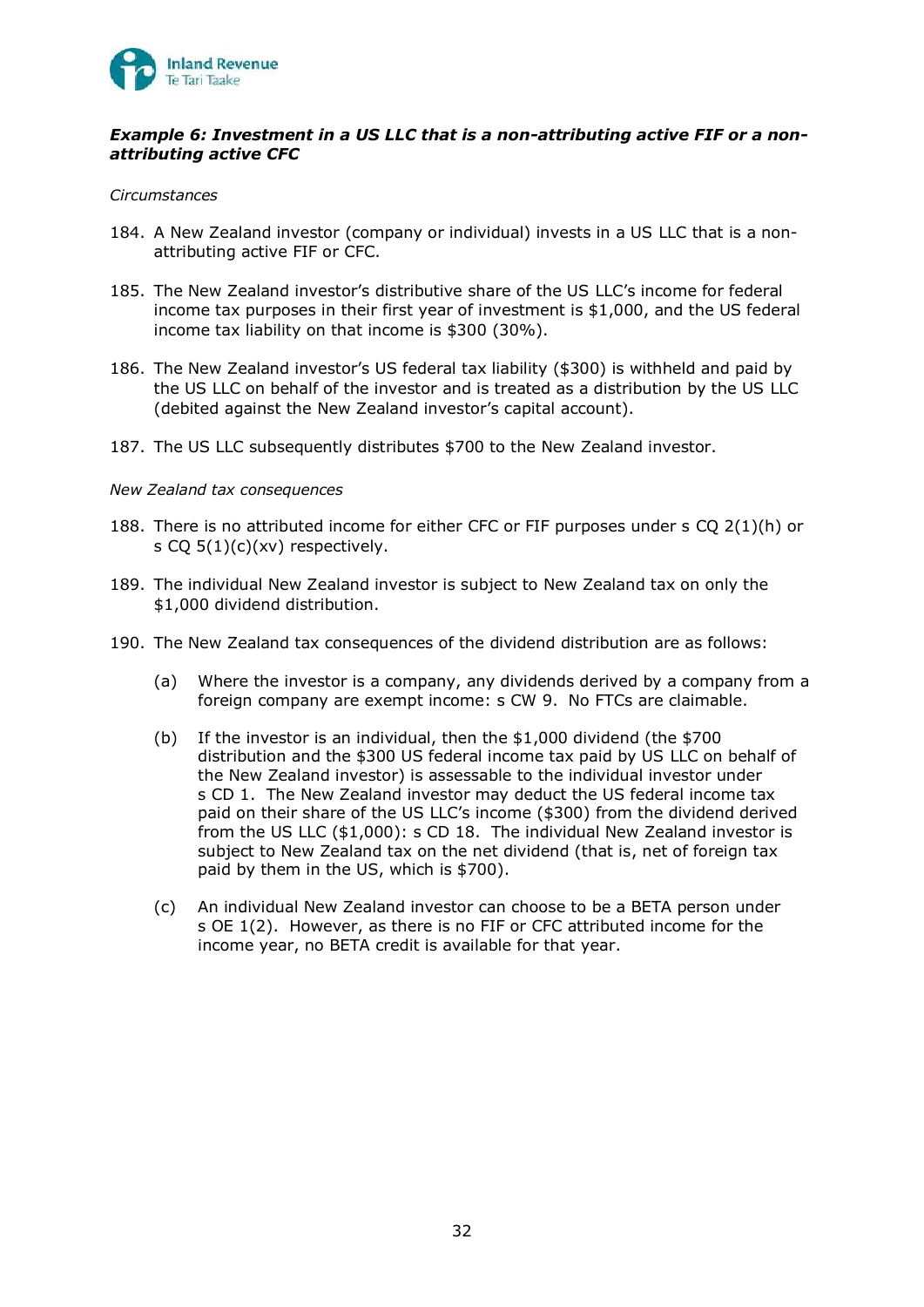

# **References**

#### *Legislative references*

*2014 Delaware Code, § 18-503*

*Double Taxation Relief (United States of America) Order 1983, arts 1, 22*

*Income Tax Act 2007, ss BD 3, CB 1, CD 1, CD 3 to CD 20, CD 36, CQ 1, CQ 2, CQ 4, CQ 5, CW 9, CX 57B, EX 28 to EX 37, EX 37B, EX 38 to EX 42, EX 42B, EX 43, EX 44, EX 46, EX 50, EX 51, EX 59, HG 2, LJ 1, LJ 2, LJ 4, LK 1, LK 4, K 5 subpart OE, YA 1 ("company", "foreign company", "partnership", "share")*

*Internal Revenue Code (US), §§ 701, 703*

*Limited Liability Company Act (Delaware), §§ 18- 201, 18-502, 18-701* 

*Partnership Act 1908, s 4*

*Tax Administration Act 1994, s 93C*

#### *Case references*

*Alliance Group Ltd v CIR (1995) 17 NZTC 12,066 (HC)*

*Anson v Commissioners for HMRC [2015] UKSC 44*

*CIR v Albany Food Warehouse (2009) 24 NZTC 23,532 (HC)*

*Mills v Dowdall [1983] NZLR 154 (CA)*

*Mr Swift v Commissioners for HMRC [2010] UKFTT 88 (TC)*

*Other references*

*Collins, L, Dicey and Morris on the Conflict of Laws (13th ed, Sweet & Maxwell, London, 2000)*

*IRS, Taxation of Limited Liability Companies (Publication 3402, Internal Revenue Service, Washington, 2016)*

*(US) Department of the Treasury Technical Explanation of the Protocol Between the United States of America and New Zealand…signed at Wellington on July 23, 1982*

*Watson, S, and L Taylor (eds), Corporate Law in New Zealand (online ed, Thomson Reuters, 2019)*

#### *Abbreviations*

| AFIM       | attributable foreign investment fund<br>income method                     |
|------------|---------------------------------------------------------------------------|
| art, arts  | article, articles                                                         |
| BETA       | branch equivalent tax account                                             |
| <b>CFC</b> | controlled foreign corporation                                            |
| CМ         | cost method                                                               |
| CV         | comparative value                                                         |
| DRR        | deemed rate of return.                                                    |
| FDR        | fair dividend rate                                                        |
| <i>FIF</i> | foreign investment fund                                                   |
| FTC        | foreign tax credit                                                        |
|            | NZ-US DTA Double Taxation Relief (United<br>States of America) Order 1983 |
| S, SS      | section, sections                                                         |
| US LLC     | United States limited liability<br>company                                |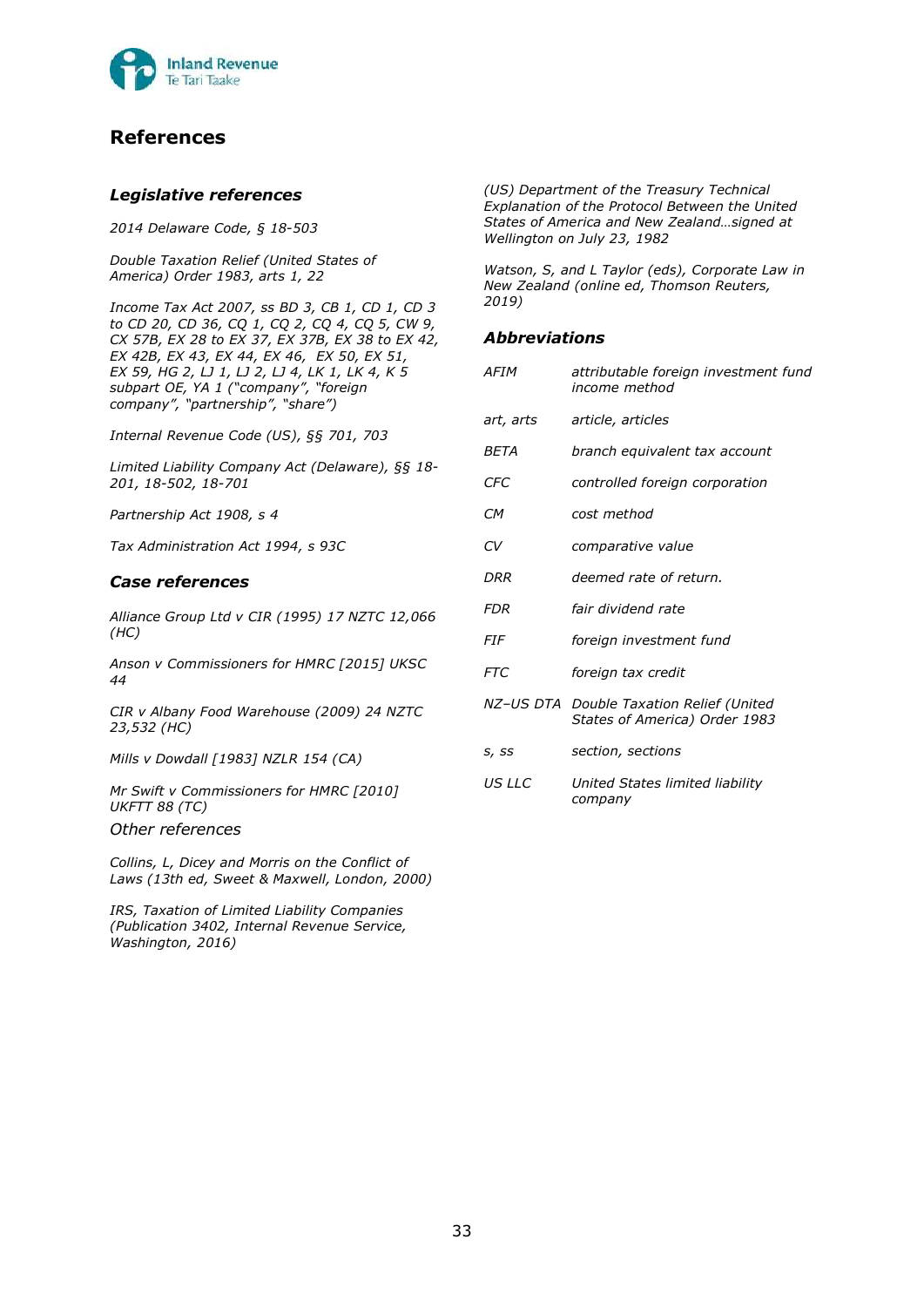# **Appendix:**

### *Which Ruling applies to my situation?*

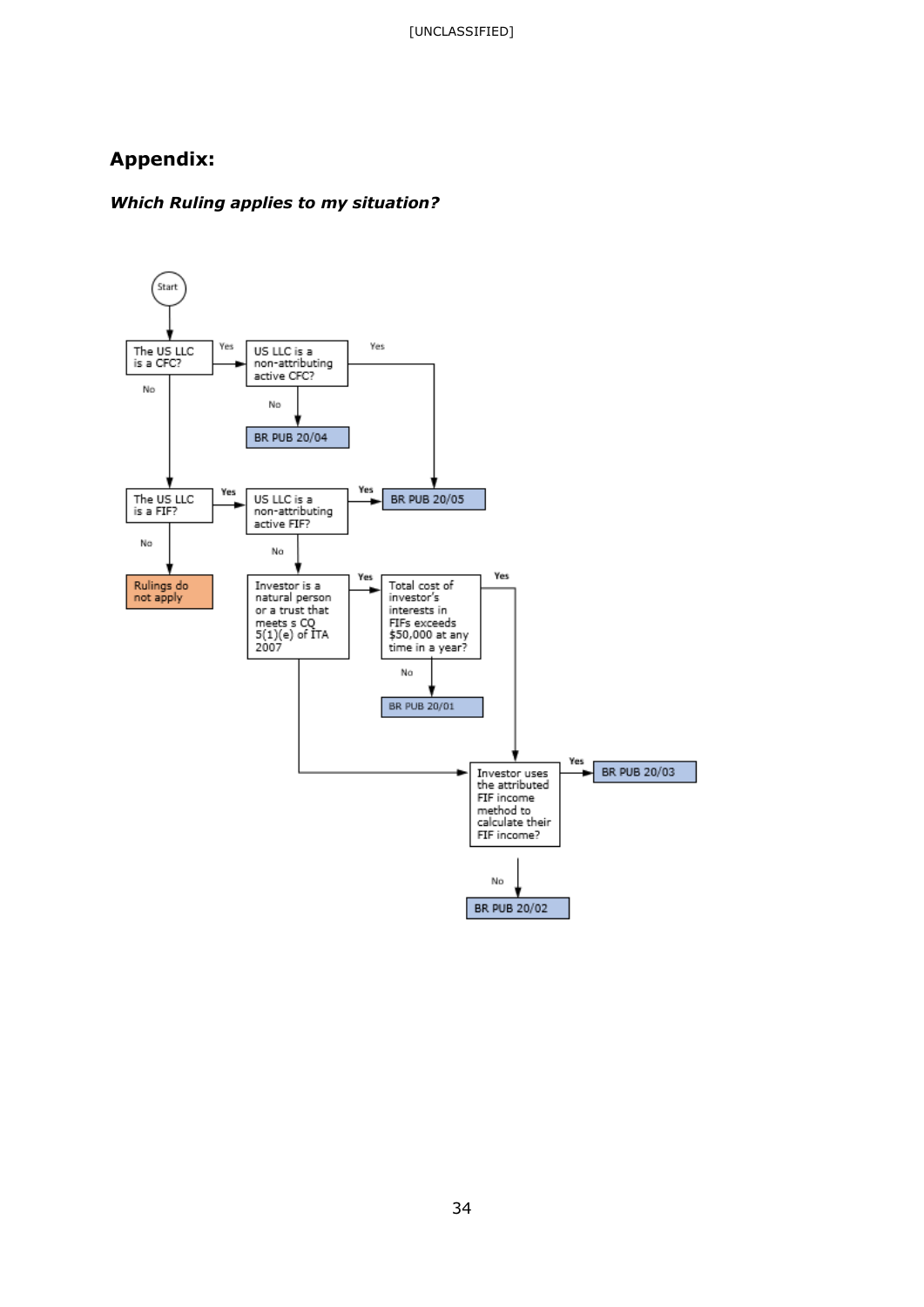

### *Tax treatment of income derived by a NZ investor from a US LLC*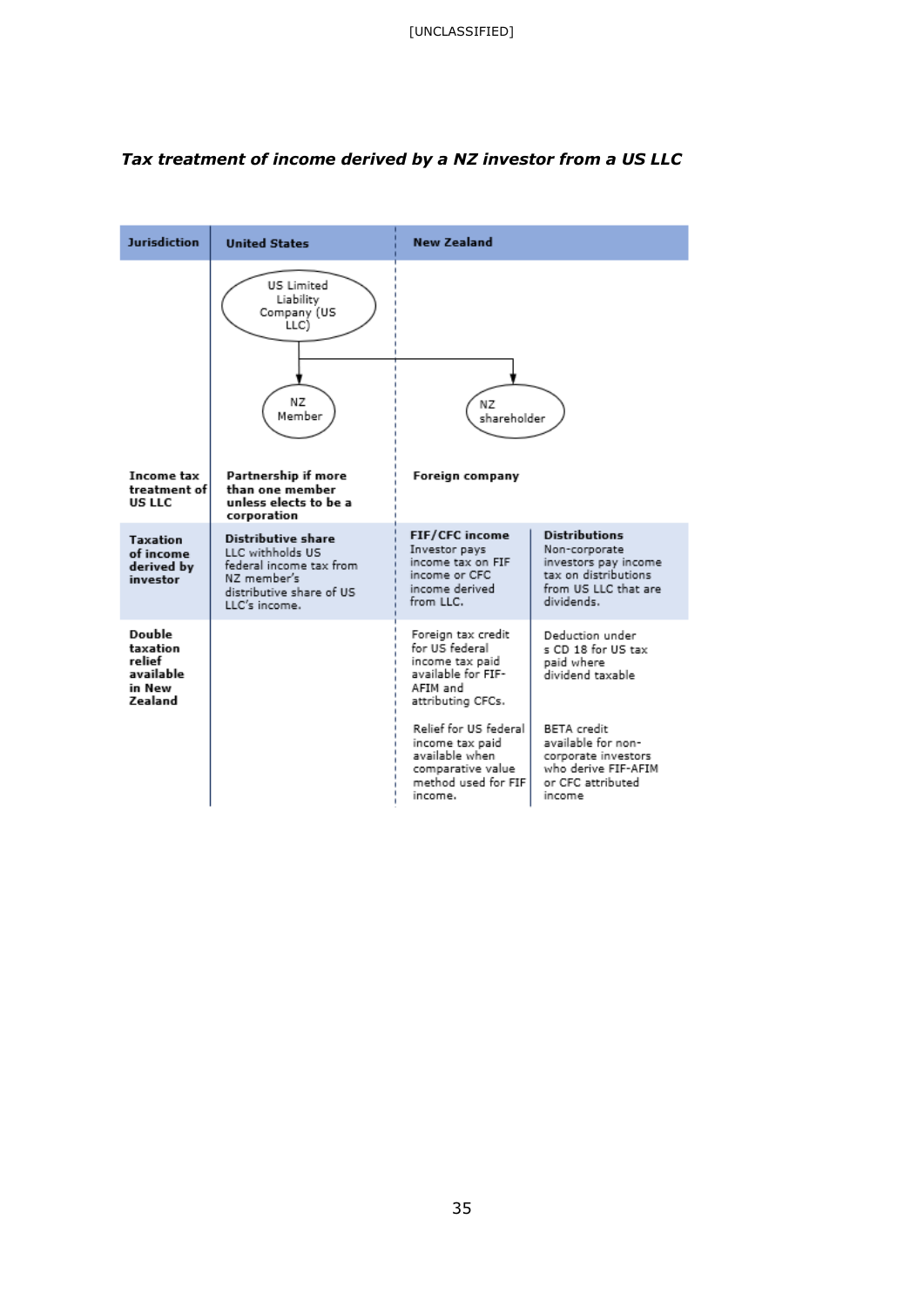## *FIF table*

| US LLC is a FIF:<br>Tax treatment of income amounts and double<br>taxation relief for income derived by NZ investor |                         | Non-<br>attributing<br>active FIF | FIF income -<br><b>AFIM method</b> | <b>FIF</b><br>income -<br>other<br>methods | No FIF<br>income -<br><b>Total FIF</b><br><b>interests</b><br>$<$ \$50K |                     |
|---------------------------------------------------------------------------------------------------------------------|-------------------------|-----------------------------------|------------------------------------|--------------------------------------------|-------------------------------------------------------------------------|---------------------|
| <b>Natural</b><br>persons and<br>trusts that<br>meet s CO<br>5(1)(e) of ITA                                         | Share of LLC<br>profits | FIF income?                       | N                                  | ٧                                          | Υ                                                                       | N/A                 |
|                                                                                                                     |                         | FTC?                              | N                                  | Y - capped at<br>NZ tax                    | N                                                                       | N/A                 |
|                                                                                                                     | <b>Distribution</b>     | Income tax<br>treatment           | Taxable<br>Dividend                | Taxable<br>Dividend                        | Not a<br>dividend                                                       | Taxable<br>dividend |
|                                                                                                                     |                         | CD 18<br>deduction?               | γ                                  | γ                                          | Ν                                                                       | ٧                   |
|                                                                                                                     |                         | BETA?                             | N/A                                | ٧                                          | N                                                                       | N/A                 |
| Other persons<br>who are not<br>corporates                                                                          | Share of LLC<br>profits | FIF income?                       | N                                  | ٧                                          | Υ.                                                                      | N/A                 |
|                                                                                                                     |                         | FTC?                              | N                                  | Y - capped at<br>NZ tax                    | N                                                                       | N/A                 |
|                                                                                                                     | <b>Distribution</b>     | Income tax<br>treatment           | Taxable<br>dividend                | Taxable<br>dividend                        | Not a<br>dividend                                                       | N/A                 |
|                                                                                                                     |                         | CD 18<br>deduction?               | v                                  | ٧                                          | N                                                                       | N/A                 |
|                                                                                                                     |                         | BETA?                             | N/A                                | y                                          | N                                                                       | N/A                 |
| <b>Companies</b>                                                                                                    | Share of LLC<br>profits | FIF income?                       | N                                  | Y                                          | y                                                                       | N/A                 |
|                                                                                                                     |                         | FTC?                              | Ν                                  | Y-capped at<br>NZ tax                      | Ν                                                                       | N/A                 |
|                                                                                                                     | <b>Distribution</b>     | Income tax<br>treatment           | Exempt<br>dividend                 | Exempt<br>dividend                         | Not a<br>dividend                                                       | N/A                 |
|                                                                                                                     |                         | CD 18<br>deduction?               | N/A                                | N/A                                        | N/A                                                                     | N/A                 |
|                                                                                                                     |                         | BETA?                             | N/A                                | N/A                                        | N/A                                                                     | N/A                 |